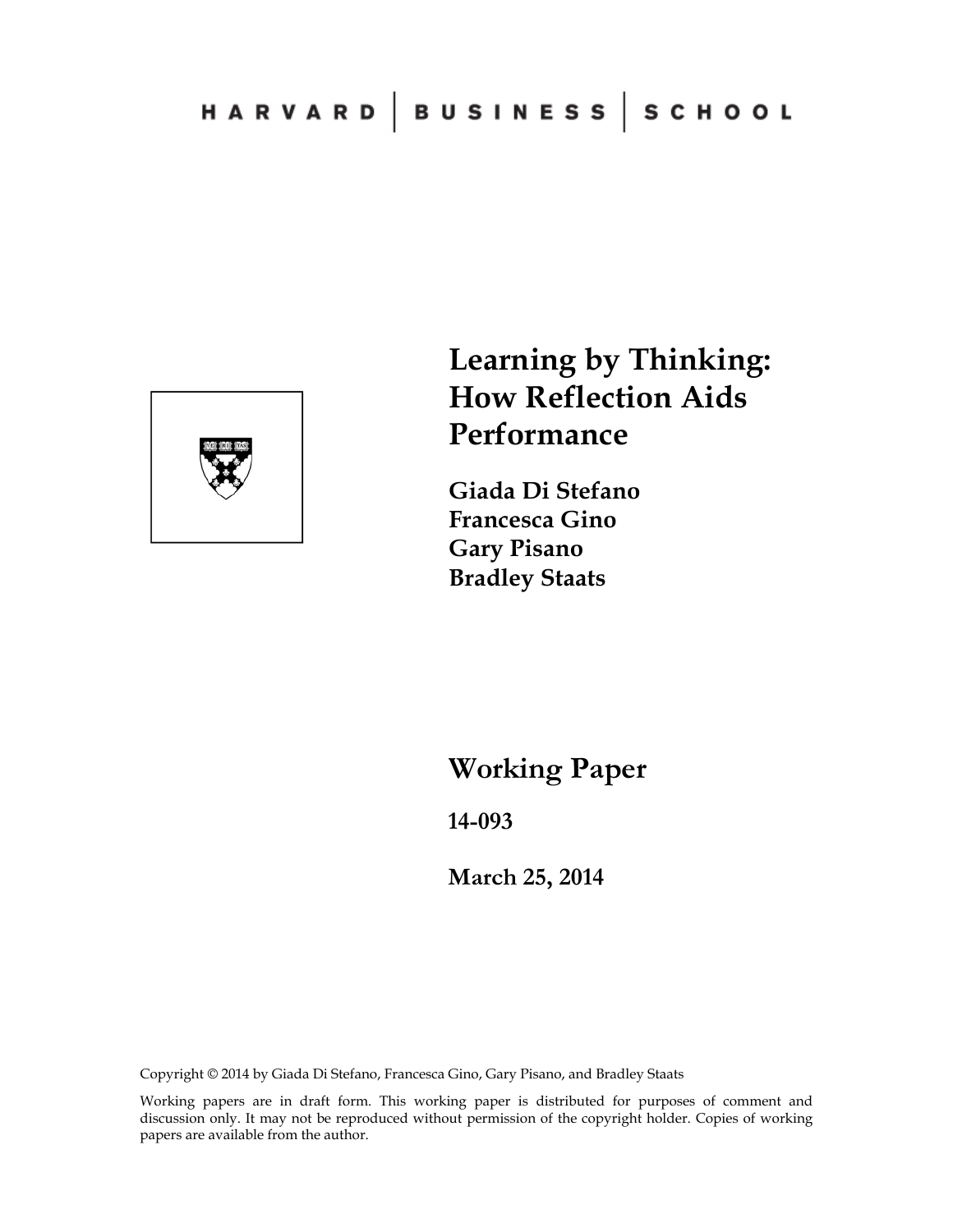# Running head: LEARNING BY THINKING

# **Learning by Thinking:**

# **How Reflection Aids Performance**

Giada Di Stefano HEC Paris

Francesca Gino Harvard University

Gary Pisano Harvard University

Bradley Staats University of North Carolina

Corresponding Author:

Giada Di-Stefano HEC Paris 1, rue de la Libération 78351 Jouy en Josas Cedex Paris, France Phone: 0139679792 di-stefano@hec.fr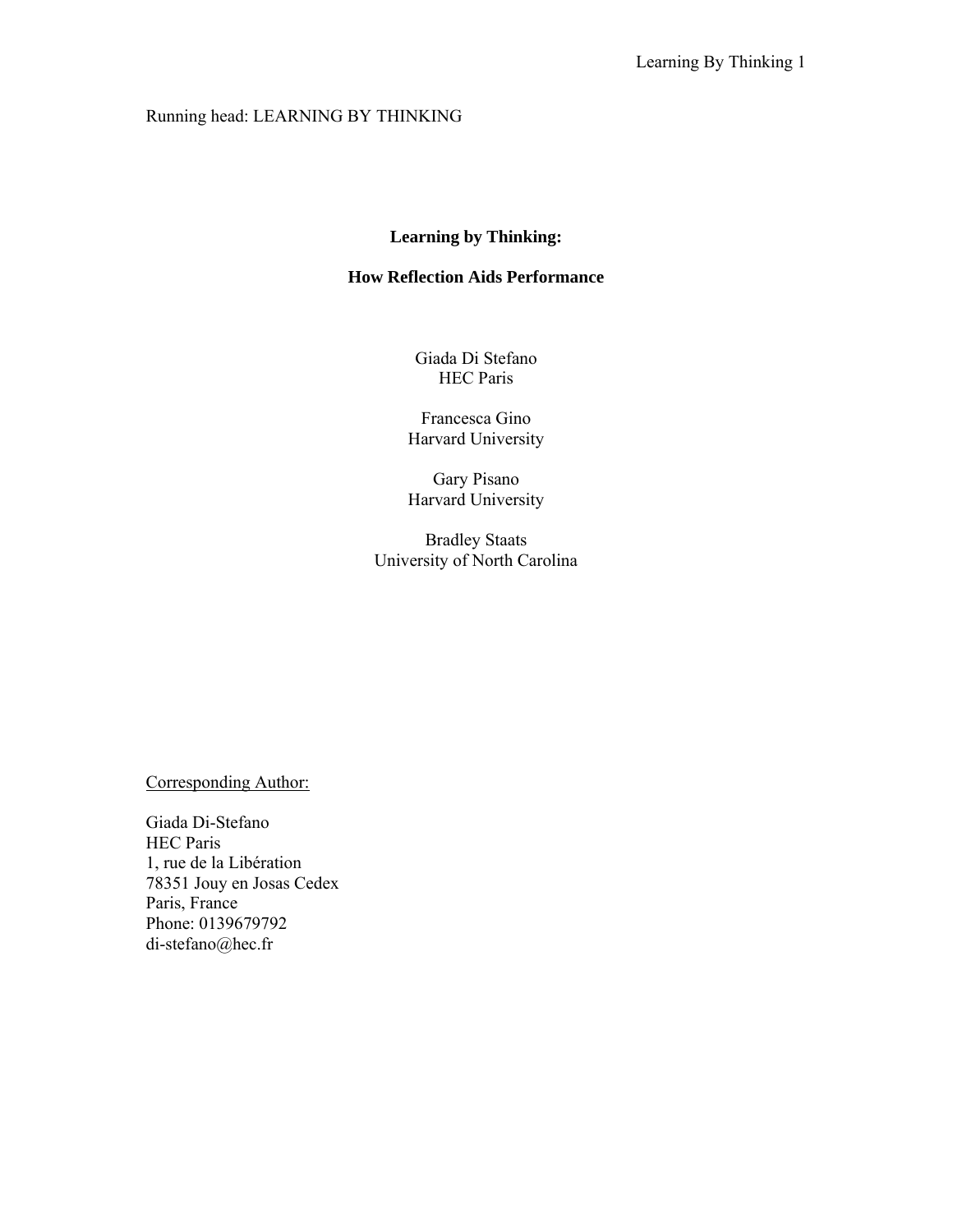## **Acknowledgements**

We thank Ella Miron-Spektor and Lamar Pierce for their insightful comments on earlier drafts. We are grateful to Devender Malhotra, Amit Rastogi, Rajesh Sehgal, Kartik Kamdar, Eben Samuel, and others at Wipro BPO for their substantial investment of time and attention in this study, without which the work would not have been possible. We appreciate the financial support of Harvard Business School and of UNC's Kenan-Flagler Business School. Any remaining errors are our own.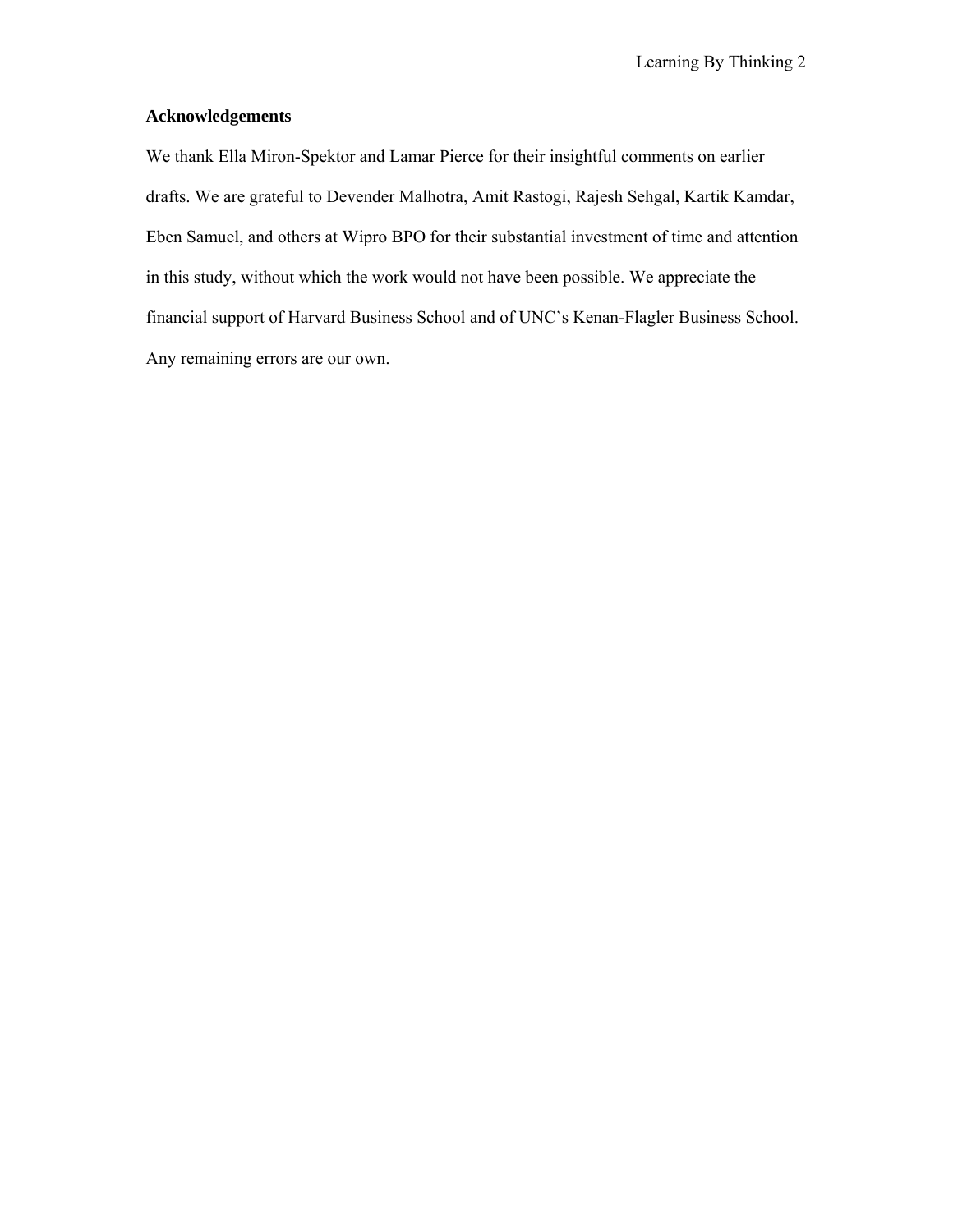#### **ABSTRACT**

Research on learning has primarily focused on the role of *doing* (experience) in fostering progress over time. In this paper, we propose that one of the critical components of learning is reflection, or the intentional attempt to synthesize, abstract, and articulate the key lessons taught by experience. Drawing on dual-process theory, we focus on the reflective dimension of the learning process and propose that learning can be augmented by deliberately focusing on *thinking* about what one has been doing. We test the resulting dual-process learning model experimentally, using a mixed-method design that combines two laboratory experiments with a field experiment conducted in a large business process outsourcing company in India. We find a performance differential when comparing learning-by-doing alone to learning-bydoing coupled with reflection. Further, we hypothesize and find that the effect of reflection on learning is mediated by greater perceived self-efficacy. Together, our results shed light on the role of reflection as a powerful mechanism behind learning.

**Keywords**: learning by thinking; reflection; knowledge creation; learning; self-efficacy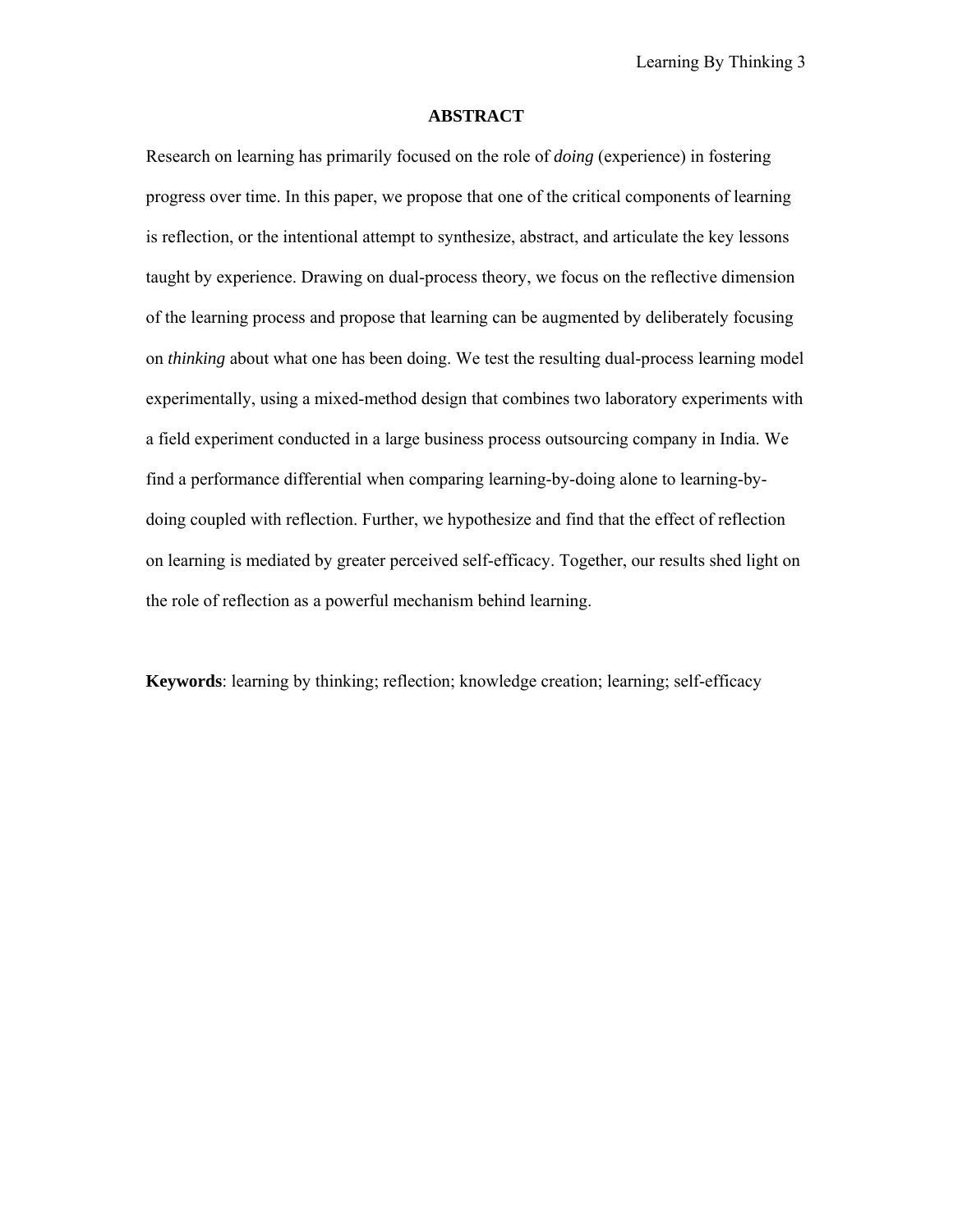*By three methods we may learn wisdom: First, by reflection, which is noblest; Second, by imitation, which is easiest; and third, by experience, which is the bitterest.*  Confucius

It is well recognized today that knowledge plays an important role in the productivity and prosperity of economies, organizations, and individuals. It is no wonder, then, that the concept of learning has captured the attention of scholars across a wide range of fields and disciplines. Learning is defined as a lasting change in knowledge generated by experience (Argote and Miron-Spektor, 2011; Fiol and Lyles, 1985). The literature has identified two types of learning, which are based on the source of such experience: direct learning from one's own experience and indirect learning from the experience of others (Darr, Argote, and Epple, 1995; Gino, Argote, Miron-Spektor, and Todorova, 2010; Chan, Li, and Pierce, 2014). Despite the abundance of studies on learning, most research on direct learning has focused on its factual dimension, namely the role of "doing" in explaining progress along the learning curve (for exceptions, see Nadler, Thompson, and Van Boven, 2003; Schön, 1983).

In this paper we take a less traveled road and focus on how individual learning can be augmented when individuals can not only "do" but also "think" about what they have been doing. In doing so, we depart from previous work equating direct learning with only learningby-doing and introduce the construct of "learning-by-thinking"—i.e., learning that comes from reflection and articulation of the key lessons learned from experience. Given our interest in comparing the effectiveness of different sources of learning, we take a micro approach and study learning at the individual level. We argue that learning from direct experience can be more effective if coupled with reflection—that is, the intentional attempt to synthesize, abstract, and articulate the key lessons taught by experience. Reflecting on what has been learned makes experience more productive. We further argue that the boost in learning generated by reflection is induced by the impact of reflection on self-efficacy,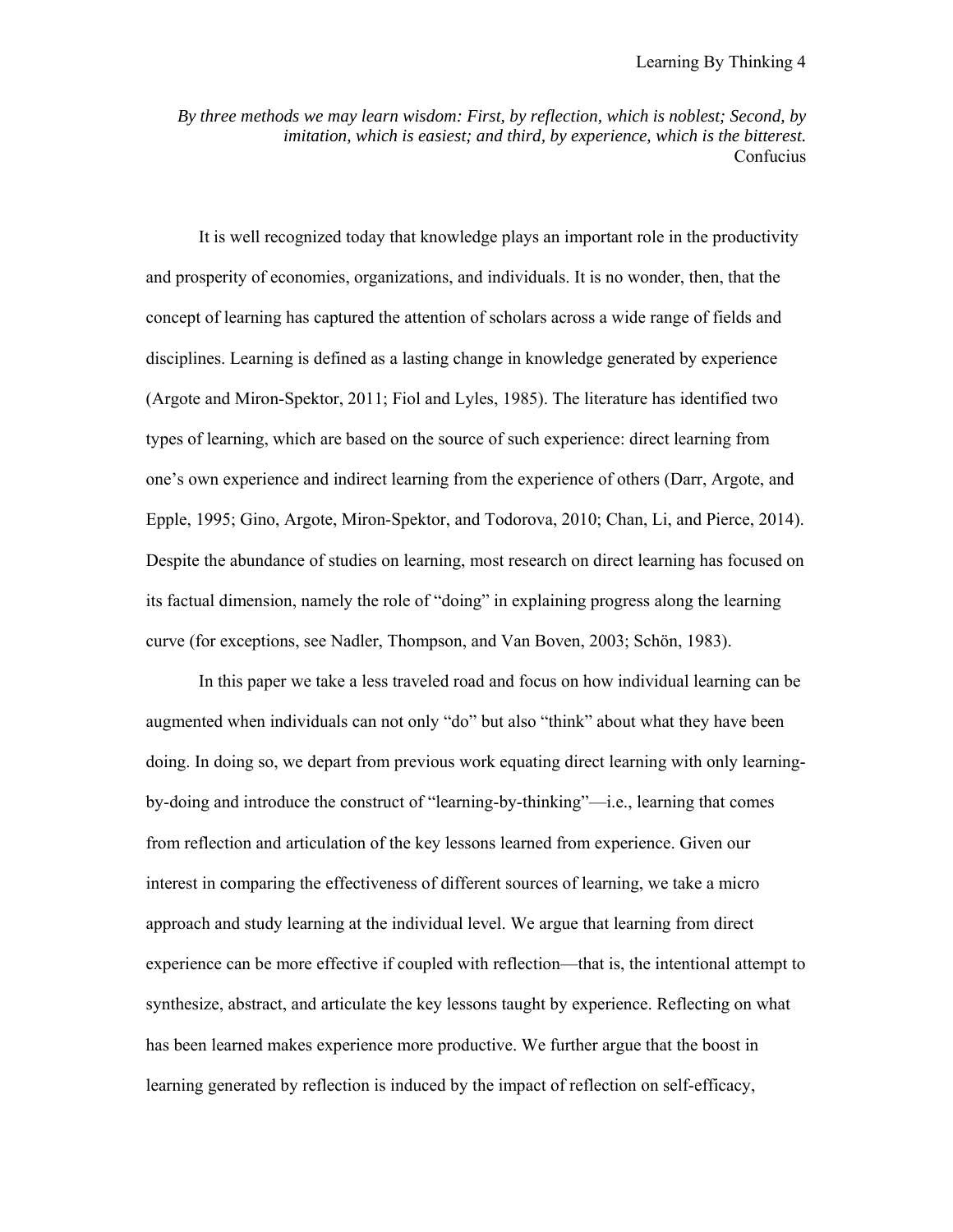defined as "the belief in one's capabilities to organize and execute the courses of action required to manage prospective situations" (Bandura, 1995: 2). That is, we hypothesize that reflection builds one's confidence in the ability to achieve a goal (i.e., self-efficacy), which in turn translates into higher rates of learning.

Our argument is based on dual-process theory (Evans, 1989) and its application to the learning process (Reber, 1993; Sun, Slusarz, and Terry, 2005). Dual-process theory suggests the existence of two systems of thought that underlie intuitive and reflective processing, often referred to as type 1 and type 2, respectively (Evans and Stanovich, 2013). We propose a dual-process learning model in which the automatic, unconscious process of learning generated from experience is coupled with the controlled, conscious attempt at learning.

We test our learning model using a mixed-method experimental design that combines the precision of laboratory experiments with the reach and relevance of a field study. We first test for the learning-by-thinking effect and the underlying psychological mechanism driving it in two laboratory experiments. To conceptually replicate our key findings and to map their relevance, we then turn to a field experiment that we carried out in a large business process outsourcing company in India.

Our findings suggest that reflection is a powerful mechanism by which experience is translated into learning. In particular, we find that individuals perform significantly better on subsequent tasks when they think about what they learned from the task they completed. Interestingly, we do not observe an additional boost in performance when individuals share the insights from their reflection efforts with others. Results of mediation analyses further show that the improvement in performance observed when individuals are learning by thinking is explained by increased self-efficacy generated by reflection.

Our research makes a novel contribution to the literature in several ways. First, our research adds to previous work on learning by proposing a dual-process model showing that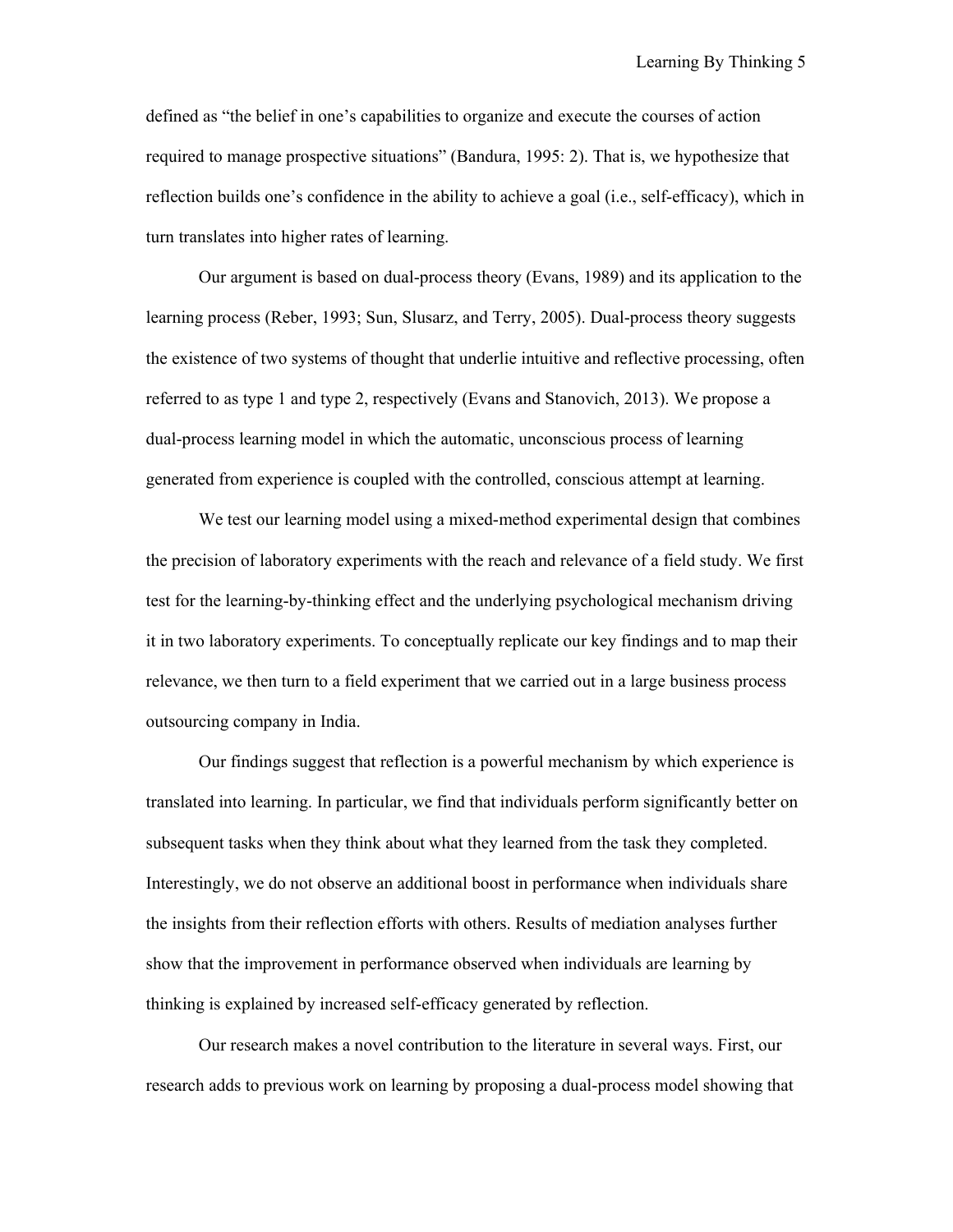the automatic, unconscious process of learning generated by "doing" becomes more effective if deliberately coupled with the controlled, conscious attempt at learning by "thinking." In doing so, we extend literature claiming that the capacity to reflect on action is necessary for practitioners to learn (Schön, 1983), and provide, to the best of our knowledge, the first empirical test of the effect of reflective practice. Second, by uncovering the role of selfefficacy as the mechanism behind the effect of reflection on learning, we shed light on "the process of knowing" (Cook and Brown, 1999: 381). Our results show that by reflecting on and articulating the key lessons learned from experience, a person boosts her self-efficacy, which in turn has a positive effect on learning. In this respect, we answer the call for more research on knowledge creation as a fundamental step in the learning process (Argote, 2011). Finally, the finding that reflection aids learning outcomes supports the argument put forward by literature on the codification of tacit knowledge (Cowan, David, and Foray, 2000; Nonaka, 1994; Nonaka and Von Krogh, 2009), according to which the process of transforming tacit into codified knowledge requires a cognitive investment that generates a deeper understanding of this knowledge. We contribute to this literature by providing empirical evidence of the benefits associated with knowledge codification and uncovering the mechanisms behind them. Our findings suggest that the benefits of codification are not affected by whether its purpose is self-reflection or sharing know-how with others.

#### **SOURCES OF LEARNING AND THE ROLE OF REFLECTION**

Scholars and practitioners have long been interested in studying how individuals, teams, and organizations learn (e.g., Argote, Beckman, and Epple, 1990; Argote, McEvily, and Reagans, 2003; Fang, 2012). In the present study, given our interest in comparing the effectiveness of different sources of learning, we focus on individual learning, as this allows us to most precisely capture our phenomenon of interest. In addition, given the increasing atomization of work, the individual is the level at which much of the learning within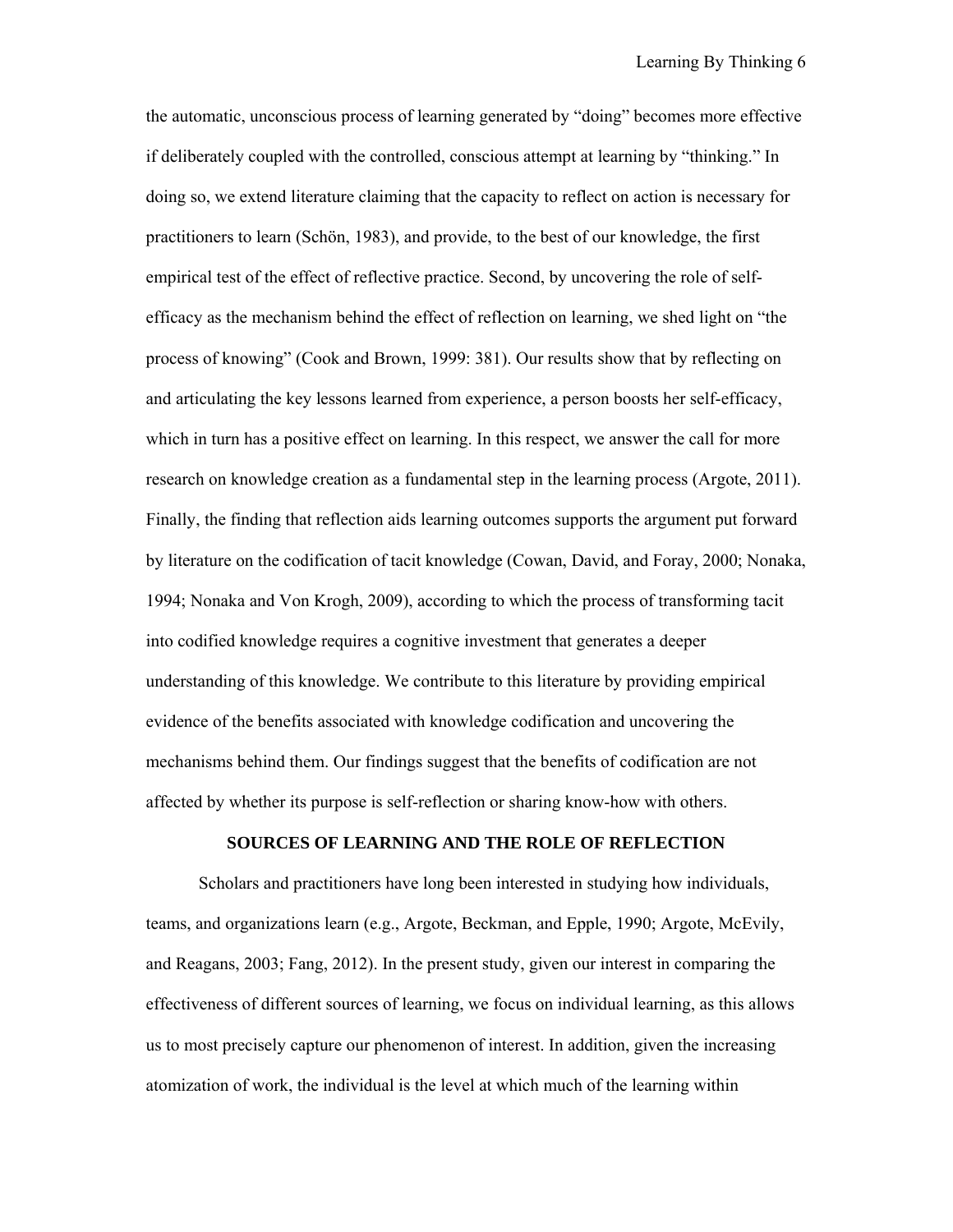organizations occurs (Clark, Huckman, and Staats, 2013). Individuals learn by acquiring and interpreting knowledge (Lindsay and Norman, 1977), even if not necessarily in an intentional manner (Bower and Hilgard, 1981). As explained by Fiol (1994: 404), "a person learns through developing different interpretations of new or existing information, that is, through developing (consciously or unconsciously) a new understanding of surrounding events." Previous research has found individual learning to follow a pattern—that is, a learning curve—as a result of learning used to perform the task, learning used to adjust the task, and learning used to better learn from the task (Ellis, 1965; Newell and Rosenbloom, 1981).

In line with the pivotal role of experience for learning, previous research has thoroughly examined the role that both direct and indirect experience have in triggering the learning process (Darr, Argote, and Epple, 1995; Gino, Argote, Miron-Spektor, and Todorova, 2010; KC, Staats, and Gino, 2013). Most of this literature has tended to focus on what we call the "factual" dimension of the learning process. That is, researchers equated knowledge with experience and experience with action; hence, the notion of "learning-bydoing."

Doing, however, is only part of the picture, as knowledge can be accumulated via other means. For instance, scholars have argued that the capacity to reflect on action is necessary for practitioners to learn (Schön, 1983). Along the same line, Nadler, Thompson, and Van Boven (2003) have shown how people may learn negotiation skills through a variety of methods (i.e. didactic learning, learning via information revelation, analogical learning, and observational learning), which involve, to a greater or smaller extent, some reflection.

A similar argument is the one put forward by literature on the codification of tacit knowledge (Polanyi, 1962), according to which codification efforts allow individuals and organizations to gain a deeper understanding of the tacit knowledge they possess as a result of the cognitive investment necessary for codification (Cowan, David, and Foray, 2000).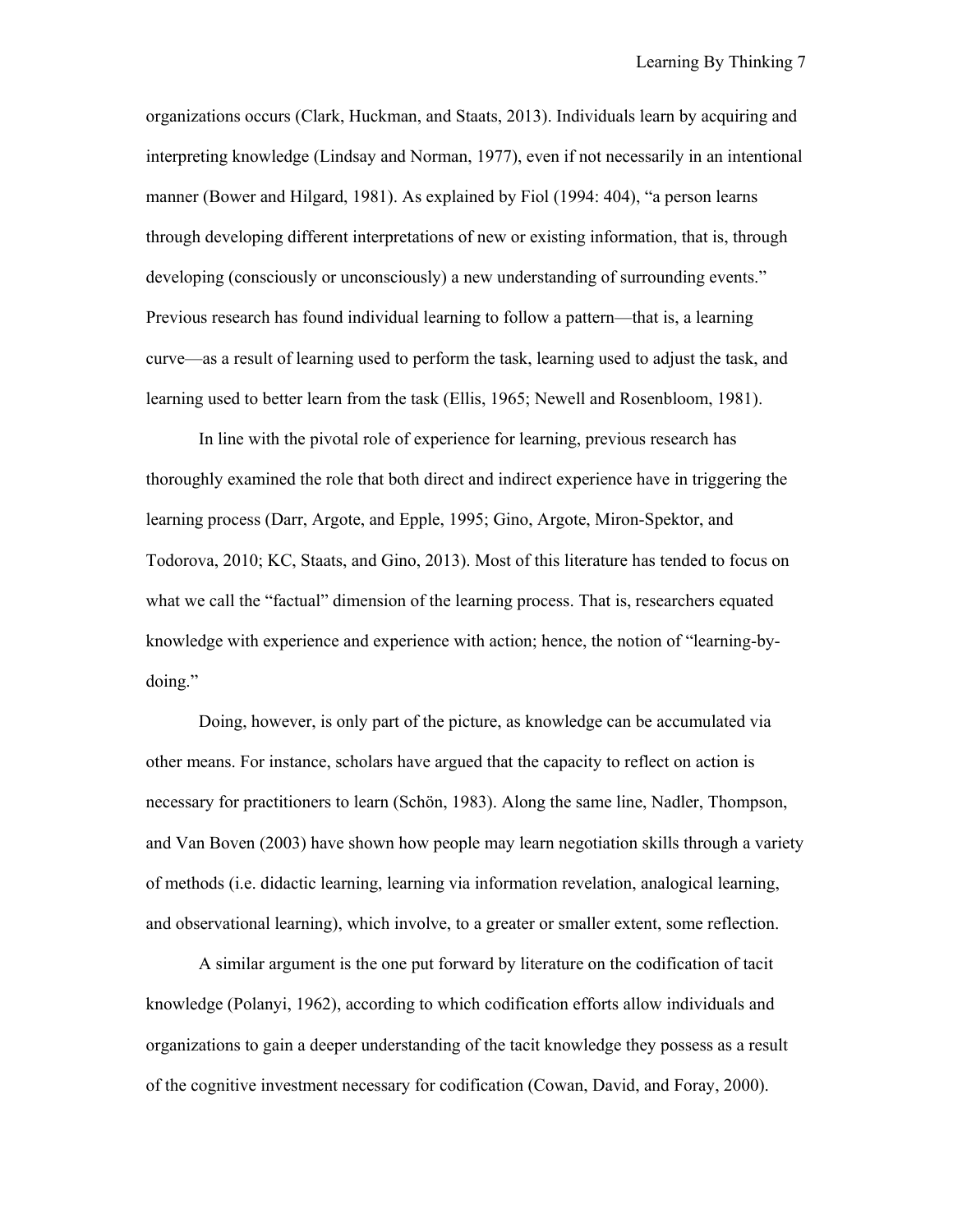Despite the difficulties of codifying knowledge that is tacit into an explicit form (Berman, Down, and Hill, 2002; Nonaka and Takeuchi, 1995), previous applications and research have consistently suggested that individuals and organizations can benefit from such an effort, as in the standardized work practices seen in the Toyota Production System (Adler, Goldoftas, and Levine, 1999; Staats, Brunner, and Upton 2011).

Although reflection is a topic with high-level support, it requires further theoretical refinement and empirical attention in the management literature. It is a topic of great practical import, as many argue that time is growing increasingly scarce within organizations due to conflicting demands (Menzies, 2005; Perlow, 1999), thus requiring individuals to decide what high-value activities demand their time. Therefore, in this paper we focus on the role of reflection in triggering learning. In particular, based on dual-process theory (Evans and Stanovich, 2013), we propose a learning model in which the automatic, unconscious process of learning generated from experience is coupled with the controlled, conscious attempt at learning by reflection.

#### **Towards a Dual-Process Learning Model: Reflection and Learning-by-Thinking**

As Evans and Stanovich (2013: 223) put it, "the distinction between two kinds of thinking, one fast and intuitive, the other slow and deliberative, is both ancient in origin and widespread in philosophical and psychological writing." Dual-process theory suggests the existence of two systems of thought that underlie intuitive and reflective processing.

In particular, type 1 processes are defined as intuitive ones that do not require working memory and that are typically described as fast, non-conscious, automatic, associative, and independent of cognitive ability. They are associated with experience-based decision making and implicit learning. Type 2 processes, by contrast, are defined as reflective processes that require working memory, and they are typically described as slow, conscious,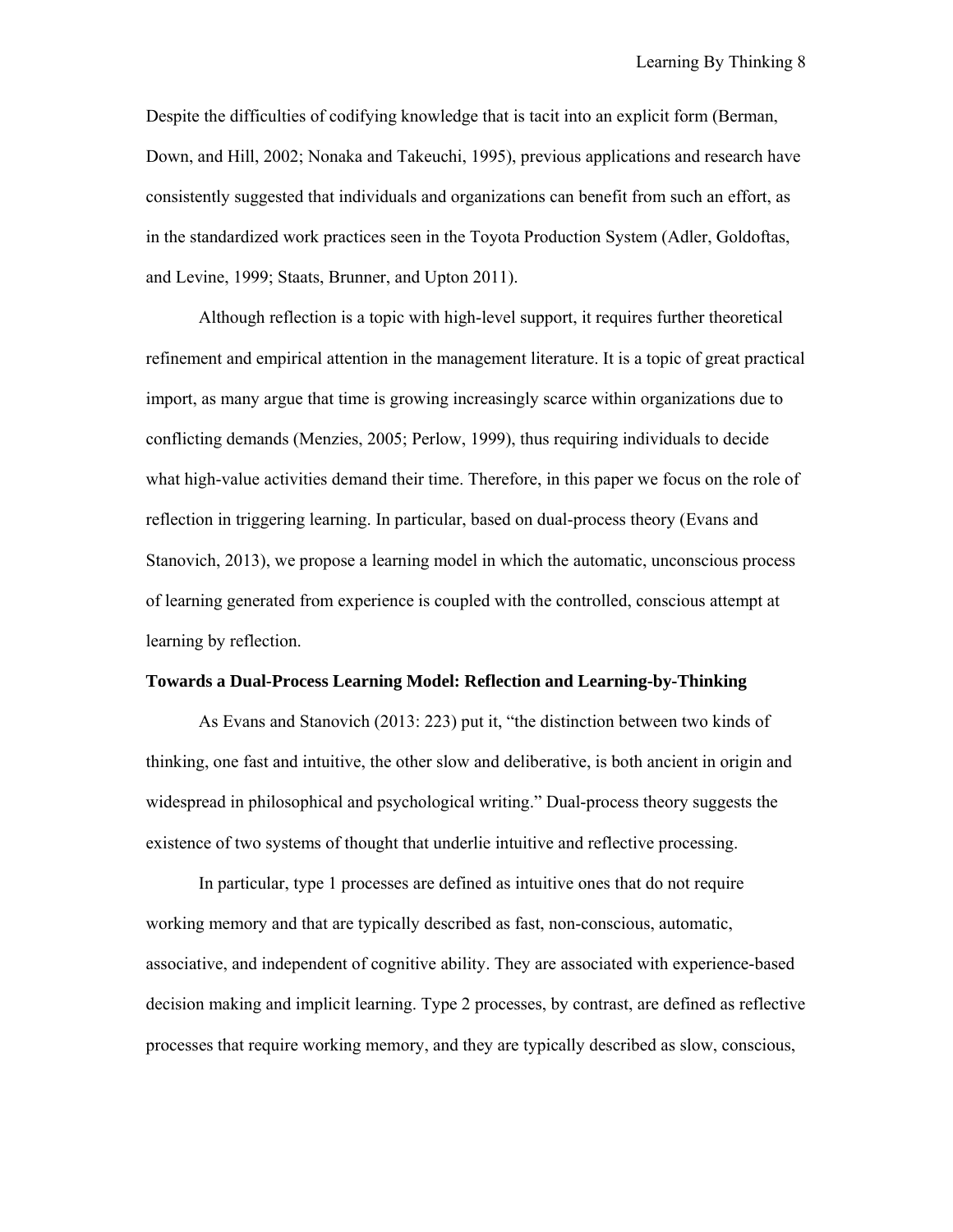controlled, rule-based, and correlated with cognitive ability. They are associated with consequential decision-making and explicit learning.

In the case of learning, as Mathews *et al.* (1989: 1098) point out, dual-process theory implies that "subjects draw on two different knowledge sources to guide their behavior in complex cognitive tasks; one source is based on their explicit conceptual representation; the second, independent source of information is derived from memory-based processing, which automatically abstracts patterns of family resemblance through individual experiences."

Interestingly, recent years have witnessed an increasing interest in the interplay between these two types of learning, following the observation that nearly all complex realworld skills involve a mixture of explicit and implicit learning, and that even in the laboratory one can at best manipulate conditions to emphasize one type over the other (see Sun, Slusarz, and Terry, 2005, for a comprehensive treatment of the issue of interaction between implicit and explicit learning).

Building on this distinction and the recognition of an interaction between the two types of learning, we argue that the automatic, unconscious process of learning generated by doing can become more effective if deliberately coupled with controlled, conscious attempts at learning-by-thinking. In particular, we expect individuals to perform significantly better on subsequent tasks when they think about what they learned from the task they completed. Thus, we hypothesize:

**Hypothesis 1**: Learning generated by reflection coupled with experience will lead to greater improvement in problem-solving capacity as compared to learning generated by experience alone.

#### **Unpacking Learning-by-Thinking: A Teaching Effect?**

Knowledge flows stimulate innovation and progress, thus benefiting society as a whole. The dissemination of knowledge, however, comes with a cost. If knowledge holders are to appropriate exclusively the private value of their knowledge, it is reasonable to expect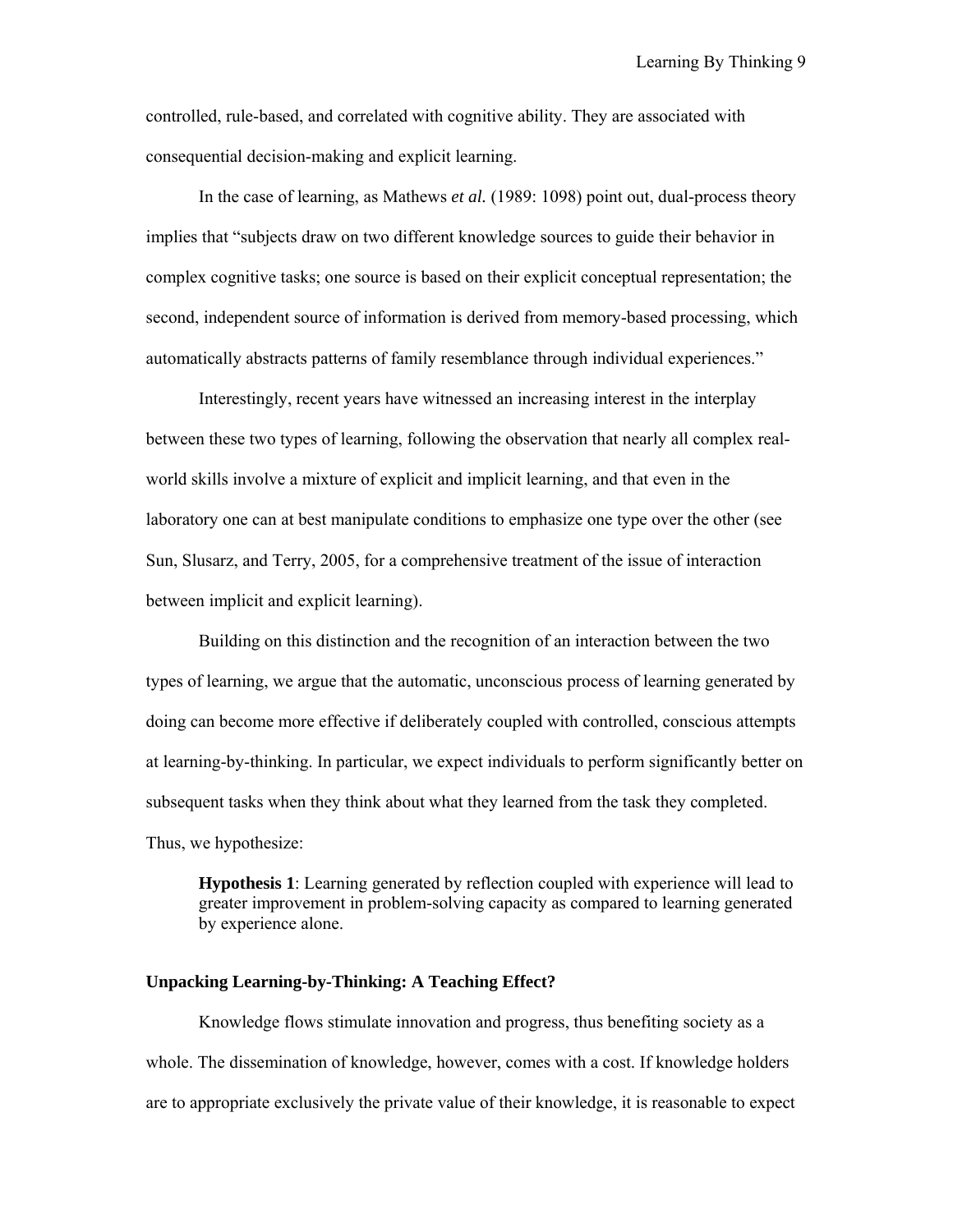them to avoid its leakage. Given this perspective, what would be their incentive to share knowledge with others? Most arguments on the benefits of knowledge sharing to the knowledge holder hinge on reciprocity (Kogut, 1989; Van Wijk, Van Den Bosch, Volberda and Heinhuis, 2005): A knowledge holder could benefit from sharing knowledge with a recipient because, if the recipient reciprocates, the holder may benefit from the exchange (Schrader, 1991). However, not all unilateral transfers can be expected to become bilateral exchanges. Further deepening our understanding of drivers of knowledge sharing, research on open source software environments has found that individuals may share knowledge to build their reputation or because they enjoy the sharing process (Lakhani and von Hippel, 2003; Wasko and Faraj, 2005).

Theories of knowledge codification (Cowan, David, and Foray, 2000; Nonaka, 1994; Nonaka and Von Krogh, 2009) shed light on another potential benefit to the knowledge holder of sharing knowledge. Those theories suggest that the reflection effort needed to create the insights to be shared with a counterpart may end up generating a deeper understanding of the problem space itself. This deeper understanding benefits the knowledge holder in terms of improved problem-solving capacity. In particular, we would expect the improvement in problem-solving capacity generated by reflection aimed at sharing to be greater than the improvement generated by reflection alone. In other words, one can expect performance to increase the most when reflection and sharing, i.e., thinking and teaching, are coupled. This line of argument should be familiar to those who teach and subscribe to the adage that one learns the most on a subject by being forced to teach it.

It is important to note that we are not interested in the reasons behind the choice to share knowledge. Absent reciprocity, one may decide to share information to improve one's reputation in the community, increase one's professional standing in the eyes of the receiver, generate a "debt" that may prove useful in the future, or simply out of altruism. In the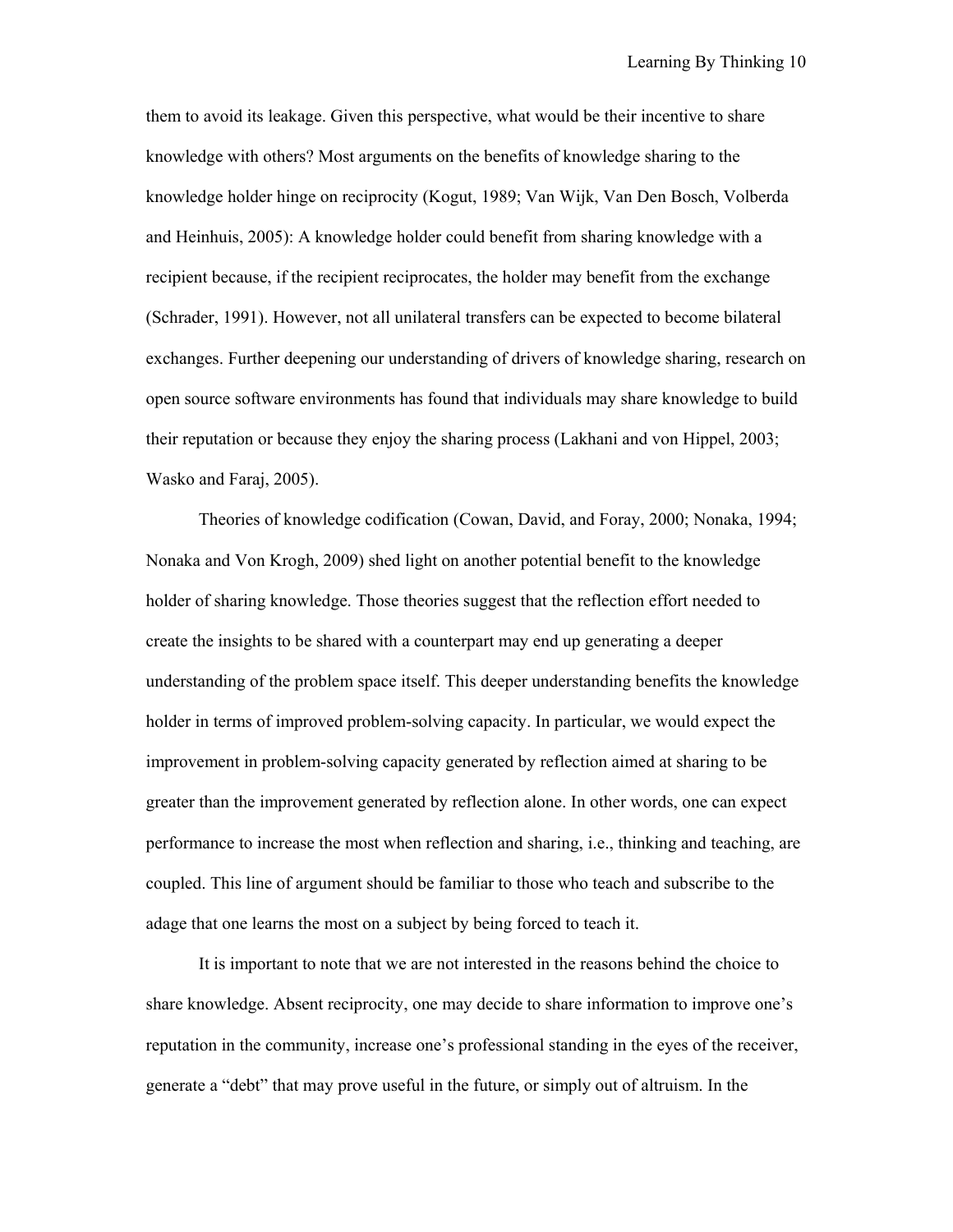extreme, knowledge disclosure may simply be the norm in the industry, and actors may comply with it without even thinking about whether it is beneficial or not (e.g. Haas and Park, 2010; Merton, 1973). We are interested in determining the cognitive benefit generated by knowledge sharing. Independent of why a knowledge holder decides to transfer knowledge, if these arguments are correct, then the knowledge holder will automatically end up receiving this benefit after transfer. Accordingly, we hypothesize:

**Hypothesis 2A**: Learning generated by reflection *and* sharing coupled with experience will lead to a greater improvement in problem-solving capacity compared to learning generated by experience alone.

**Hypothesis 2B**: Learning generated by reflection *and* sharing coupled with experience will lead to a greater improvement in problem-solving capacity compared to learning generated by reflection coupled with experience.

## **Unpacking Learning-by-Thinking: The Role of Self-efficacy**

We have hypothesized that individuals will learn more effectively when they are given the chance to reflect and articulate the key lessons learned from experience, and that this effect will be greater when reflection efforts are aimed at sharing such key lessons with others. But why do reflection efforts generate an improvement in problem-solving capacity? We propose that the link between learning-by-thinking and greater performance is explained by self-efficacy, or a personal evaluation of one's capabilities to organize and execute courses of action to attain designated goals (Bandura, 1977). Put more simply, self-efficacy refers to confidence in one's ability to achieve a goal. In fact, the perception that one is efficacious is not based on whether one feels one has the skills and abilities to succeed. Rather, it mainly concerns what one believes one can do with the skills and abilities one may possess (Bandura, 1986). Thus, self-efficacy represents individuals' expectations and convictions of what they can accomplish in given situations. For example, the expectation that a person can high-jump 6 feet is a judgment about perceived efficacy (Bandura, 1986). It is not a judgment of whether the person is competent in high-jumping in general, but a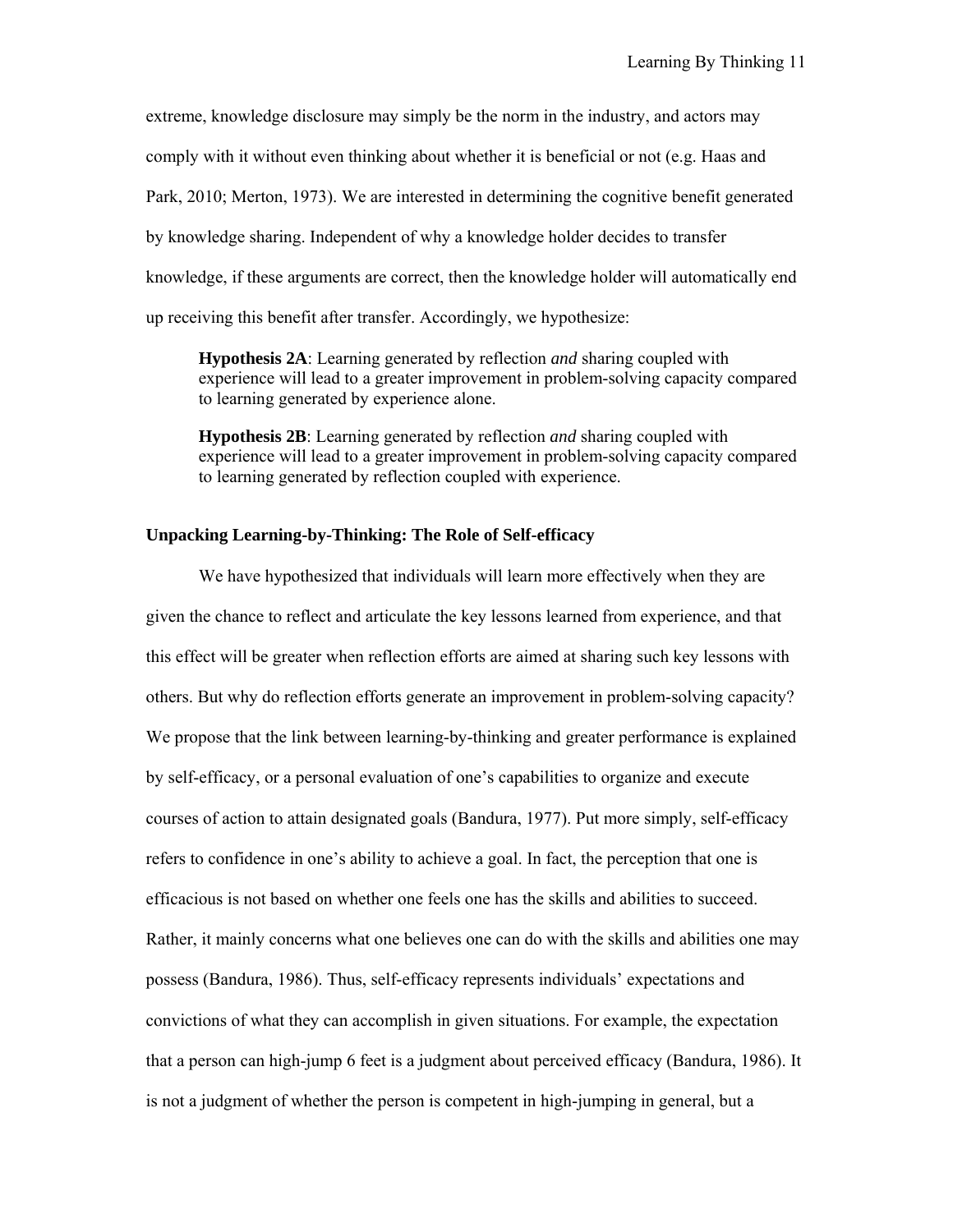judgment of how strongly the individual believes she can successfully jump that particular height under the given circumstances.

Psychologists have long argued that the desire to feel competent and capable is a basic human motivation (White, 1959; Ryan and Deci, 2000). Self-efficacy, it has been suggested, predicts individuals' thoughts, emotions, and actions. When people experience self-efficacy in an activity, they devote more time and energy to it because they believe that their effort will translate into success (Bandura, 1977; Ryan and Deci, 2000). Self-efficacy is also "an essential motive to learn" (Zimmerman, 2000: 82). For instance, prior research has demonstrated that self-efficacious students select more challenging tasks (Bandura and Schunk, 1981), exert more effort (Schunk and Hanson, 1985; Schunk, Hanson, and Cox, 1987), and have less adverse reactions when faced with difficulties (Bandura, 1997). As a result, self-efficacious students consistently show higher academic achievement as compared to inefficacious ones (Multon, Brown, and Lent, 1991).

Information that shapes one's self-efficacy beliefs comes from various sources (Bandura, 1986, 1997). The main and most reliable source is one's own prior experiences with the tasks in question (Bandura, 1986, 1997). Reflecting on one's past experience on the same or similar tasks and to articulate the key lessons learned from them can strengthen one's self-efficacy by allowing them to feel comfortable and confident that they can successfully perform such tasks going forward. Though it is often the case that one's past experience includes ambiguities and errors, individuals tend to focus on their strengths and positive aspects when evaluating past experiences so that they can maintain a positive view of themselves (e.g., Taylor, 1991). People often do not exert effort on tasks or problems if they feel uncertain about whether they will complete them competently and effectively (Rosen, Mickler, and Collins, 1987). Reflection, we suggest, reduces a person's experience of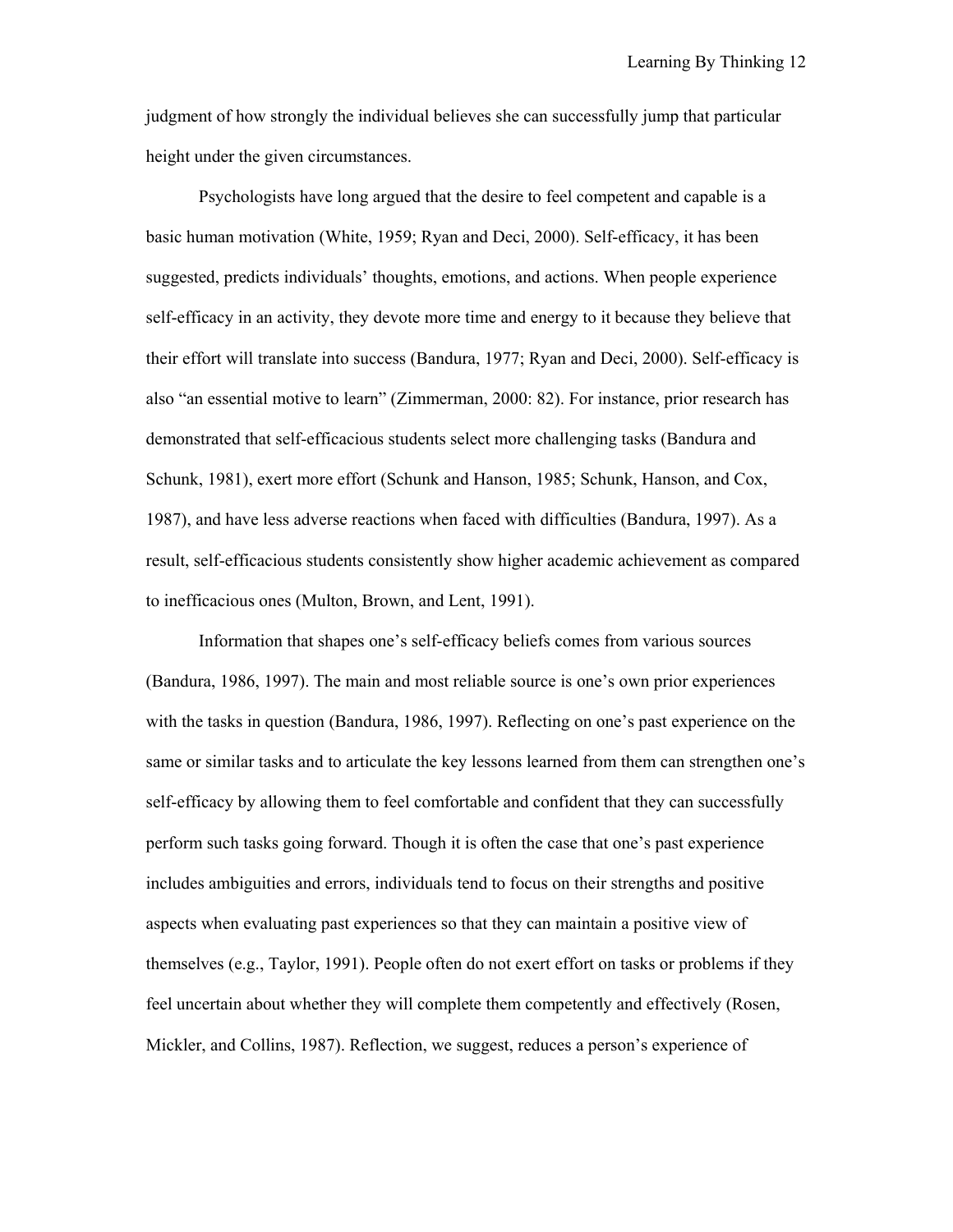uncertainty about being capable to complete tasks competently and effectively. As a result, the person will exert more effort in subsequent tasks.

In short, we expect reflection to increase one's perceived self-efficacy, which in turn will lead to improvement in problem-solving capacity. In other words, self-efficacy mediates the relationship between reflection efforts and learning outcomes. Accordingly, we hypothesize:

**Hypothesis 3**: Individuals' perceptions of self-efficacy will mediate the effect of learning generated by reflection coupled with experience on problem-solving capacity.

## **Overview of the Present Research**

Our hypotheses suggest that when individuals reflect on their task performance and share their insights with others they perform better on subsequent tasks as compared to individuals who do not reflect, even when they have had more time to practice on the first task. This occurs because reflection increases their self-efficacy. As such, it is important to both: (a) test whether outcomes are differentially affected by alternative ways of reflecting (i.e., reflection alone versus reflection and sharing) and then (b) demonstrate why such effects occur (i.e., heightened perceived self-efficacy).

To test our hypotheses, we conducted three studies using both laboratory and field data. In Studies 1 and 2, we tested our hypotheses using two laboratory experiments. In Study 3, we conducted a field experiment with employees at a large business-process outsourcing firm to constructively replicate the tests of our hypotheses in a real-world context and provide further evidence for our proposed mechanism. The use of laboratory and field experiments offers us complementary strengths and weaknesses. The laboratory experiments allow us to identify causality, control for numerous factors, and also precisely measure our proposed mechanism. The field experiment provides a platform to not only identify causality but also to establish external validity. Together this approach allows us to more confidently evaluate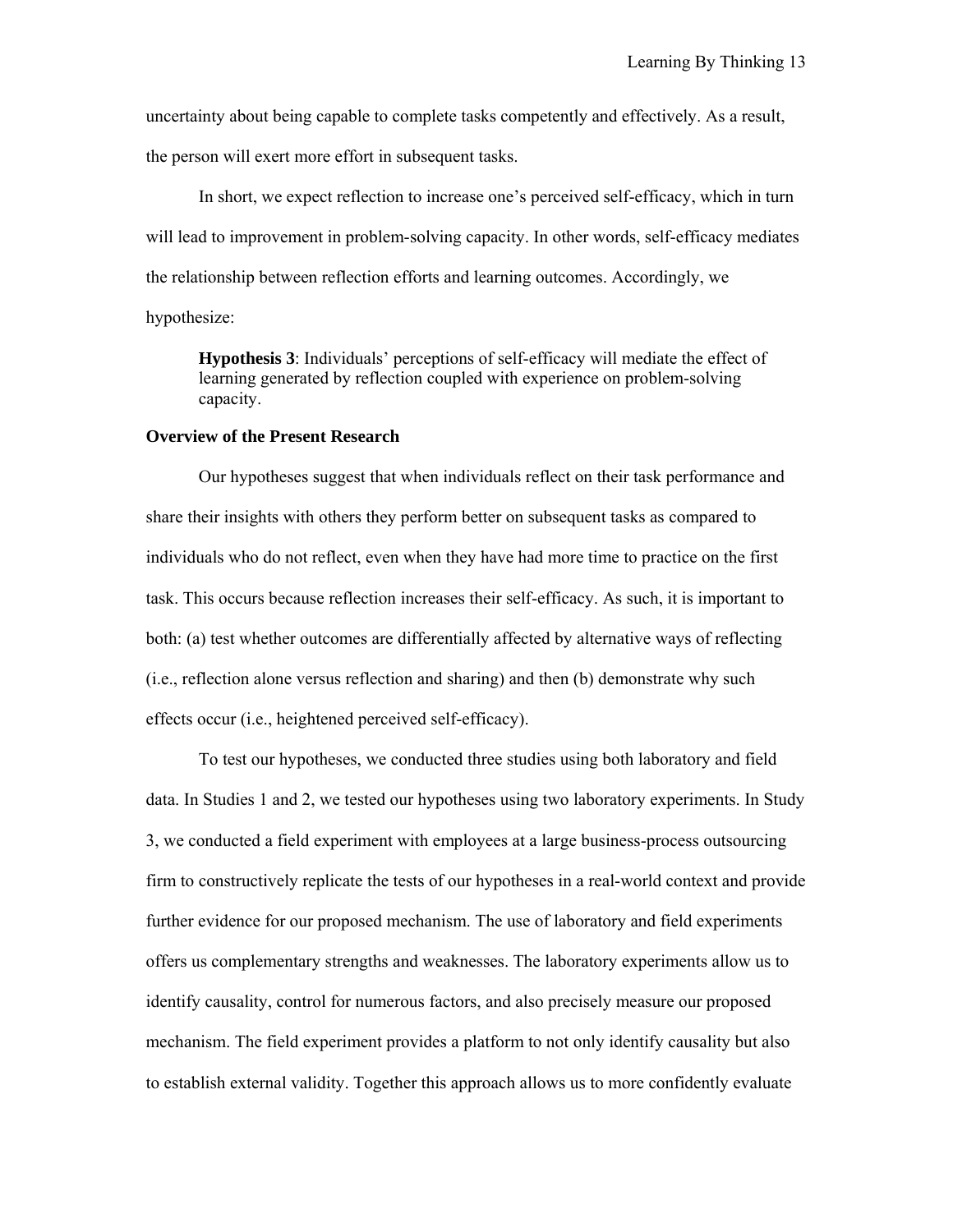our research model.

## **STUDY 1: LABORATORY EXPERIMENT**

## **Method**

**Participants.** We recruited 202 adults on MTurk (60% male,  $M_{\text{age}} = 27.56$ , *SD*=6.75) to participate in an online study in exchange for \$1 and the potential to earn an additional bonus based on performance. Specifically, ten percent of the participants (chosen randomly) received a bonus based on their performance in the study.

**Design.** Participants were randomly assigned to one of three conditions: control, reflection, and sharing.

**Procedure.** We told participants that they would complete a brain-teaser under time pressure. The brain teaser was a series of five "sum-to-ten game" grids (initially developed by Mazar, Amir, and Ariely, 2008). Each grid was a 3 x 4-cell matrix of numbers (e.g., 5.43; see Figure 1 for an example). We gave participants 20 seconds to find the two numbers in the grid that summed to ten. Participants would earn \$1 for each correct brain teaser solved in 20 seconds or less (if they were among the ten percent selected at the end of the study).

## [Insert Figure 1 about here]

Participants first completed a practice round to gain familiarity with the task. They then completed the first round of the brain teaser (i.e., a set of five different grids). After each grid they were told whether the answer they selected was correct or not.

We introduced our manipulation after the first round of the brain teaser. Participants in the control condition received the following instructions:

You will now be asked to complete the second round of the MATH BRAIN TEASER. As before, you will have 20 seconds to find the right solution in each of the five math puzzles in this round.

Participants in the reflection condition received the following instructions:

Please take the next few minutes to reflect on the task you just completed. Please write about what strategies if any you used as you were working on the task. Also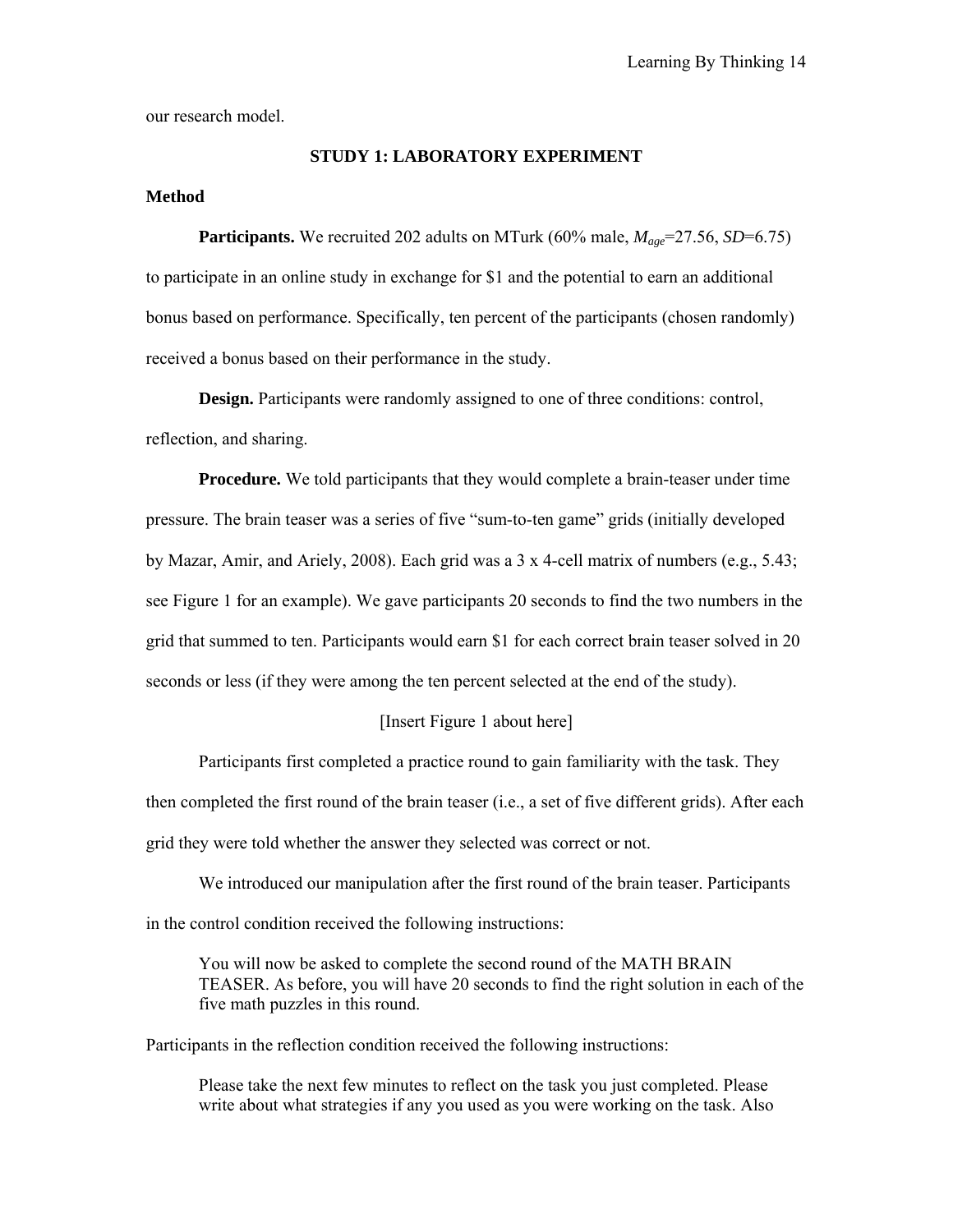please write about what you think one can do to be effective in solving the math problems included in this task. Please be as specific as possible. When done, click on "Next."

Finally, participants in the sharing condition received the following instructions:

Please take the next few minutes to think about the task you just completed. Please write about what strategies if any you used as you were working on the task. Also please write about what you think one can do to be effective in solving the math problems included in this task. Please be as specific as possible. **PLEASE NOTE: Your notes will be shared with other participants who are asked to work on the same Brain Teaser task.** When done, click on "Next."

In the reflection and sharing conditions, we did not set a precise time limit for people to reflect so that we could provide a conservative test of our first two hypotheses. By keeping the amount of time to reflect unspecified, we expected more variance in the effort participants exerted thinking and writing about their learnings.

After the manipulation, participants completed two other rounds, each comprising five different grids. Our primary dependent variable of interest was participants' performance in the two rounds of the brain teaser that followed our manipulation.

## **Results**

Table 1 summarizes the descriptive statistics of the main variables assessed in the study by condition.

We conducted an ANOVA using participants' performance on the second round of the brain teaser as the dependent measure and condition as the independent variable, and controlling for performance on the first round (before our manipulation occurred). We found a significant effect of our manipulation on performance in the second round,  $F(2, 198) =$ 5.47,  $p = 0.005$ ,  $\eta_p^2 = 0.05$ . Participants correctly solved more grids in the second round in the reflection condition ( $M = 2.71$ ,  $SD = 1.26$ ) and in the sharing condition ( $M = 2.90$ ,  $SD = 1.40$ ) than they did in the control condition ( $M = 2.29$ ,  $SD = 1.13$ ;  $p = .037$  and  $p = .001$ , respectively). Performance did not differ for participants in the reflection condition and those in the sharing condition. As one may expect, performance in round 1 predicted performance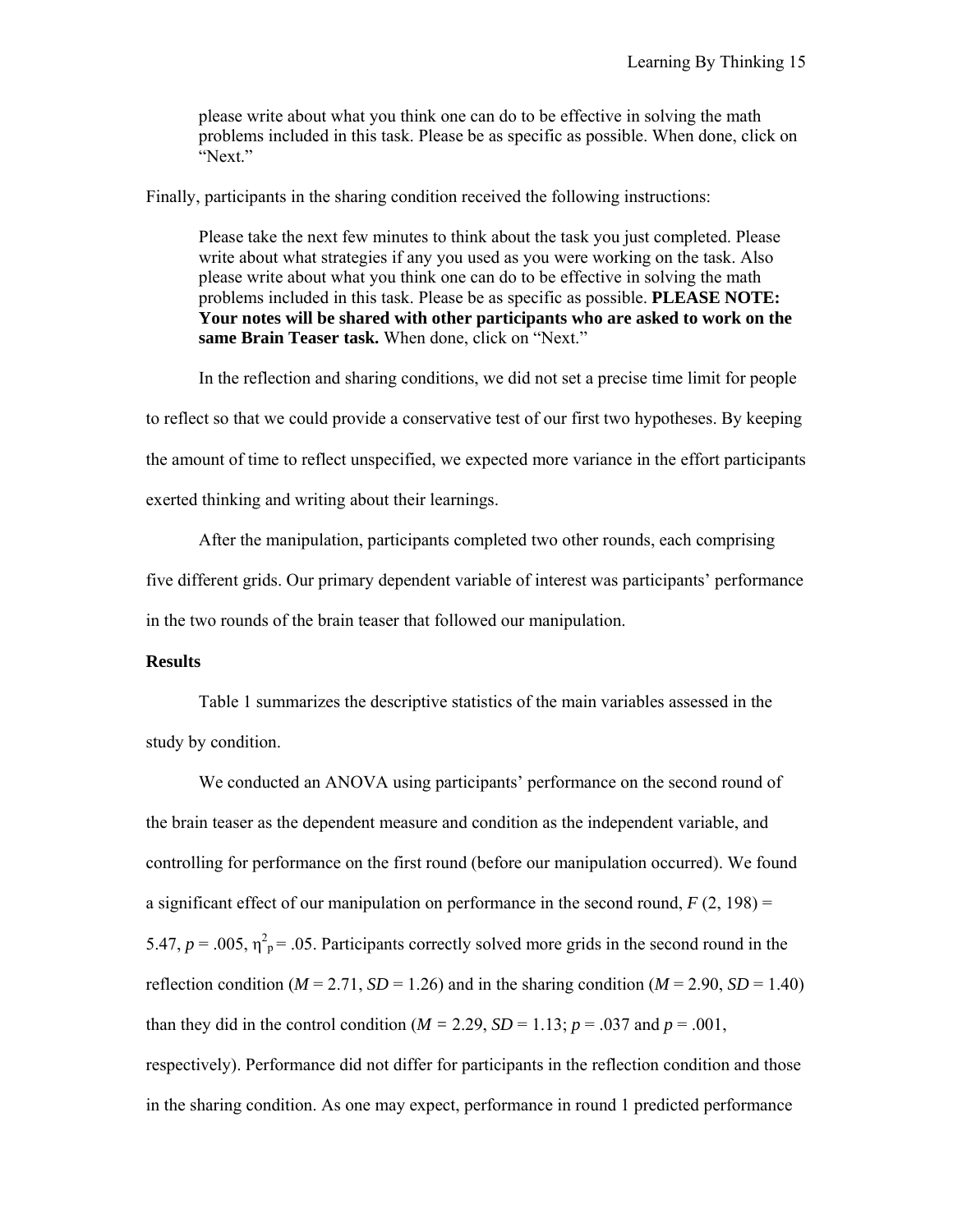at time 2,  $F(2, 198) = 26.56, p < .001, \eta^2_p = .12$ .

We conducted another ANOVA using participants' performance on the third round of the brain teaser as the dependent measure and condition as the independent variable, and controlling for performance on the first and the second round. We found a significant effect of our manipulation on performance in the third round,  $F(2, 198) = 5.03$ ,  $p = .007$ ,  $\eta_p^2 = .05$ . Participants correctly solved more grids in the third round in the reflection condition (*M* = 2.74,  $SD = 1.32$ ) and in the sharing condition ( $M = 2.96$ ,  $SD = 1.29$ ) than they did in the control condition ( $M = 2.25$ ,  $SD = 1.40$ ;  $p = .05$  and  $p = .002$ , respectively). Performance did not differ between participants in the reflection condition and those in the sharing condition. Both performance in round 1 (*F* (2, 198) = 72.78,  $p < .001$ ,  $\eta_{p}^{2} = .27$ ) and performance in round 2 (*F* (2, 198) = 81.29,  $p < .001$ ,  $\eta_{p}^{2} = .29$ ) predicted performance at time 3.

## [Insert Table 1 about here]

## **Discussion**

These results provide initial support for our main hypothesis that *reflection* improves *performance* (H1). In fact, these beneficial effects seem to be lasting. Importantly, despite the fact that we found support for our prediction that *sharing* improves *performance* (H2a), we did not find significant differences between the effect of reflection efforts aimed at sharing and that of reflection efforts per se – in other words, we did not find significant differences between *sharing* and *reflection*, and our results did not provide support for H2b.

In this study, participants were paid for their performance. In the next study, we remove this component to test whether the beneficial effects of reflection on performance also occur when participants are paid a flat fee for their participation.

Study 2 also uses a different sample to test the generalizability of our findings and includes a measure for self-efficacy to provide evidence for the psychological mechanism driving our effects (H3).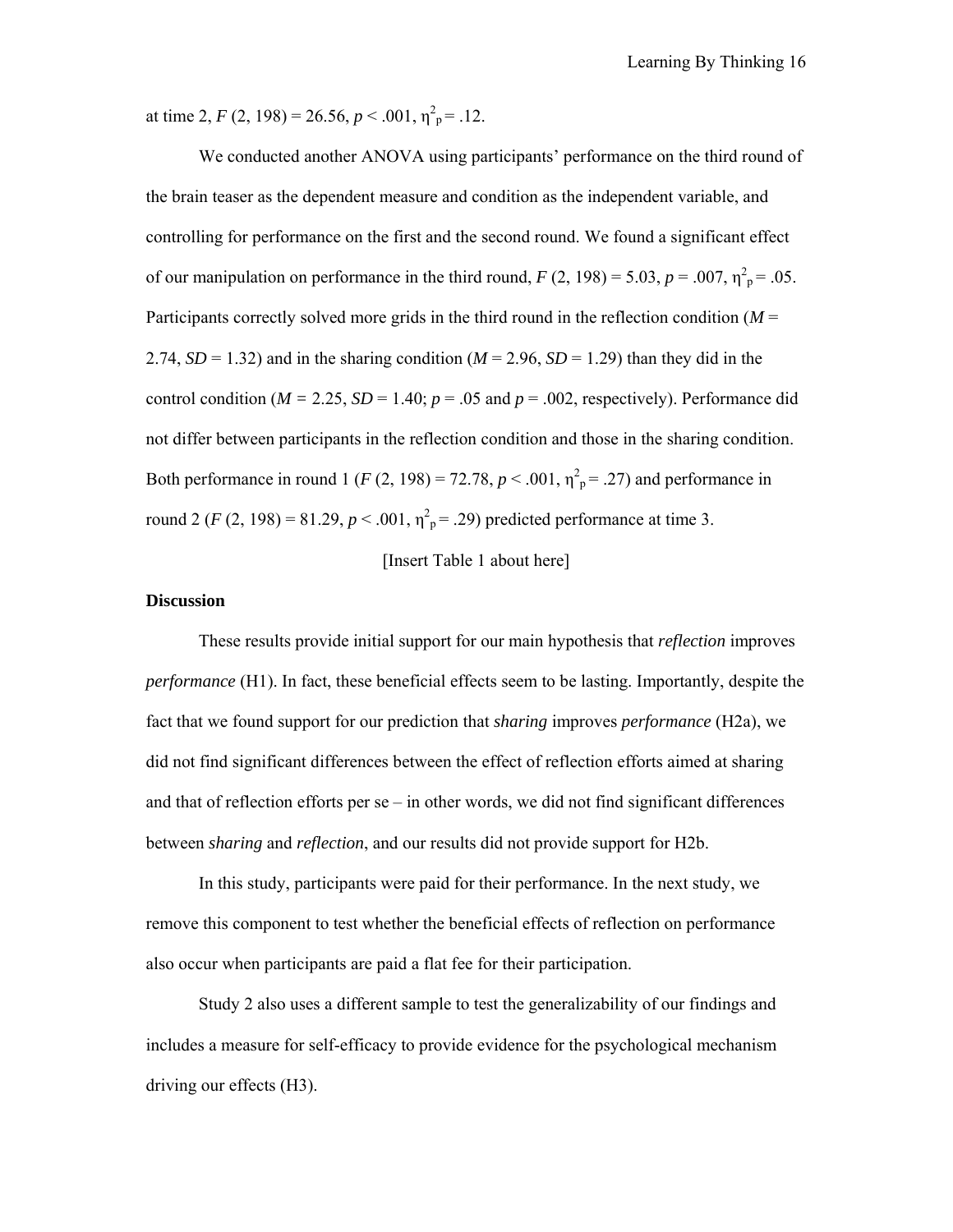#### **STUDY 2: DO INCENTIVES FOR PERFORMANCE MATTER?**

## **Method**

**Participants.** We recruited 178 students (47% male,  $M_{age}$ =21.87, *SD*=3.75) from local universities in a city in the Northeastern Unites States. Participants received \$15 for their participation.

**Design and procedure.** We used the same design and procedure as in Study 1, but this time there were ten grids in each round rather than just five. Thus, participants solved ten grids prior to our manipulations and 20 grids afterwards. Importantly, participants were not paid based on their performance in this study. Rather, they were paid a flat fee. Study 2 also included a measure assessing participants' self-efficacy after the manipulation occurred. We assessed self-efficacy with a four-item scale adapted from Bandura (1990), which asked participants to indicate the extent to which they felt capable, competent, able to make good judgments, and able to solve difficult problems if they tried hard enough ( $\alpha$  = .93).

# **Results**

**Performance.** We used participants' performance on the brain teaser in a mixed ANOVA with type of rounds (prior to manipulation vs. afterward) as a within-subjects factor and condition (control vs. reflection vs. sharing) as a between-subject factor. As expected, this analysis revealed a main effect for the within-subjects factors, suggesting that learning occurred across rounds,  $F(1, 175) = 672$ ,  $p < .001$ ,  $\eta_p^2 = .79$ . More interestingly, we found a significant interaction between type of rounds and condition,  $F(2, 175) = 4.99$ ,  $p = .008$ ,  $\eta_p^2$  $= .05$  (see Figure 2). The main effect for condition did not reach significance,  $F(2, 175) =$ 2.20,  $p = .114$ ,  $\eta_p^2 = .025$ .

When controlling for performance in the first set of ten rounds, we found a significant main effect of condition on performance in the rounds following the manipulation, *F* (2, 174)  $= 4.93$ ,  $p = .008$ ,  $\eta^2$ <sub>p</sub> = .054. Participants correctly solved more grids in the rounds following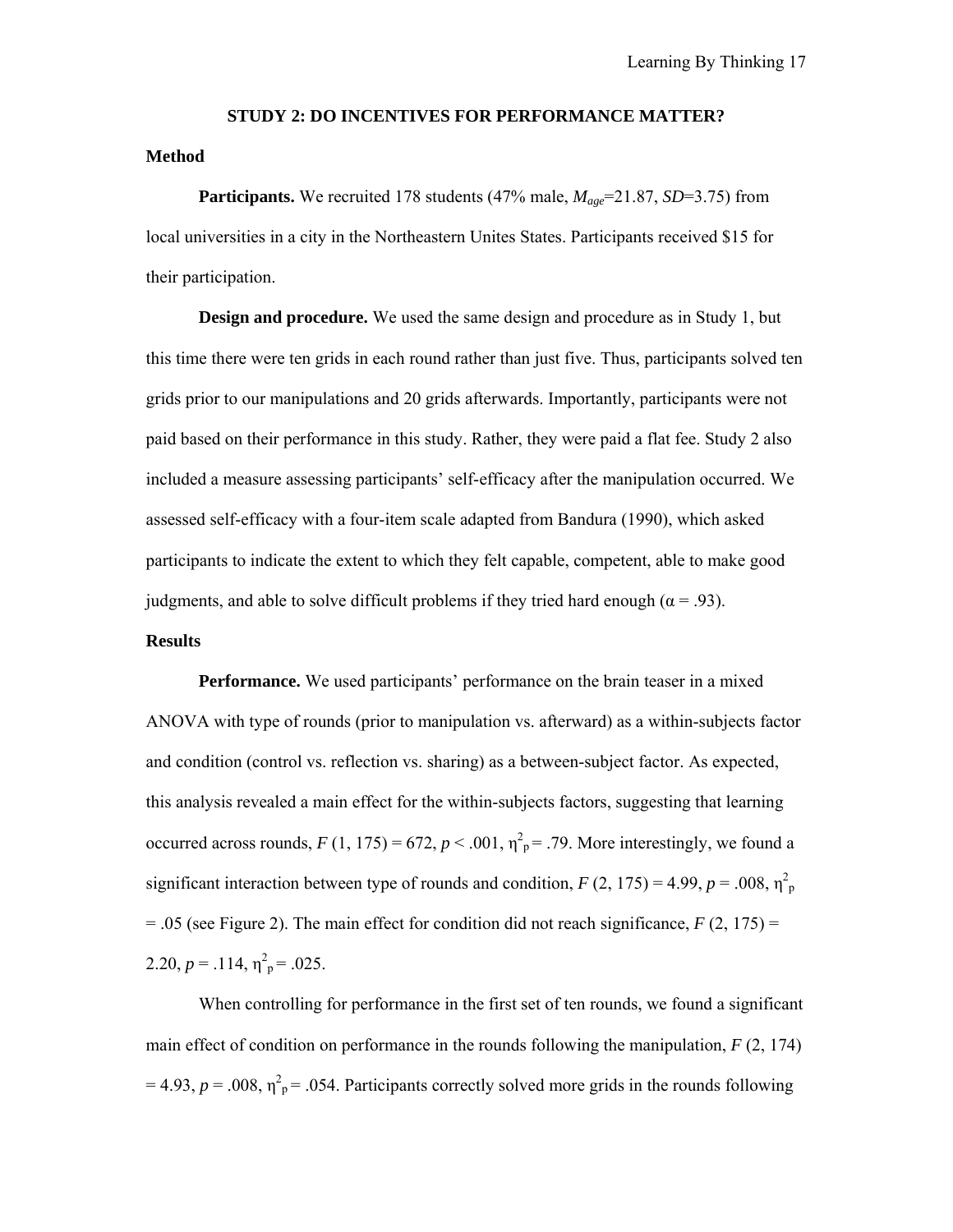the manipulation in the reflection condition ( $M = 12.10$ ,  $SD = 4.80$ ) and in the sharing condition ( $M = 12.33$ ,  $SD = 4.30$ ) than they did in the control condition ( $M = 10.32$ ,  $SD =$ 4.32;  $p = 0.011$  and  $p = 0.005$ , respectively). Performance did not differ for participants in the reflection condition and those in the sharing condition.

## [Insert Figure 2 about here]

**Self-efficacy.** We used participants' perceived self-efficacy in an ANOVA with condition (control vs. reflection vs. sharing) as a between-subject factor. As expected, this analysis revealed a main effect for our manipulation,  $F(1, 175) = 3.33$ ,  $p = .038$ ,  $\eta^2_p = .037$ . Participants reported feeling more efficacious following the manipulation in the reflection condition ( $M = 5.17$ ,  $SD = 1.37$ ) and in the sharing condition ( $M = 5.13$ ,  $SD = 1.47$ ) than they did in the control condition ( $M = 4.56$ ,  $SD = 1.41$ ;  $p = .022$  and  $p = .032$ , respectively). Perceived self-efficacy did not differ for participants in the reflection condition and those in the sharing condition ( $p = .088$ ).

**Mediation analyses.** To examine whether self-efficacy mediated the effect of reflection on performance, we followed the steps recommended by Baron and Kenny (1986). The first and second criteria specify that the independent variable should significantly affect the dependent variable and the mediators. The prior analyses showed that these two criteria were met, as reflection had a significant effect on performance in the rounds following the manipulation and self-efficacy. To assess the third and fourth criteria, we conducted a hierarchical ordinary least-squares (OLS) regression analysis (controlling for performance in the first set of rounds and including a dummy variable for the sharing condition) predicting performance from the independent variable of reflection condition (Step 1) and self-efficacy (Step 2). The third criterion specifies that the mediator should significantly predict the dependent variable while controlling for the independent variable. The results met this criterion: Having dummy-controlled the reflection, we found that self-efficacy significantly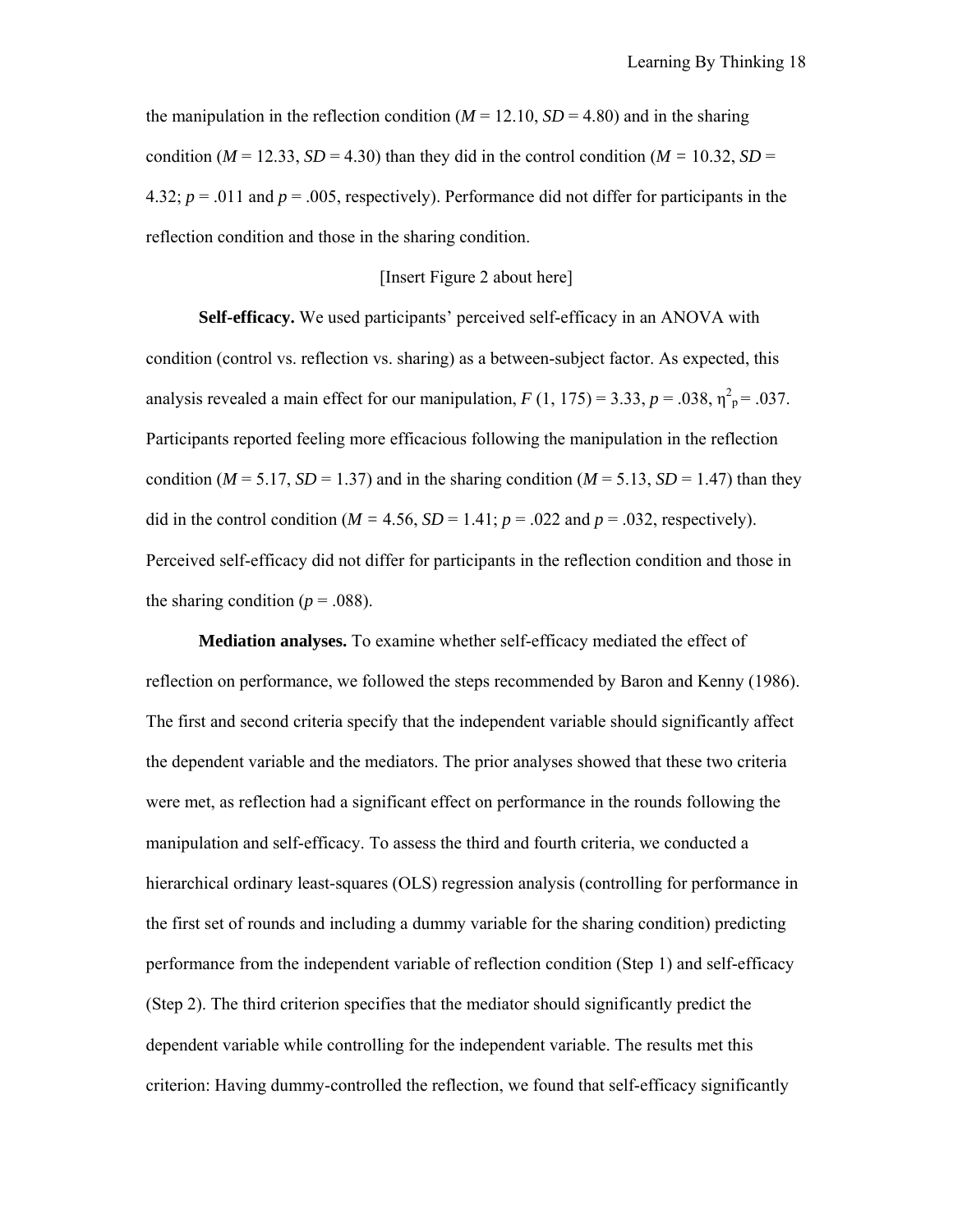predicted higher performance ( $\beta$  = .37, t = 5.88, *p* < .001).

To complete the test of mediation for self-efficacy, the fourth criterion holds that the effect of the independent variable on the dependent variable should decrease after controlling for the mediator. After controlling for self-efficacy, the effect of reflection on performance decreased significantly (from β = .17, t = 2.58,  $p = .011$ ; to β = .10, t = 1.66,  $p = .099$ ). To test whether the size of the indirect effect of reflection on performance through self-efficacy differed significantly from zero, we used a bootstrap procedure to construct bias-corrected confidence intervals based on 10,000 random samples with replacement from the full sample (Preacher and Hayes, 2004). The 95% bias-corrected confidence interval excluded zero (0.20, 1.27), indicating a significant indirect effect. Thus, self-efficacy mediated the effect of reflection on improved performance. We note that self-efficacy also mediated the relationship between sharing and performance: After controlling for self-efficacy, the effect of sharing on performance decreased significantly (from  $\beta$  = .19, t = 2.84,  $p$  = .005 to  $\beta$  = .13, t = 2.05,  $p$  = .042), and the indirect effect was significant (95% bias-corrected CI =  $[0.11, 1.18]$ ).

#### **Discussion**

Together, these results are consistent with hypothesis 1: even in the absence of incentives for greater performance, reflection improved performance. Perceptions of greater self-efficacy explained this relationship. Further, we did not find a significant difference in performance between the reflection and the sharing condition.

As our final study, we moved to the field to constructively replicate our findings.

## **STUDY 3: FIELD STUDY**

### **Sample and Procedures**

Our final study was completed at Wipro BPO, an India-based global leader in the business-process outsourcing industry. Wipro provides knowledge-based customer support and back-office services (e.g., data entry and data processing) for its global customer base.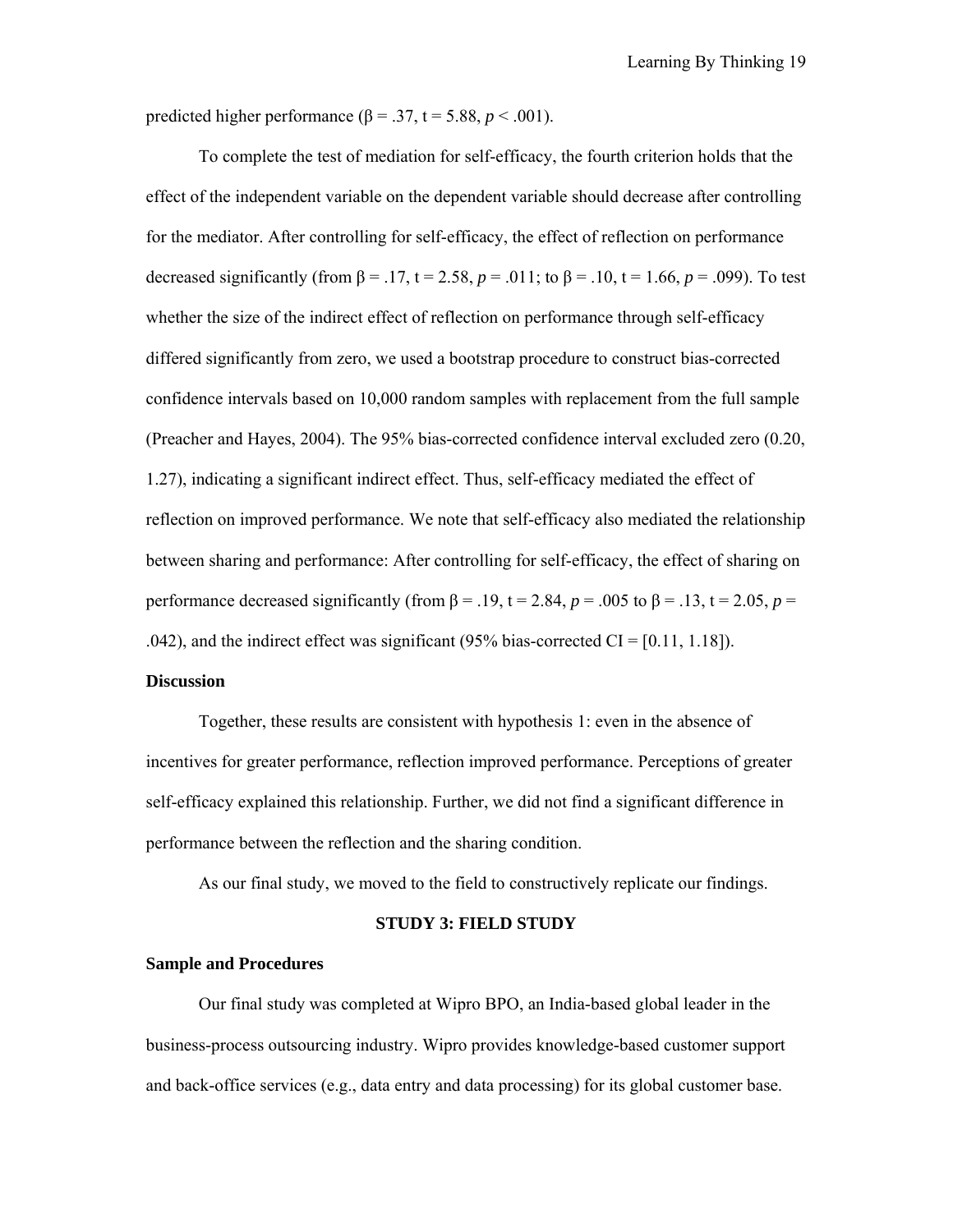We conducted our field study using one customer account. The work for this account involved answering technology-related support questions via the telephone for customers of a Western technology company.

The call center provides us with an excellent setting to study learning and productivity at the individual level. Successful completion of the work requires technical knowledge on the part of Wipro employees. Questions can cover a wide range of topics; some are answered easily, while others require a great deal of problem solving. To complete the work, Wipro not only recruits well-qualified agents (college graduates) but also then trains them for four weeks on the technical process they will follow once they join the firm (known as "process training"). After technical process training, workers go through two weeks of on-the-job training, a combination of classroom training and answering actual calls. At the end of their training, workers transition full-time into their customer service responsibilities.

For our field study sample, we utilized workers who joined Wipro BPO in the focal account between June and August 2013. Workers joined in batches of 10 to 25 workers, and each batch was assigned to one of three conditions: (1) reflection, (2) sharing, and (3) control. Each group represents a similar profile of employees in terms of age, experience and other background qualifications that influence performance. Each group went through the same overall technical training. The primary difference was that workers in the reflection and sharing conditions spent the last 15 minutes of their day performing the tasks associated with our experimental manipulations.

In the reflection group, on the sixth day of training, workers were given a paper journal and asked to spend 15 minutes reflecting on the day's activities. The exact instructions provided by their Wipro trainer were:

Please take the next 15 minutes to reflect on the training day you just completed. Please write about the main key lessons you learned as you were completing your training. Please reflect on and write about at least two key lessons. Please be as specific as possible.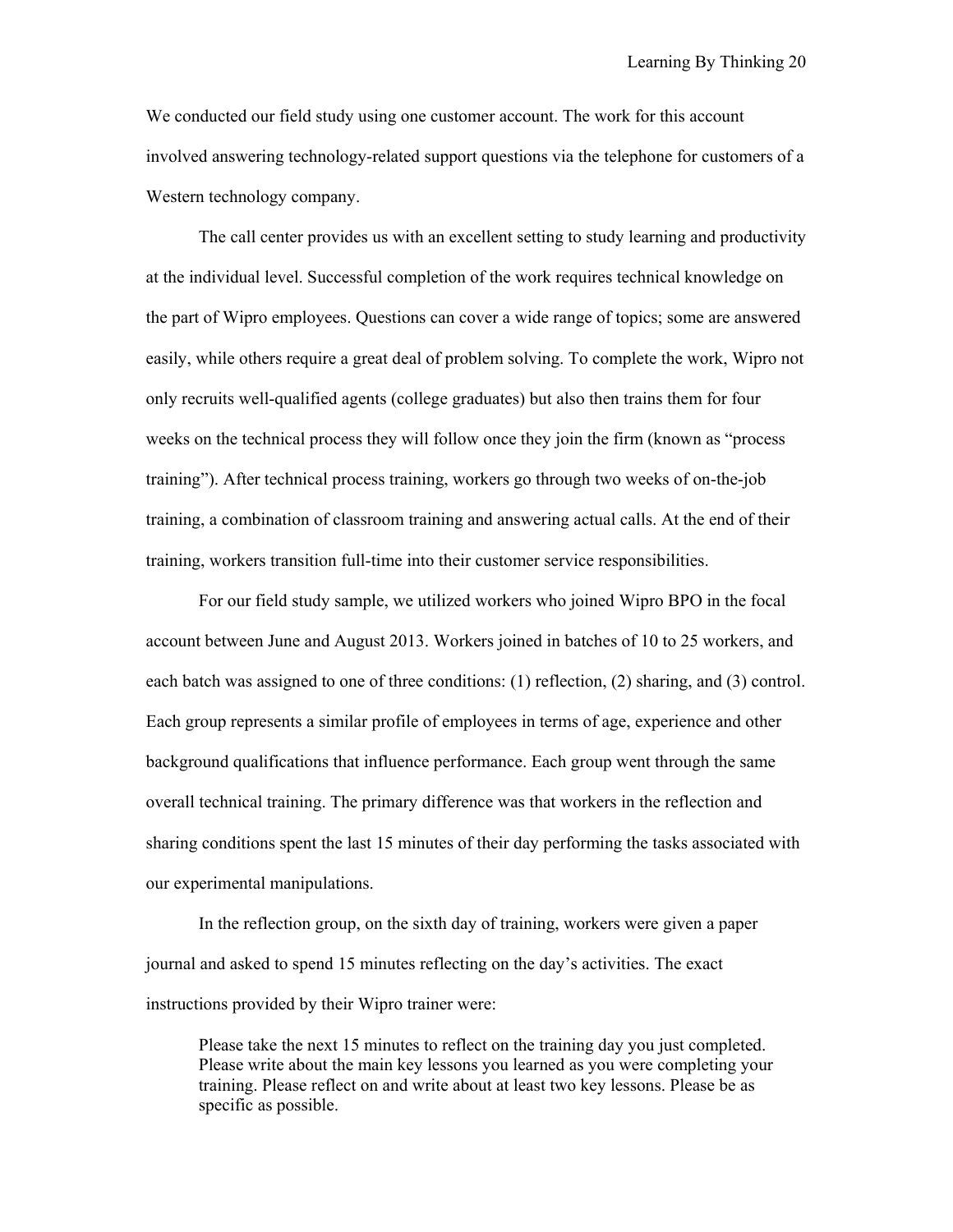Agents were given time to reflect at the end of each day for a total of 10 days. A survey was administered at the end of process training to collect data on perceptual measures (i.e., selfefficacy), and operational data was collected both during training (i.e., the score each individual got on the assessment test at the end of training) as well as after training, once an agent "hit the floor" and began serving customers (i.e., operational measures for job performance). This data is described in greater detail below.

Agents assigned to the sharing condition were asked to both reflect and share. In particular, they were instructed to:

Please take the next 10 minutes to reflect on the training day you just completed. Please write about the main key lessons you learned as you were completing your training. Please reflect on and write about at least two key lessons. Please be as specific as possible. When done, you will be given another 5 minutes to explain these to another participant who is completing the training process with you.

Agents were given time to reflect and share at the end of each day for a total of 10 days. The same survey was administered and the same data was collected as in the sharing condition.

Finally, in the control condition, agents completed their normal activities, as training had been run previously, with no reflection or sharing intervention. Agents in the control condition did not receive additional training. Instead, in the reflection and sharing interventions, trainers were asked to adjust their timing during the day to free up the last 15 minutes for the intervention. The same survey was administered and the same data was collected as in the sharing and reflection conditions.

#### **Empirical Strategy**

As in our second study, we first test the effects of learning-by-thinking and learningby-teaching on problem-solving capacity. Then, we look at the mechanism behind the effect of reflection on performance. As a consequence, we have four types of variables in this study. Our independent variables are learning generated by reflection coupled with experience (*reflection*, H1), and learning generated by reflection aimed at sharing the resulting insights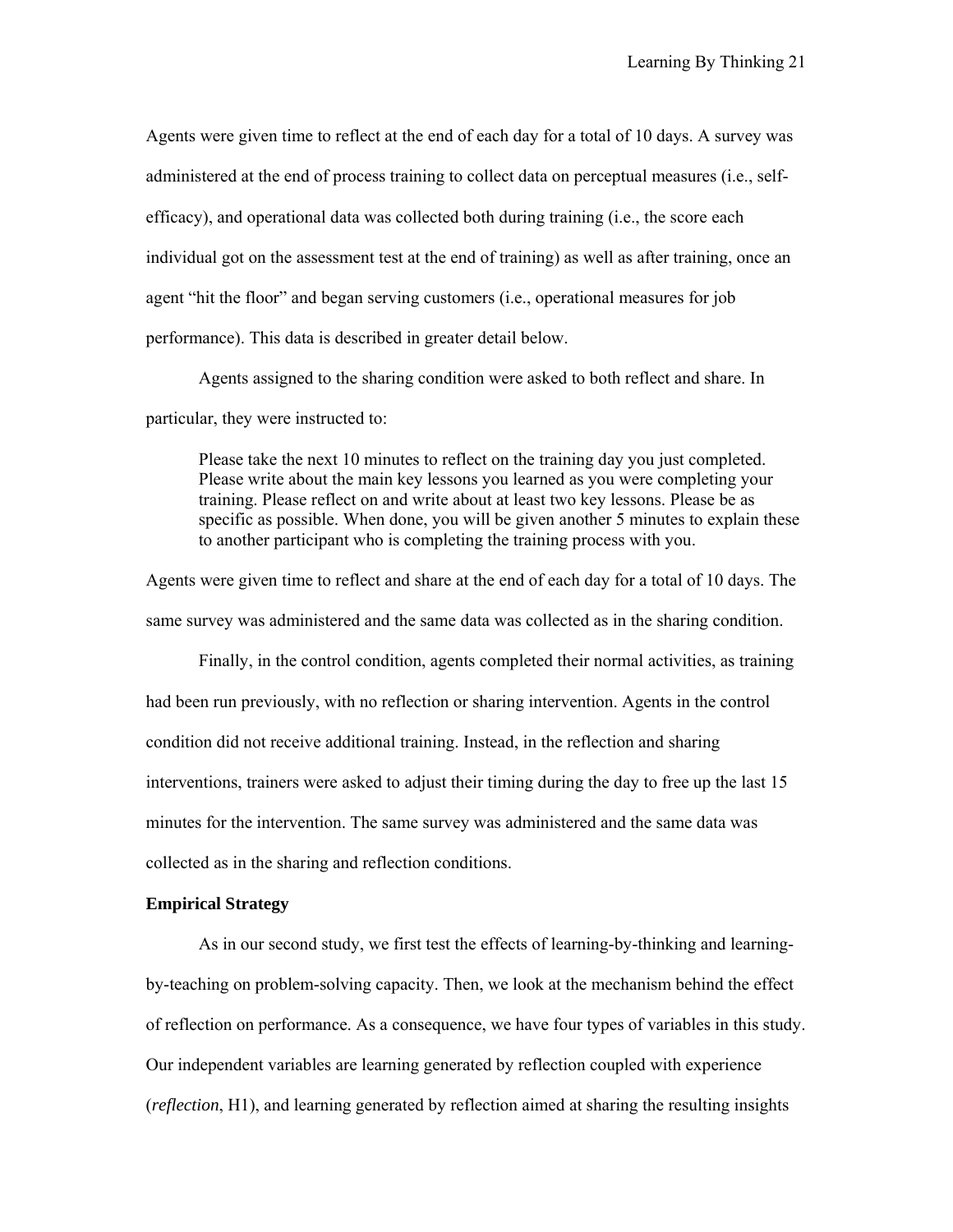with others, coupled with experience (*sharing*, H2). As explained above, we manipulate both of them experimentally, by allocating our participants to three alternative conditions: *reflection*, *sharing*, and *control*.

Our ultimate dependent variable is the improvement in problem-solving capacity (*performance*). We measure this variable by collecting performance data on the test our participants took at the end of their process training. This is a test administered directly by Wipro at the end of each process training in order to assess the extent to which trainees have learned the main lessons taught during the training. Scores go from 0 to 100, and were provided to us directly by the company.

We also have a mediating variable, namely individuals' perceptions of self-efficacy (*self-efficacy*, H3). We measure this variable using a five-item scale adapted from Schwarzer and Jerusalem (1995), which asked participants to indicate the extent to which they felt: (1) able to solve difficult problems if they tried hard enough; (2) capable of sticking to their aims and accomplishing their goals; (3) confident that they could deal efficiently with unexpected events; (4) able to find several solutions when confronted with a problem; and (5) able to handle whatever would have come their way ( $\alpha$  = .78). We used this measure rather than the items from Study 2 since it is more specific and appropriate for a field setting. We collected this information through a survey administered to all of our participants at the end of their process training, independently of the condition to which they were allocated.

Finally, in our analyses, we include a series of controls at the individual level, namely *age* (years), *gender* (male=1, female=0), and previous work *experience* (months).

Table 2 lists our variables with details on their operationalization.

[Insert Table 2 about here]

## **Results**

Table 3 reports descriptive statistics and correlations among the variables we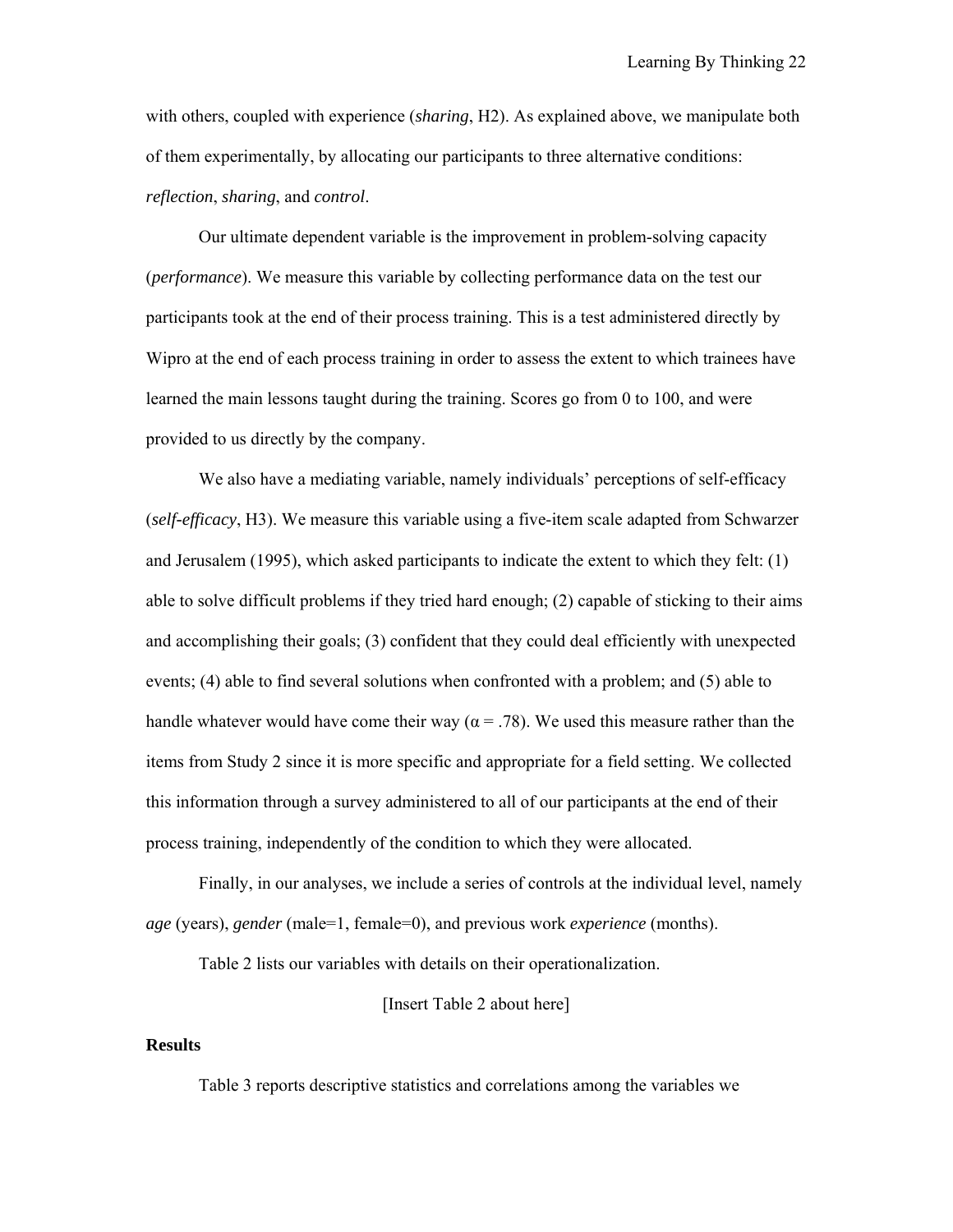collected. Finally, we report mean comparisons across participants allocated to the three different experimental conditions in Tables 4, 5 and 6. It is worth noting that participants in the different experimental groups did not differ significantly in terms of age and work experience. However, we do observe a higher number of female participants allocated to the reflection condition compared to both the control condition (Table 4) and the sharing condition (Table 6). However, *gender* is poorly correlated with any other variable and does not significantly predicts our mediating and dependent variable, as shown in Table 7.

## [Insert Tables 3, 4, 5, and 6 about here]

**Performance**. In order to analyze results from our field experiment, we run an ordinary least squares (OLS) regression, in which we estimate the effect of *reflection* and *sharing* on *performance* in comparison with the control group.<sup>1</sup> Table 7 shows five models: model 1 includes only control variables; model 2 includes our independent variables *reflection* and *sharing* while omitting the variable *control*, which acts as the baseline; model 3 replicates the previous one and adds our mediating variable (*self-efficacy*); model 4 includes *sharing* and *control* while omitting *reflection*, which acts as the baseline; and finally model 5 replicates model 4 with the addition of *self-efficacy*.

Results from Model 2 show strong support for H1 and H2a: participants in both *reflection* and *sharing* conditions displayed a significant increase in *performance* compared to the control group. In particular, by being allocated to the reflection condition, participants improved their score on the final assessment test of 15.1 points – that is, a 22.8% increase with respect to the average score for the entire sample (66.1). Analogously, by being allocated to the sharing condition, participants improved their score on the final assessment test of 16.5 points – that is, a 25.0% increase with respect to the average score for the entire

 

 $<sup>1</sup>$  As a test of robustness, we also used an alternative logit specification using a dichotomous dependent variable,</sup> *passed,* indicating whether our participants passed the final assessment test or not. This pass/fail evaluation was again provided directly by Wipro. Results based on this alternative specification are consistent with those presented in the paper.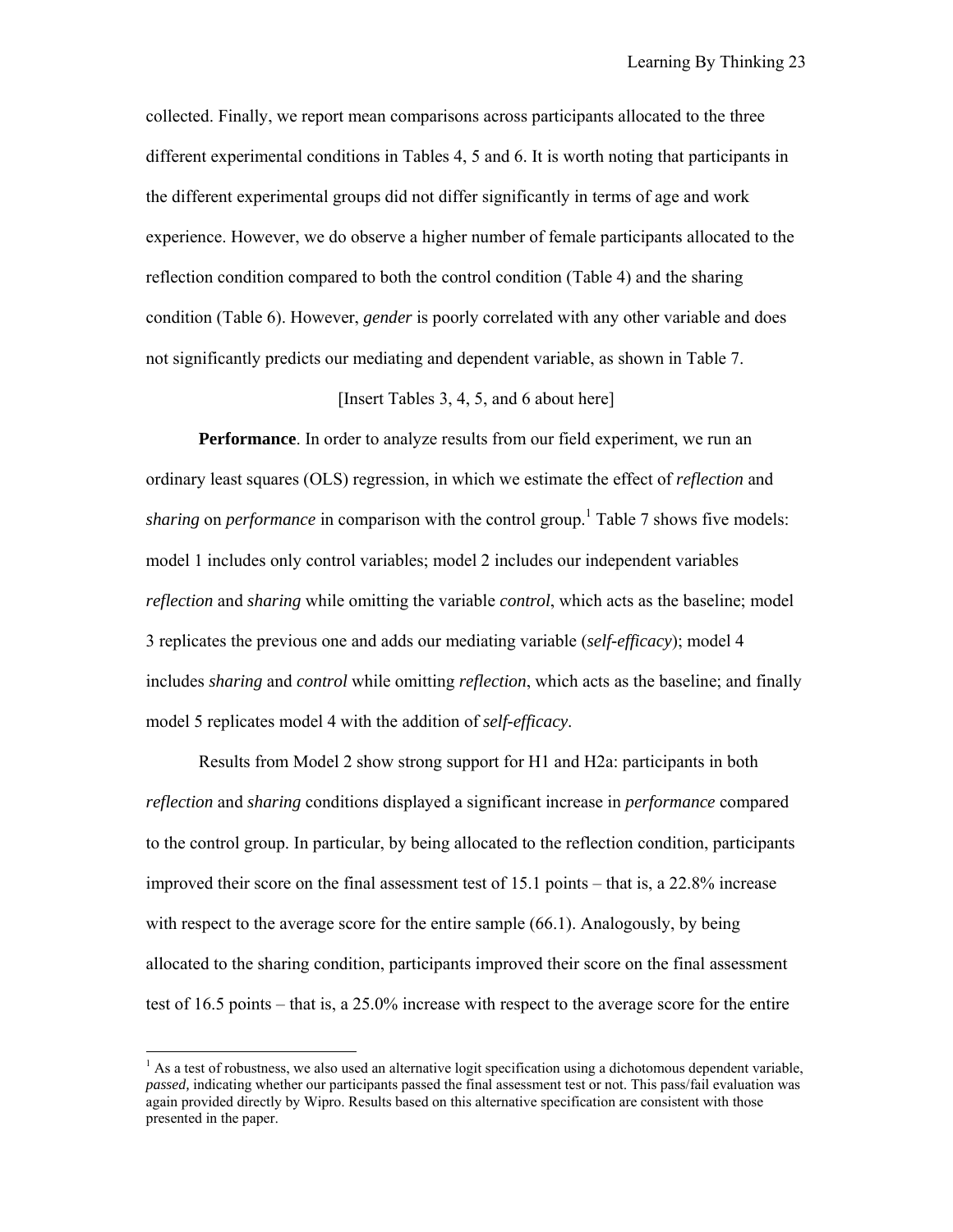sample.

Results from Model 4, consistent with our laboratory studies, show a directional but non-significant differential effect of *sharing* compared to *reflection*, thus providing no support for H2b. Model 3 shows that the effect of *reflection* on *performance* continue to hold even when we insert our mediator, thus suggesting a partial mediation effect. We next ran a number of additional analyses aimed at testing our mediation hypothesis.

## [Insert Table 7 about here]

**Mediation analyses.** According to H3, we expect self-efficacy to mediate the relationship between reflection and the improvement in problem-solving capacity. In particular, we expect that higher reflection will increase one's self-efficacy and that this will in turn be associated with higher performance on the final assessment test.

Consistent with H3, we find that *self-efficacy* significantly mediates the relationship between reflection and learning. In fact, *reflection* significantly predicted both *self-efficacy* (β = 0.162, t = 1.68, p = 0.096) and performance on the final assessment test ( $\beta$  = 15.076, t = 5.23, p < 0.001), and *self-efficacy* predicted *performance* when controlling for *reflection* (β = 7.256, t = 2.99, p = 0.003). Finally, after controlling for *self-efficacy*, the effect of *reflection* on *performance* decreased (from β = 15.076, t = 5.23, *p* = 0.000; to β = 13.880, t = 4.90, *p* = 0.000). Next, we used the bootstrapping approach developed by Preacher and Hayes (2004), based on the bootstrapped estimate of the indirect effect using 10,000 bootstrap re-samples and a bias-corrected 95 percent confidence interval (Preacher *et al.*, 2007). This technique produced a confidence interval for the indirect effect that excluded zero (2.09, 14.69), thus suggesting a significant indirect effect.

## **Discussion**

These results provide further support for our prediction that *reflection* improves *performance* (H1) and that *self-efficacy* explains this relationship (H3). In addition, as in our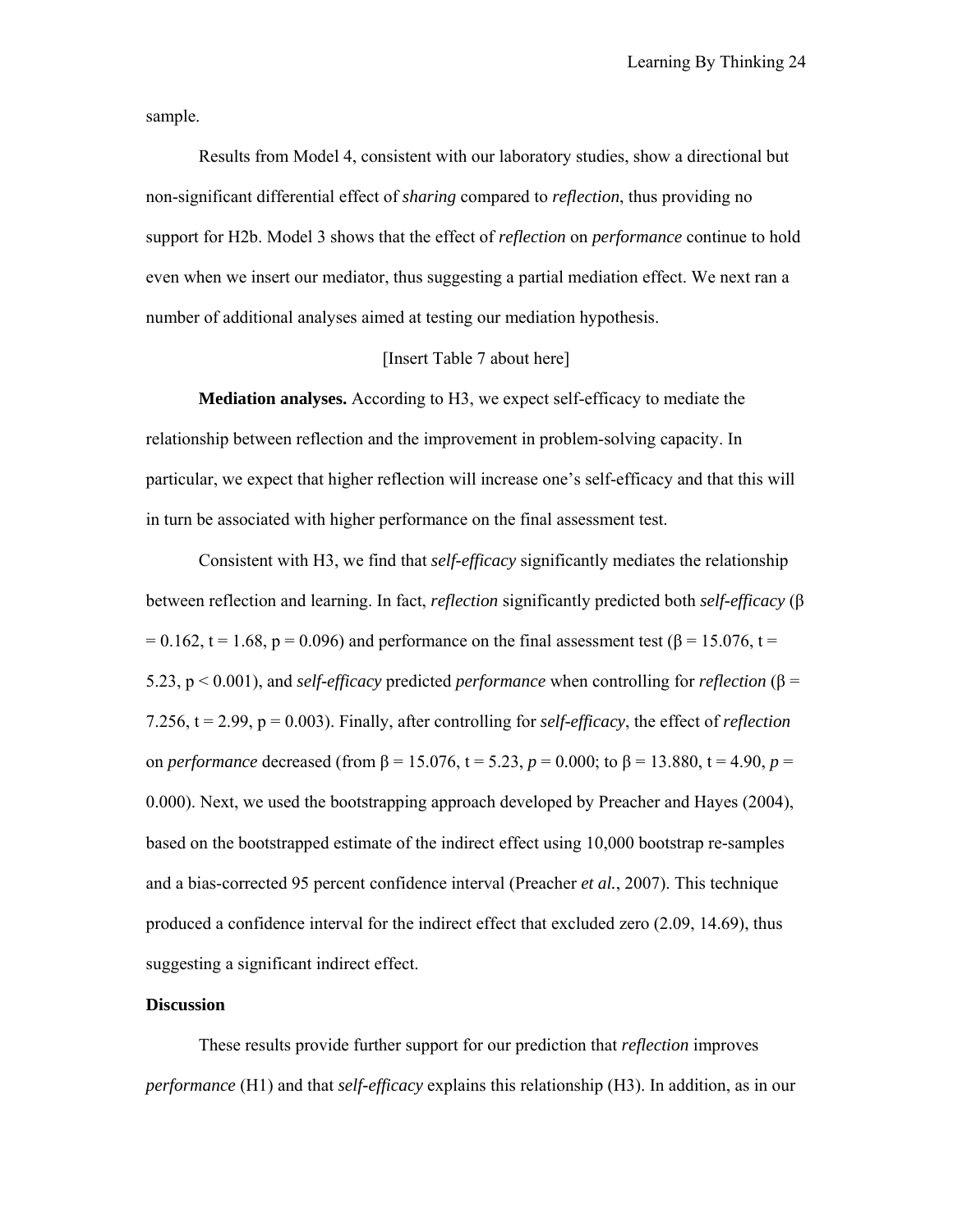first study, these findings show that the beneficial effects of reflection are lasting over time, since we observed performance benefits two weeks after the manipulation occured. As in our first two laboratory studies, we provide only partial support for H2, as we did find significant differences between sharing and control (H2a) but not between sharing and reflection (H2b).

#### **GENERAL DISCUSSION**

Over the last few decades, knowledge work—that which is built around the labor of the mind—has become an increasingly important component of advanced industrialized economies (e.g., Powell and Snellman, 2004). The rise of the so-called "knowledge economy" means that individuals face growing pressures to learn new skills and hone existing ones. At the same time, intensifying competitive pressures and other social trends have increased the pace at which we live and work.<sup>2</sup> As Perlow (1999: 57) puts it, many "types of workers routinely work seventy- or eighty-hour weeks, putting in extra effort during particularly hectic times."

Data show that between 1973 and 2000, "the average American worker added an additional 199 hours to his or her annual schedule – or nearly five additional weeks of work per year (assuming a 40 hour workweek)" (Schor, 2003: 7). In the meanwhile, between 1969 and 2000, "the overall index of labor productivity per hour increased about 80 percent, from 65.5 to 116.6" (Schor, 2003: 10). As a result, productivity and time efficiency have become significant concerns in modern Western societies, with time being perceived as "the ultimate scarcity" (e.g., Gross, 1987)—a valuable resource to guard and protect (Gleick, 2000; Zauberman and Lynch, 2005). In our daily battle against the clock, taking time to reflect on one's work would seem to be a luxurious pursuit.

Though some organizations are increasingly relying on some group reflection (e.g., "after-action reports"), there has been almost no effort to encourage individuals to reflect, and

 

 $2^2$  Consider, for instance, the amount of information that we could potentially absorb nowadays, thanks to IT and the Internet. According to Eric Schmidt, executive chairman of Google, it now takes two days to generate the same amount of information generated between the dawn of civilization through 2003 (Pariser, 2011).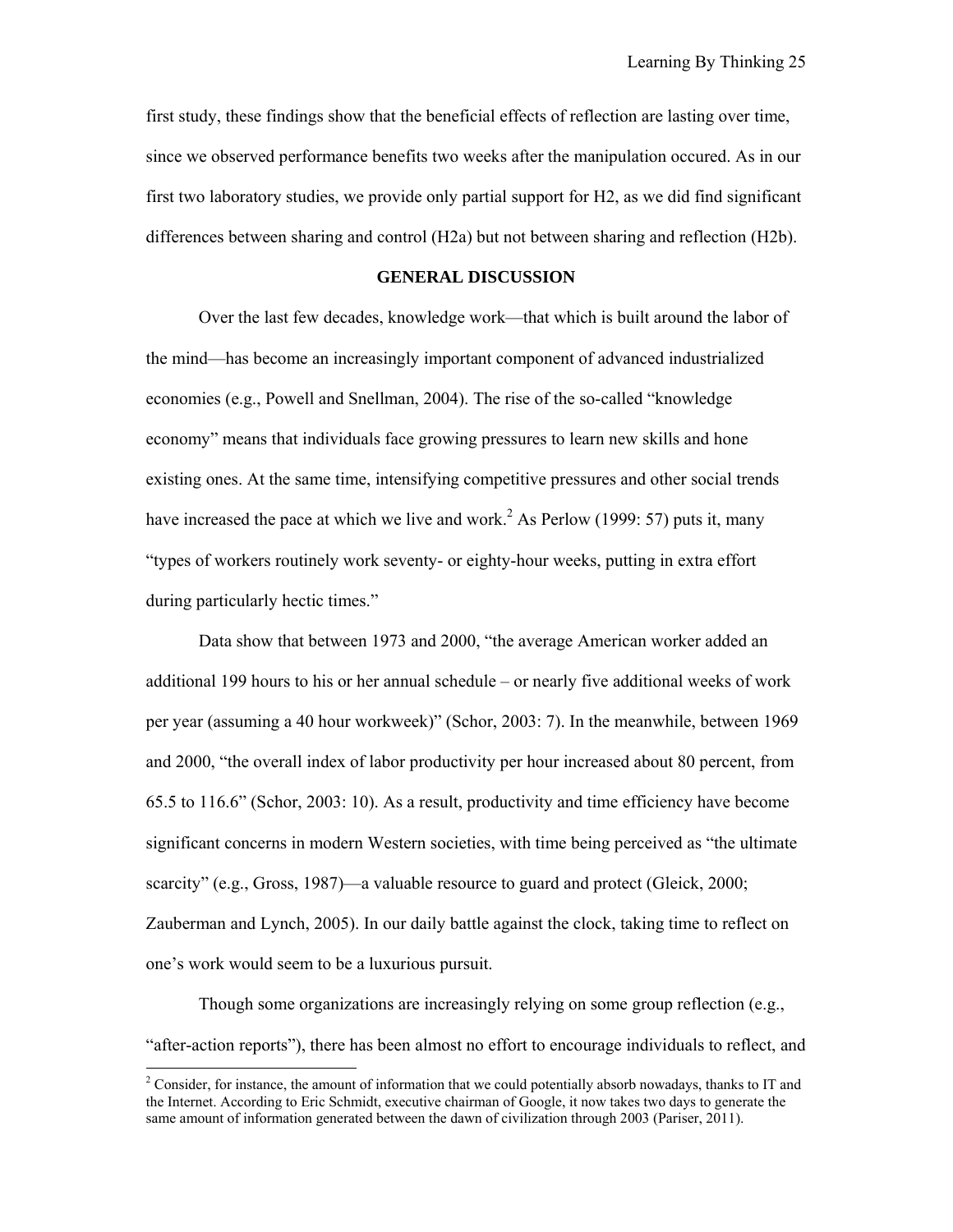people often fail to engage in self-reflection themselves. Though reflection entails the high opportunity cost of one's time, we argue and show that reflecting after completing tasks is no idle pursuit: it can powerfully enhance the learning process. Learning, we find, can be augmented if one deliberately focuses on *thinking* about what one has been doing. In addition to showing a significant performance differential when comparing learning-by-doing alone to learning-by-doing coupled with reflection, we also demonstrate that the effect of reflection on learning is mediated by greater self-efficacy.

Across our studies, we also included a condition in which people shared their reflections with others. Interestingly, our results show that while sharing one's learning improves one's subsequent performance, the value of sharing is no different than that of reflecting and keeping one's thoughts to oneself. This is contrary to our prediction of a significant "teaching effect", and seems to show that the crucial aspect is reflection per se, independently of the aim for which reflection efforts are generated. We believe that this point deserves attention, and future research is needed in order to clarify whether there are conditions under which the "teaching" component becomes more relevant.

## **Theoretical and Practical Implications**

We believe our research contributes to extant literature along three dimensions. First, our finding on the effect of reflection on problem-solving capacity speaks to previous studies on learning (Darr, Argote, and Epple, 1995; Gino, Argote, Miron-Spektor, and Todorova, 2010; KC, Staats, and Gino, 2013), by showing that individual learning can be augmented when individuals can not only "do" but also "think" about what they have been doing. In doing so, we depart from previous work equating direct learning with only learning-by-doing and introduce the construct of "learning-by-thinking"—i.e., learning that comes from reflection and articulation of the key lessons learned from experience.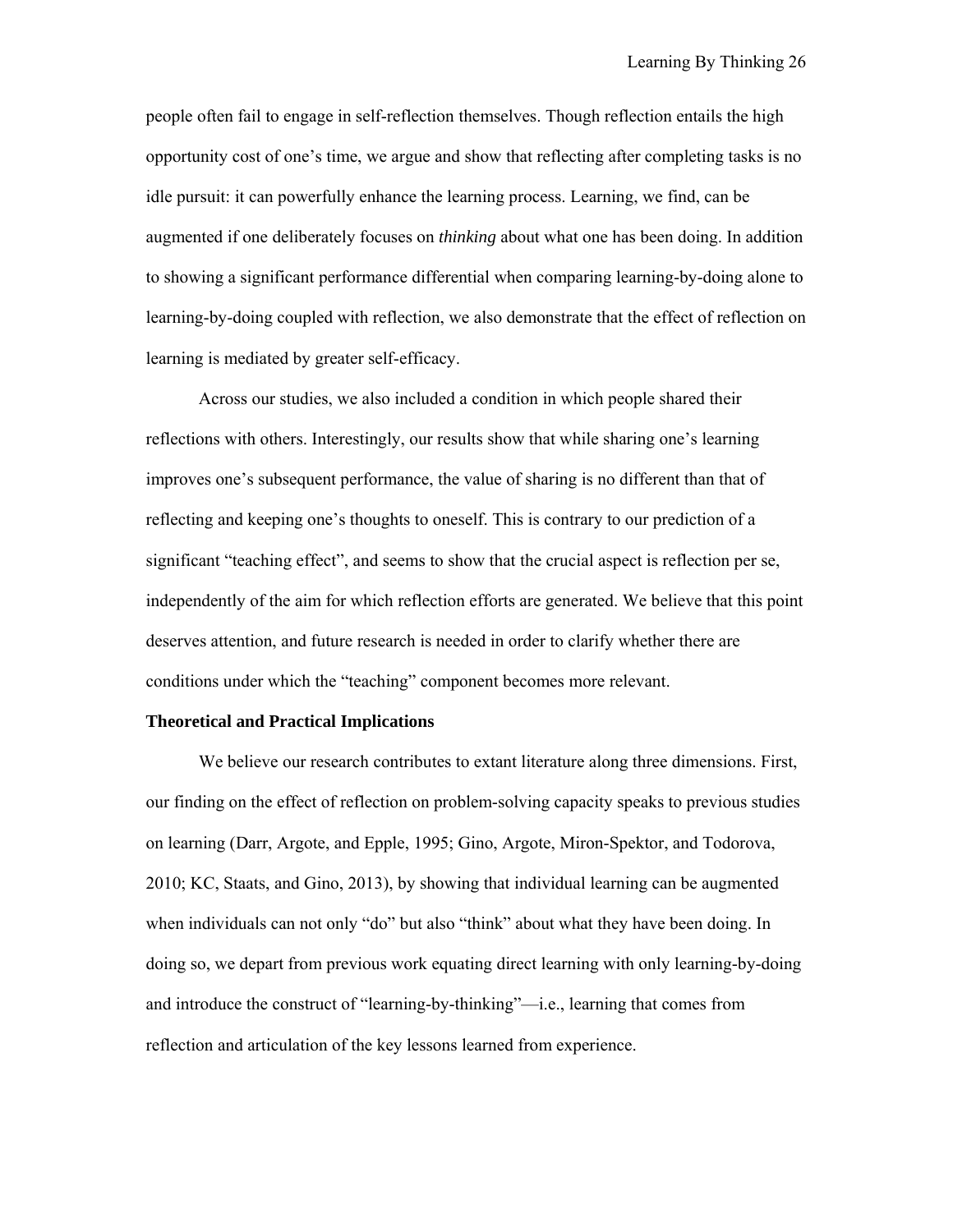Second, by showing that self-efficacy acts as the mechanism behind learning-bythinking, we shed light on the process behind the creation of knowledge. Such process view contributes to a better understanding of the actual act of apprehending (Cook and Brown, 1999: 381) and answers the call for more research on knowledge creation (Argote, 2011).

Third, we contribute to literature on tacit knowledge and its codification (Cowan, David, and Foray, 2000; Nonaka, 1994; Nonaka and Von Krogh, 2009; Zollo and Winter, 2002), by providing empirical evidence of the benefits associated with knowledge codification and uncovering the mechanisms behind them.

Our results also have important practical implications. In our field study we showed that taking time away from training and reallocating that time to reflection actually improved individual performance. Companies often use tools such as learning journals as a way to encourage reflection in training and regular operations. Our personal experience is that individuals of all ages may not treat these exercises with much seriousness; however, our findings suggest that they should. Our study highlights that it may be possible to train and learn "smarter", not "harder". Additional work is needed to understand how reflection can be incorporated more broadly into both training and regular operations.

#### **Limitations and Directions For Future Work**

Despite our efforts, our results are subject to several limitations. First, despite the fact that we combine the use of laboratory experiments with a field study, additional research is needed to explore these findings across a broader array of contexts and tasks. Second, our research focused on individual learning, and except for one condition in the field study, participants were removed from social interactions. Understanding how social interaction may aid or detract from reflection and learning is worth additional study.

We believe our research opens a number of avenues for future investigation. First, the finding that self-efficacy only partially rather than fully mediates the relationship between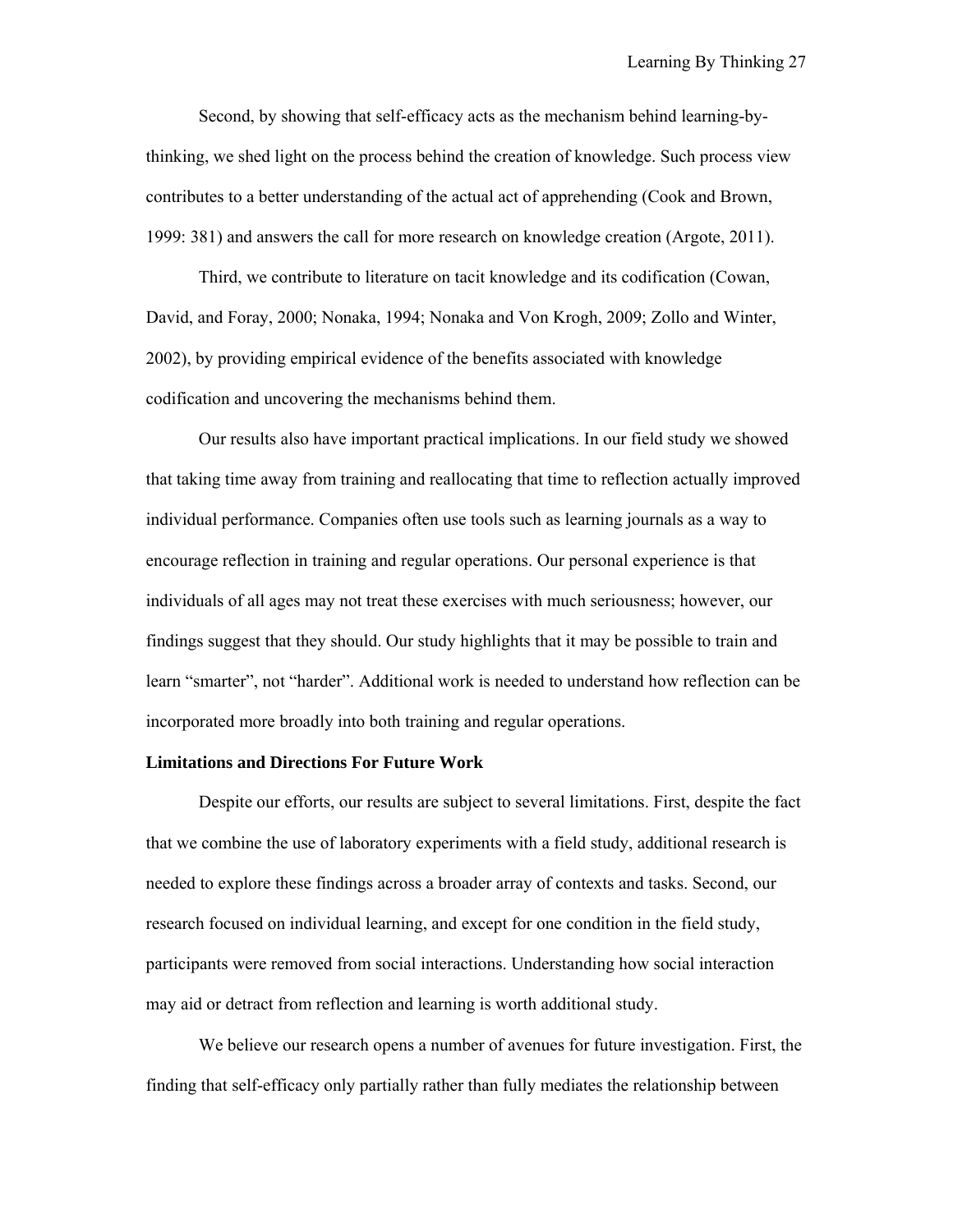reflection and improvements in problem-solving capacity generates the need for additional studies trying to better "unpack" what reflection is, how it works, and through which avenues it influences our ability to learn.

Second, in our studies, we find that learning-by-teaching does not provide additional improvements in problem-solving capacity compared to learning-by-thinking. This suggests the need to clarify if there are conditions under which the "teaching" component becomes more relevant (e.g., with more complex, difficult to codify knowledge).

Third, and relatedly, future work could better map the effect of time in the attempt to understand to what extent different sources of learning (doing, thinking, teaching) produce improvements that last over time, and whether there are differences among them. In addition, reflection may produce benefits not only for the tasks one reflected on, but also for related others. Zollo and Winter (2002) argued that knowledge codification is an important element in building capabilities. Future research examining the role of reflection in building capability would deepen our understanding of the benefits of learning-by-thinking.

Fourth, future research could examine potential boundary conditions for the effects we demonstrated across our studies by focusing on individual differences that moderate the effectiveness of reflection on learning. For instance, it would be interesting to investigate whether the effects of learning-by-thinking are stronger or weaker for people with high rather than low self-esteem, or with more rather than less task experience. Reflection may be most beneficial for people with low self-esteem, who may be unaccustomed to taking the time to codify their learnings even when they do not have a lot of task experience. For these people, in fact, reflecting may point to important aspects of their prior performance that they would not naturally think about. However, the opposite may also occur if individuals with low selfesteem have a hard time finding strengths in their prior performance.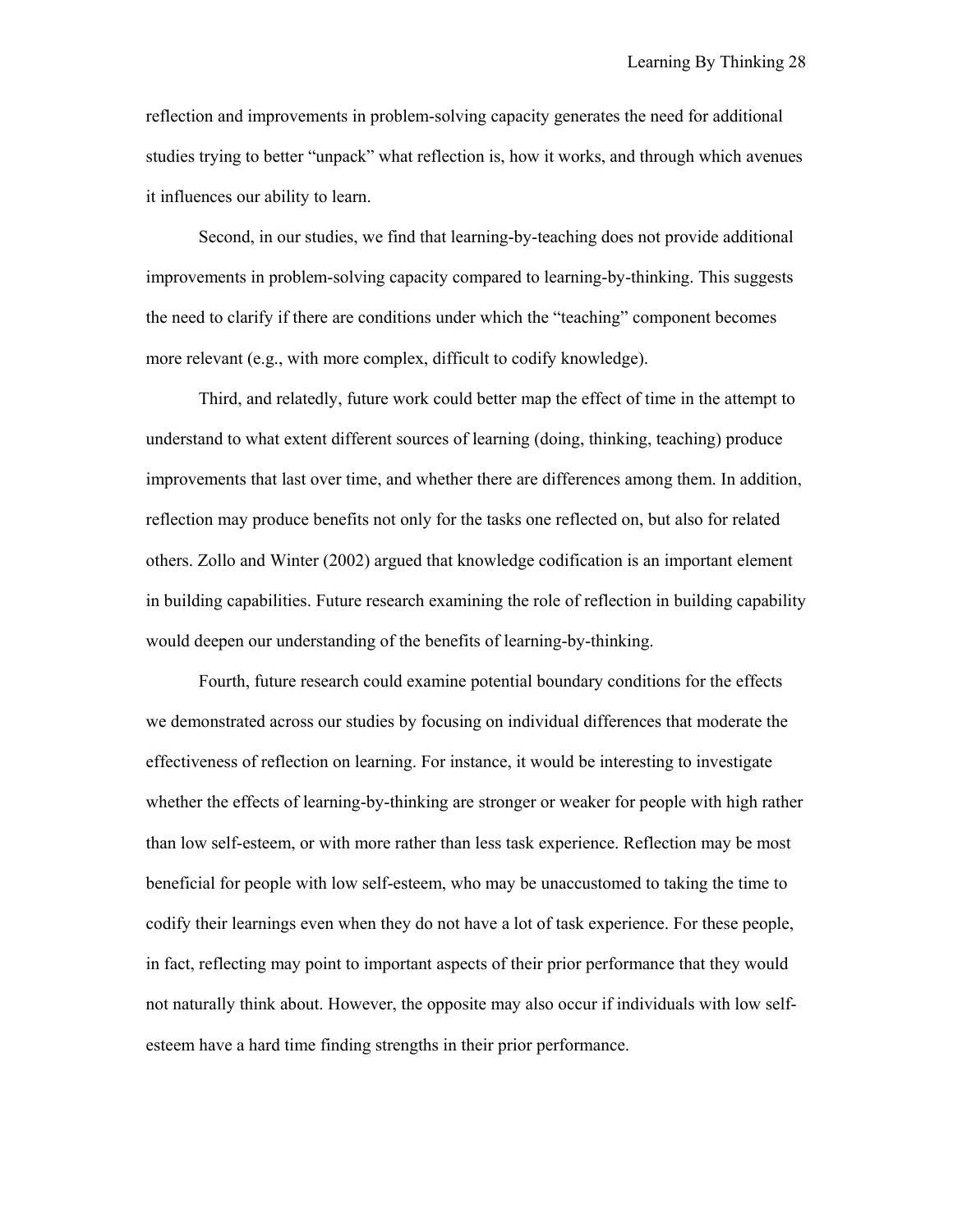Finally, our research focused on the beneficial effects on performance of different types of learning at the individual level. A possible extension would be to see how these effects interact with group dynamics when reflection becomes a collective effort, as it is sometimes done in companies through formal "after action" reviews (Goh, Goodman, and Weingart, 2013). More generally, future research could extend the study of reflection to better understand how it can impact other variables. For instance, the notion that reflection favors progress along the learning curve may inform research on employee motivation, and the role of work progress as one of its key drivers (Amabile and Kramer, 2011).

#### **Conclusion**

Research on learning has primarily focused on the role of *doing* (experience) in fostering progress over time. Drawing on dual-process theory, in this paper we focused on the reflective dimension of the learning process and argued that individual learning is enhanced by deliberately focusing on *thinking* about what one has been doing. Using a mixed-method approach that combines laboratory and field experiments, we find support for this prediction. Further, we find that the effect of reflection on learning is mediated by greater perceived selfefficacy. Together, our results reveal reflection to be a powerful mechanism behind learning, confirming the words of American philosopher, psychologist, and educational reformer John Dewey: "We do not learn from experience...we learn from reflecting on experience."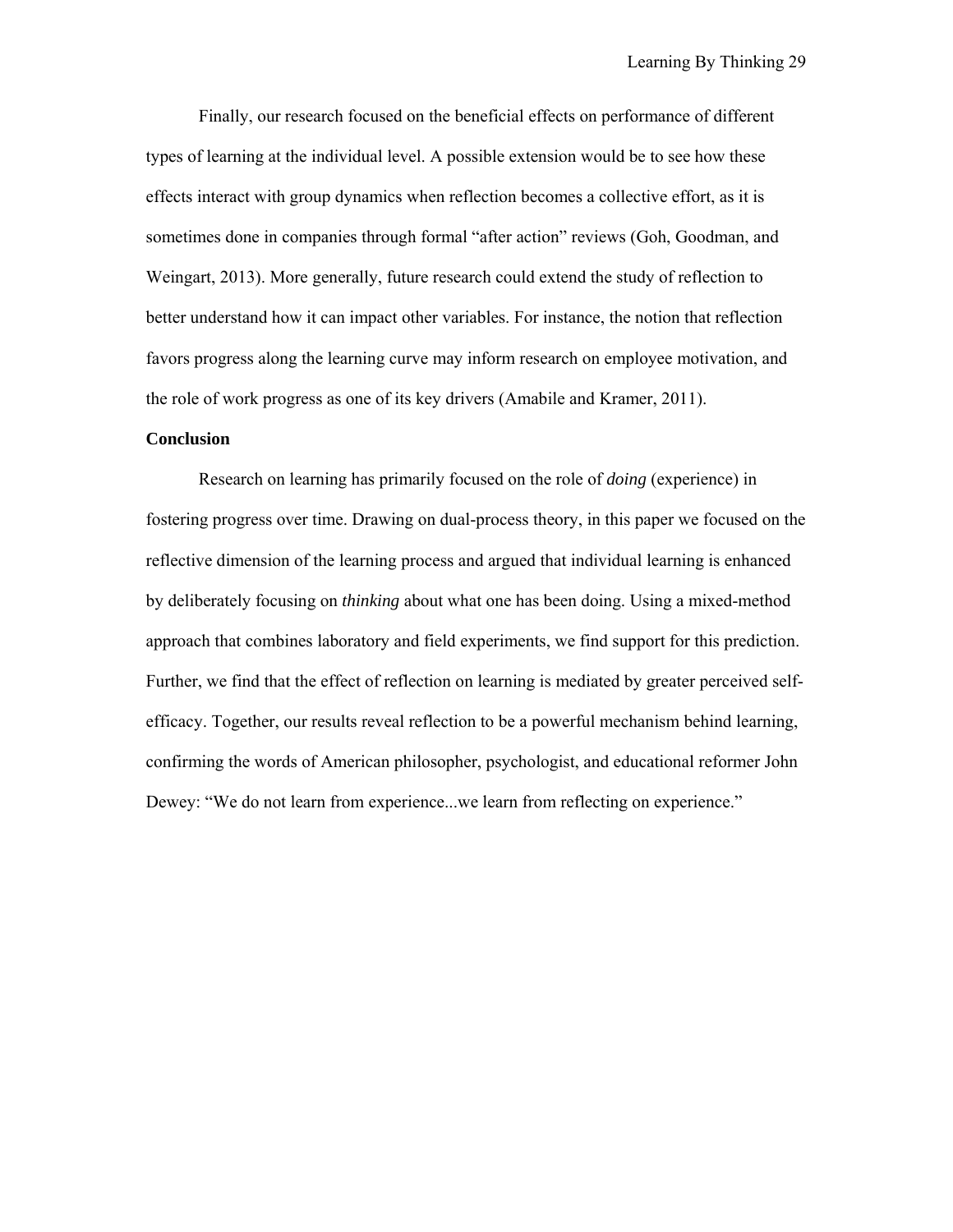## **REFERENCES**

## **Adler, P. S., Goldoftas, B., and D. I. Levine**

1999 "Flexibility Versus Efficiency? A Case Study of Model Changeovers in the Toyota Production System." Organization Science, 10(1): 43–68.

## **Amabile, T., and S. Kramer**

2011 The progress principle: Using small wins to ignite joy, engagement, and creativity at work. Cambridge, MA: Harvard Business Review Press.

#### **Argote, L.**

2011 "Organizational learning research: Past, present and future." Management Learning, 42: 439–446.

## **Argote, L., Beckman, S. L., and D. Epple**

1990 "The persistence and transfer of learning in industrial settings." Management Science, 36: 140-154.

#### **Argote, L., McEvily, B., and R. Reagans**

2003 "Introduction to the special issue on managing knowledge in organizations: Creating, retaining, and transferring knowledge." Management Science, 49(4): v–viii.

## **Argote, L. and E. Miron-Spektor**

2011 "Organizational learning: From experience to knowledge." Organization Science, 22(5): 1123–1137.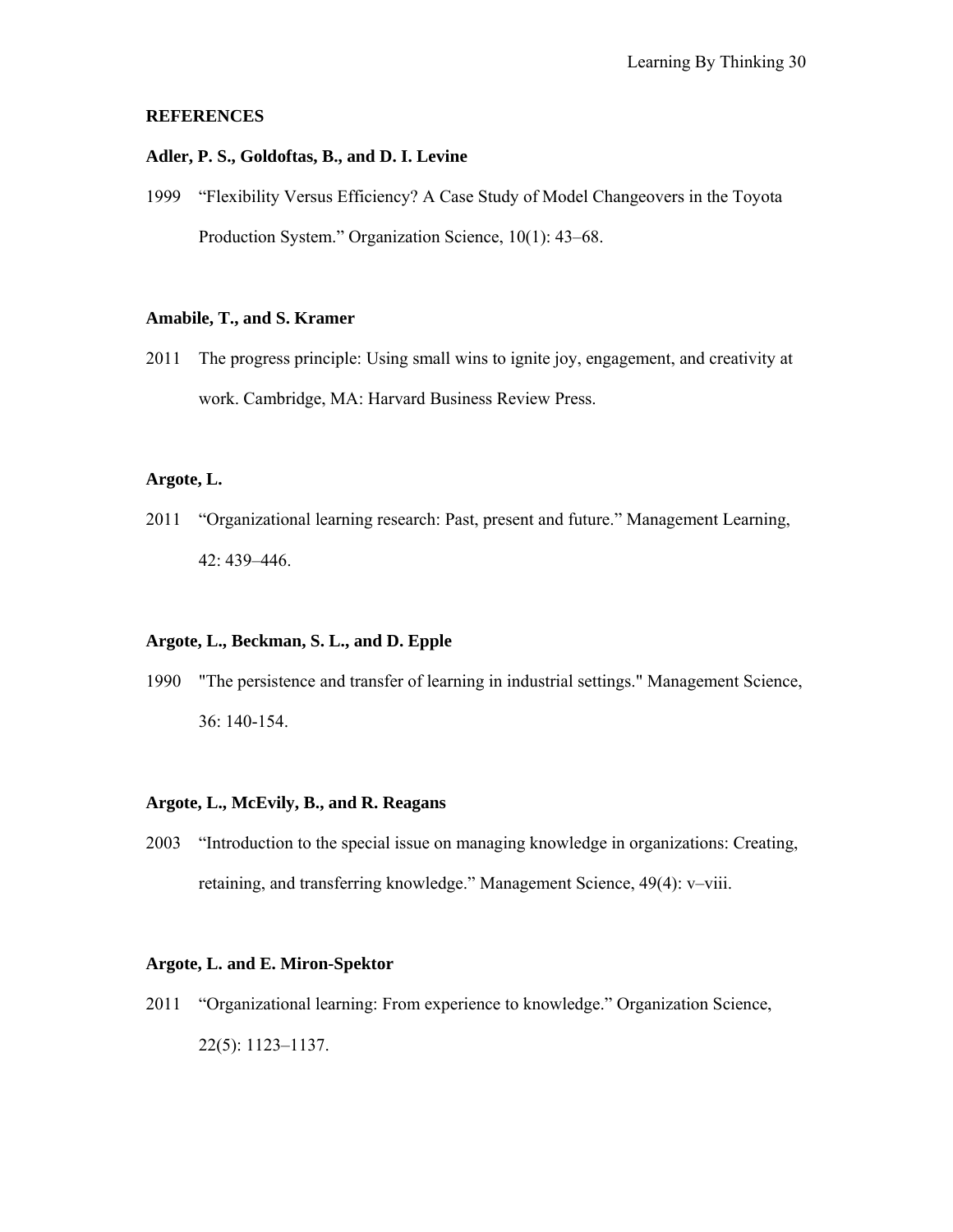## **Bandura, A.**

1977 "Self-efficacy: Toward a unifying theory of behavior change." Psychological Review, 84: 191–215.

## **Bandura, A.**

1986 Social foundations of thought and action: A social cognitive theory. Englewood Cliffs, NJ: Prentice-Hall.

## **Bandura, A.**

1990 Multidimensional scales of perceived academic efficacy. Stanford, CA: Stanford University Press.

## **Bandura, A.**

1995 Self efficacy in changing societies. Cambridge, MA: Cambridge University Press.

## **Bandura, A.**

1997 Self-efficacy: The exercise of control. New York, NY: Freeman.

## **Bandura, A., and D. H. Schunk**

1981 "Cultivating competence, self-efficacy, and intrinsic interest through proximal selfmotivation." Journal of Personality and Social Psychology, 41: 586–598.

## **Baron, R. M, and D. A. Kenny**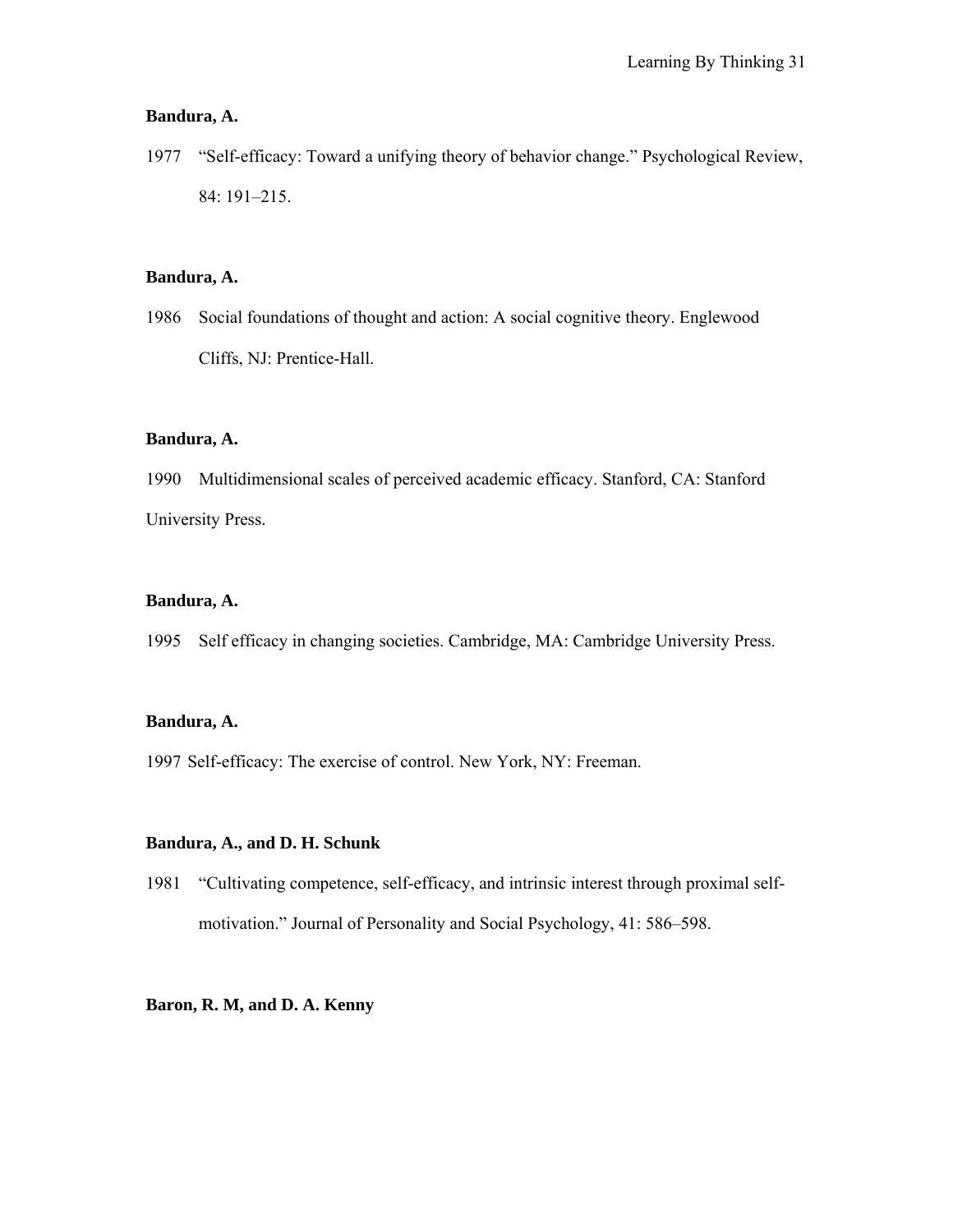1986 "The moderator–mediator variable distinction in social psychological research: Conceptual, strategic, and statistical considerations." Journal of Personality and Social Psychology, 51: 1173–1182.

## **Berman, S.L., Down, J., and C.W.H. Hill**

2002 "Tacit knowledge as a source of competitive advantage in the National Basketball Association." Academy of Management Journal, 45: 13–31.

#### **Bower, G H, and E. R. Hilgard**

1981 Theories of learning. Englewood Cliffs, NJ: Prentice-Hall.

## **Chan, T. Y., Li, J. and L. Pierce**

2014 "Learning from peers: Knowledge transfer and sales force productivity growth." Marketing Science, In press.

#### **Clark, J., Huckman, R. S. and B. R. Staats**

2013 "Customer specificity and learning: Individual and organizational effects in outsourced radiological services." Organization Science, 24(5): 1539–1557.

#### **Cook, S.D.N. and J. S. Brown**

1999 "Bridging epistemologies: Between organizational knowledge and organizational knowing." Organization Science, 10(4), 381–400.

#### **Cowan, R., David, P. A and D. Foray**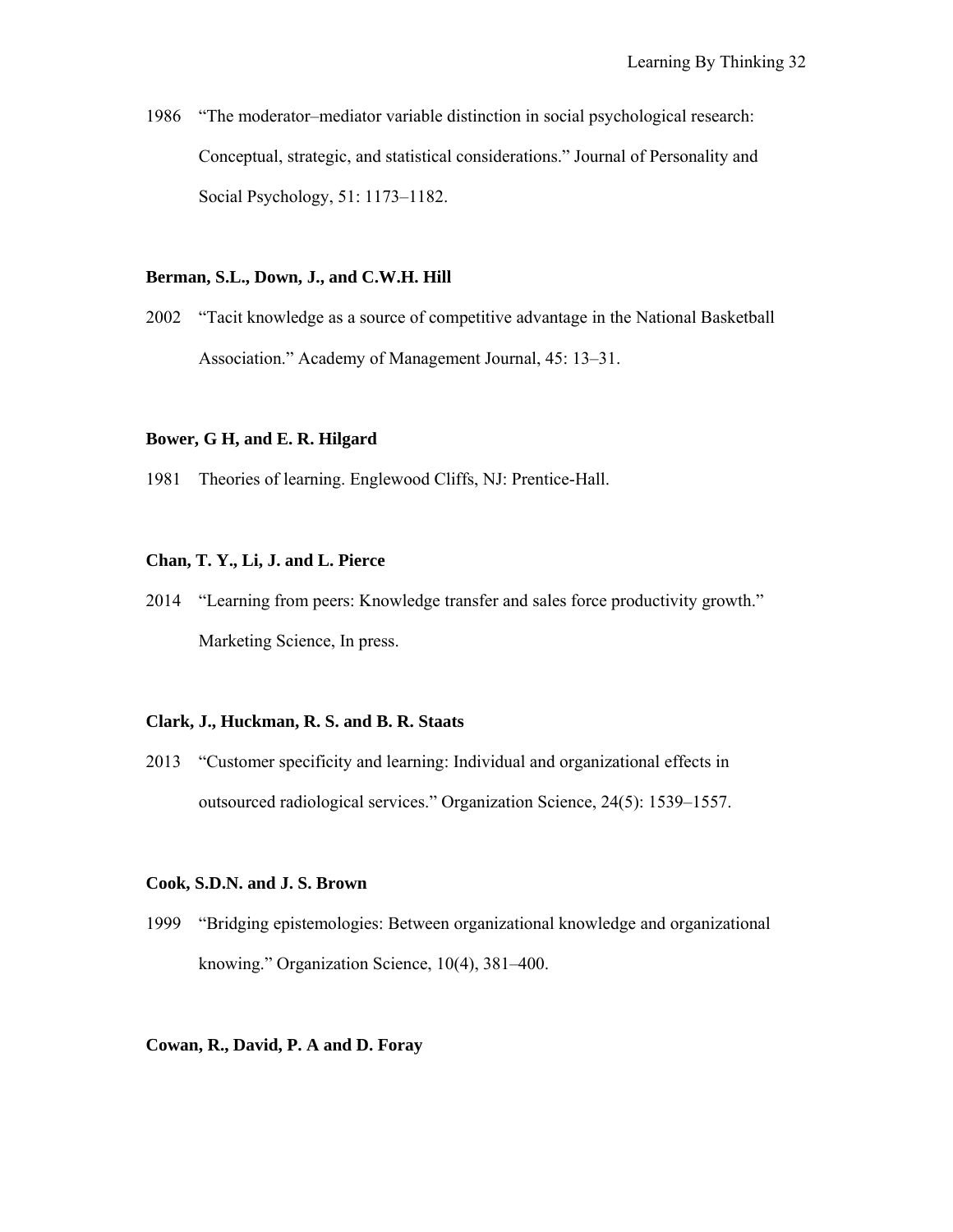2000 "The explicit economics of knowledge codification and tacitness." Industrial and Corporate Change, 9(2): 211–253.

## **Darr, E. P., Argote, L., and D. Epple**

1995 "The acquisition, transfer and depreciation of knowledge in service organizations: Productivity in franchises." Management Science, 41(11): 1750–1762.

#### **Ellis, H.**

1965 The transfer of learning. New York, NY: Macmillan Company.

## **Evans, J. St. B. T.**

1989 Bias in human reasoning: Causes and consequences. Brighton, UK: Erlbaum.

## **Evans, J. St. B. T. and K. E. Stanovich**

2013 "Dual-process theories of higher cognition: Advancing the debate." Perspectives on Psychological Science, 8: 223–241.

## **Fang, C.**

2012 "Organizational learning as credit assignment: A model and two experiments." Organization Science, 23 (6): 1717-1732.

#### **Fiol, C. M.**

1994 "Consensus, diversity, and learning in organizations." Organization Science, 5(3): 403–420.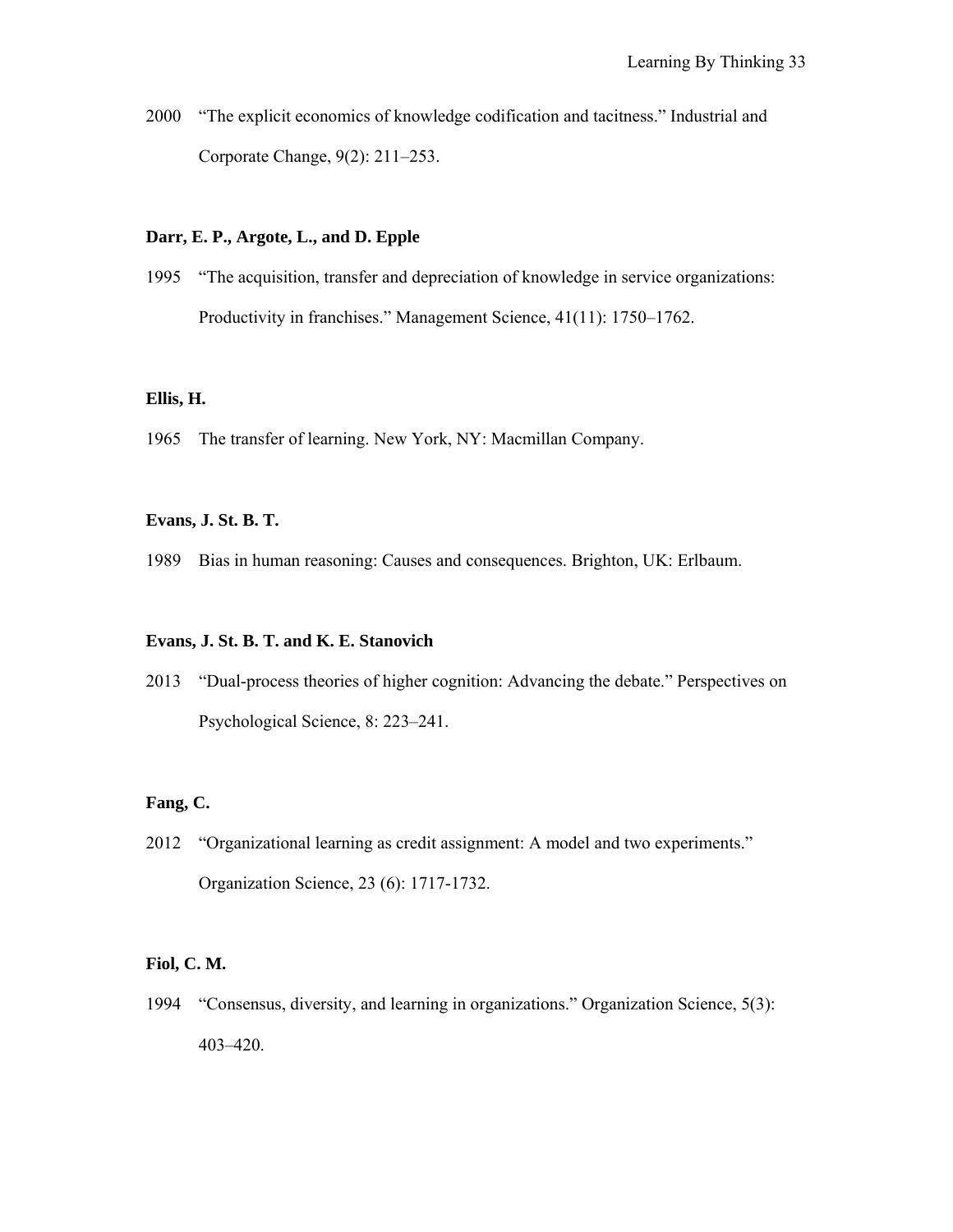#### **Fiol, C. M., and M. A. Lyles**

1985 "Organizational learning." Academy of Management Review, 10(4): 803–813.

#### **Gino, F., Argote, L., Miron-Spektor E., and G. Todorova**

2010 "First, get your feet wet: The effects of learning from direct and indirect experience on team creativity." Organizational Behavior and Human Decision Processes, 111: 102–115.

#### **Gleick, J.**

2000 Faster: The acceleration of just about everything. New York, NY: Vintage Press.

## **Goh, K. T., Goodman, P. S., and L. R. Weingart**

2013 "Team innovation processes: An examination of activity cycles in creative project teams." Small Group Research, 44: 159-194.

#### **Gross, B. L.**

1987 "Time scarcity: Interdisciplinary perspective and implications for consumer behavior." Research in Consumer Behavior, 2: 1–54.

#### **Haas M., and S. Park**

2010 "To share or not to share? Reference group norms and information withholding among life scientists." Organization Science, 21: 854-872.

## **KC, D., Staats, B. R., and F. Gino**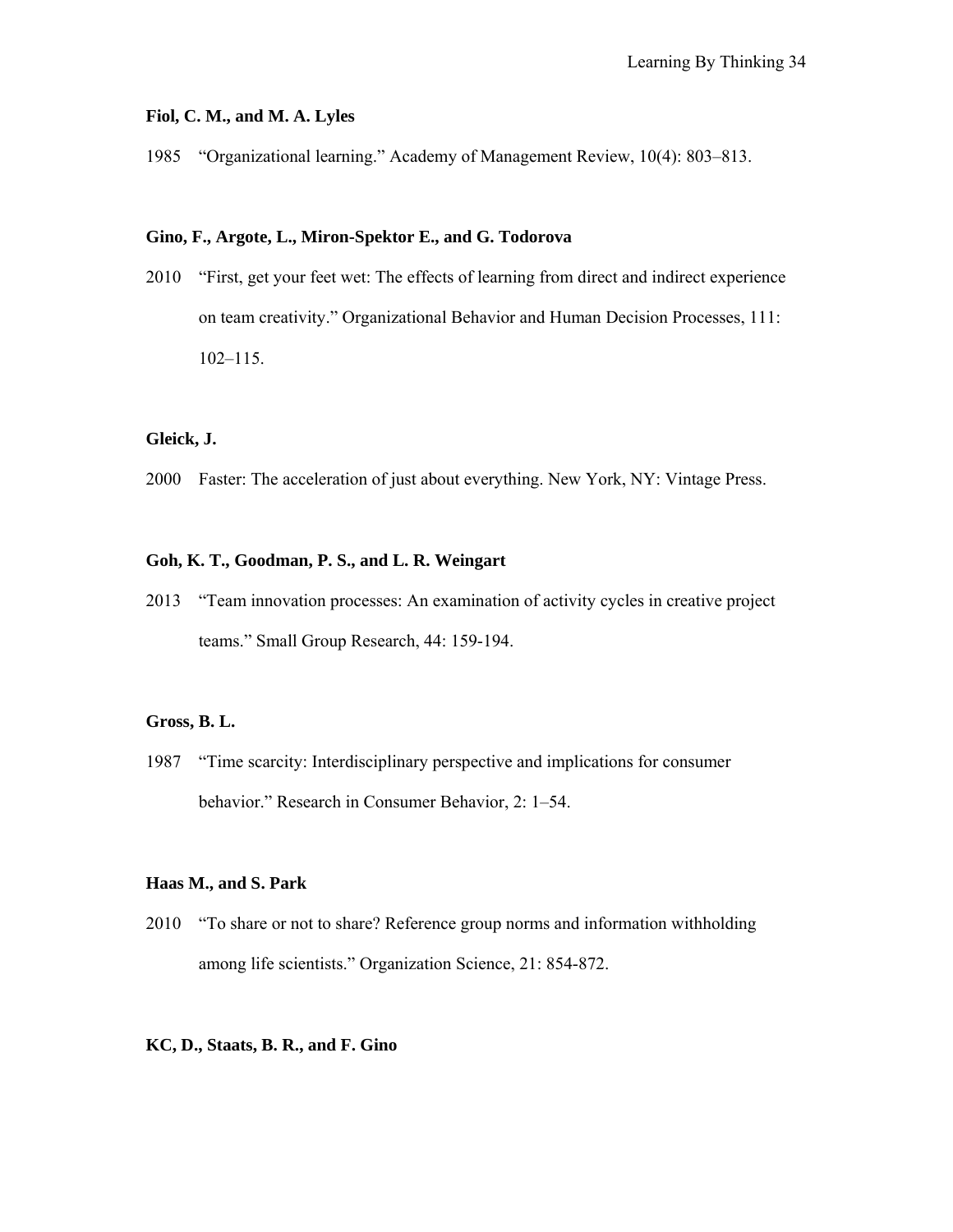2013 Learning from my successes and others' failure: Evidence from minimally invasive cardiac surgery. Management Science, 59(11): 2435-2449.

#### **Kogut, B.**

1989 "The stability of joint ventures reciprocity and competitive rivalry." Journal of Industrial Economics, 38(2): 183-198.

#### **Lakhani, K. and E. von Hippel**

2003 How open source software works: "free" user-to-user assistance. Research Policy, 32(6): 923-943.

## **Lindsay, P. H., and D. A. Norman**

1977 Human information processing. New York, NY: Academic Press.

#### **Mathews, R., Buss, R., Stanley, W., Blanchard-Fields, F., Cho, J., and B. Druhan**

1989 "Role of implicit and explicit processes in learning from examples: A synergistic effect." Journal of Experimental Psychology: Learning, Memory, and Cognition, 15: 1083–1100.

#### **Mazar, N., Amir, O. and D. Ariely**

2008 "The dishonesty of honest people: A theory of self-concept maintenance." Journal of Marketing Research, 45: 633-644.

## **Menzies, H.**

2005 No time: Stress and the crisis of modern life. Vancouver, CA: Douglas and McIntrye.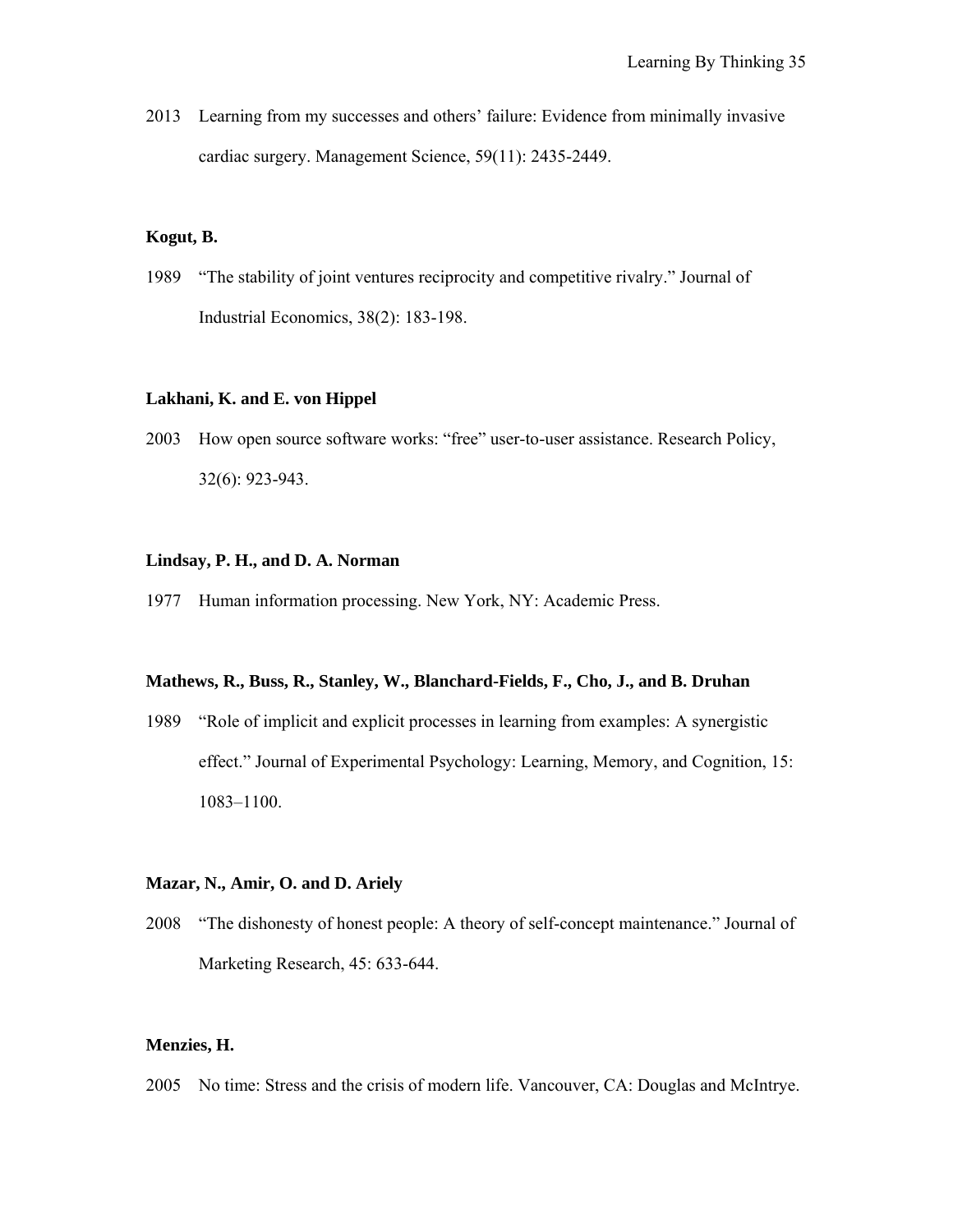## **Merton, R. K.**

1973 "The normative structure of science." In R. K.Merton (ed.), The sociology of science: Theoretical and empirical investigations. Chicago, IL: University of Chicago Press; 267–278.

## **Multon, K. D., Brown, S. D., and R. W. Lent**

1991 "Relation of self-efficacy beliefs to academic outcomes: A meta-analytic investigation." Journal of Counseling Psychology, 18: 30–38.

#### **Nadler, J., Thompson, L., and L. Van Boven**

2003 "Learning negotiation skills: Four models of knowledge creation and transfer." Management Science, 49(4): 529–540.

#### **Newell, A., and P. Rosenbloom**

1981 "Mechanisms of skill acquisition and the power law of practice." In J. Anderson (ed.), Cognitive Skills and Their Acquisition. Erlbaum, NJ: Hillsdale; 1–55.

#### **Nonaka, I.**

1994 "A dynamic theory of organizational knowledge creation." Organization Science, 5(1): 14-37.

## **Nonaka, I. and H. Takeuchi**

1995 "The knowledge creating company: How Japanese companies foster creativity and innovation for competitive advantage." New York, NY: Oxford University Press.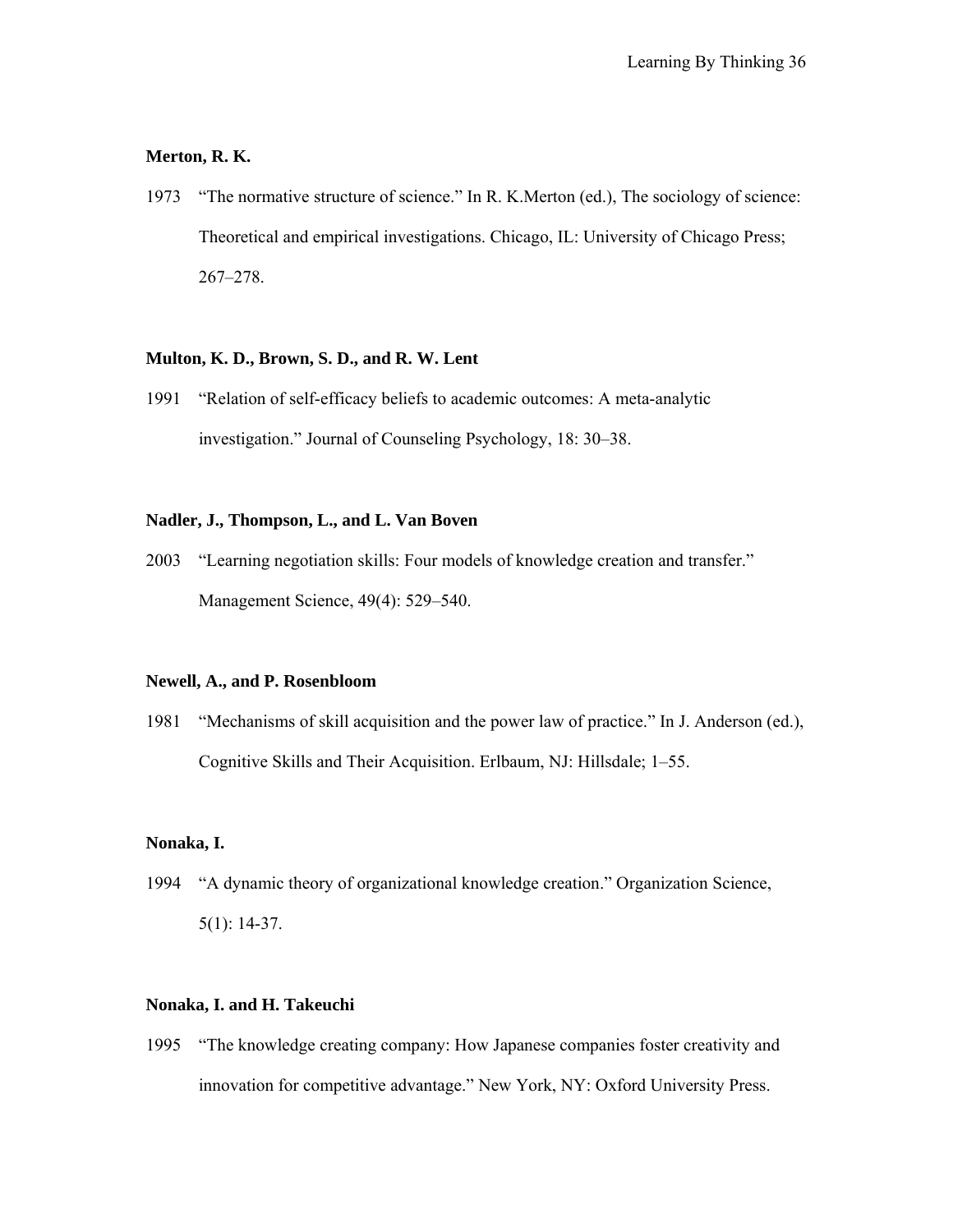#### **Nonaka, I. and G. von Krogh**

2009 "Perspective–Tacit knowledge and knowledge conversion: Controversy and advancement in organizational knowledge creation theory." Organization Science, 20(3): 635–652.

## **Pariser, E.**

2011 "The filter bubble." London, UK: Viking, Penguin Books.

## **Perlow, L. A.**

1999 "The time famine: Towards a sociology of work time." Administrative Science Quarterly, 44: 57-81.

## **Polanyi, M.**

1962 Personal knowledge. Chicago, IL: University of Chicago Press.

## **Powell, W. W., and K. Snellman**

2004 "The Knowledge Economy." Annual Review of Sociology, 30: 199-220.

#### **Preacher, K. J., and A. F. Hayes**

2004 "SPSS and SAS procedures for estimating indirect effects in simple mediation models." Behavior Research Methods, Instruments, & Computers, 36: 717–731.

## **Preacher, K. J., Rucker, D. D., and A. F. Hayes**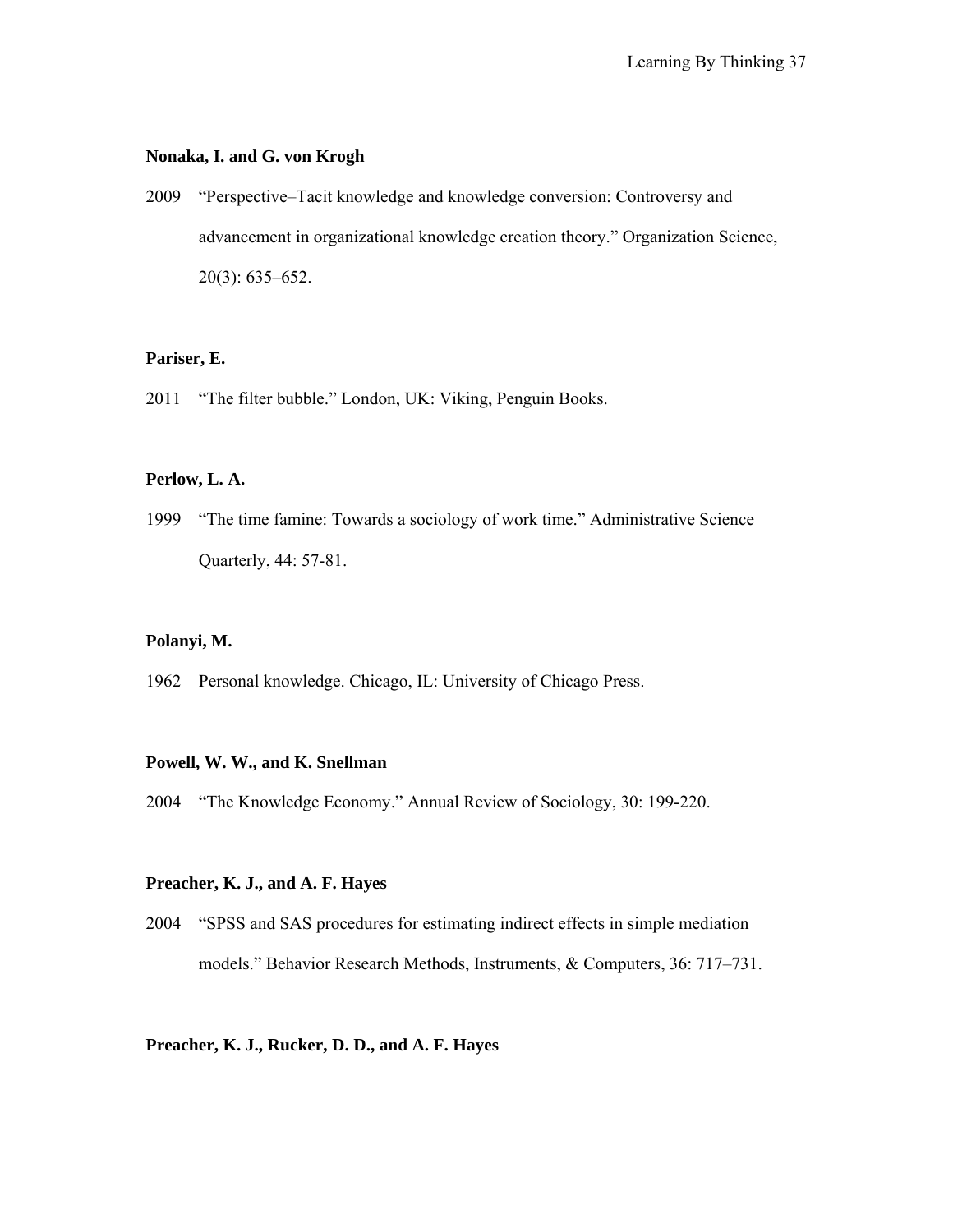2007 "Addressing moderated mediation hypotheses: Theory, methods, and prescriptions." Multivariate Behavioral Research, 42: 185–227.

#### **Reber, A. S.**

1993 Implicit learning and tacit knowledge. Oxford, UK: Oxford University Press.

#### **Rosen, S., Mickler, E. and J. E. Collins**

1987 "Reactions of would-be helpers whose offer of help is spurned." Journal of Personality and Social Psychology, 53: 288-297.

#### **Ryan, R. M., and E. L. Deci**

2000 "Self-determination theory and the facilitation of intrinsic motivation, social development, and well-being." American Psychologist, 55: 68-78.

#### **Schön, D.**

1983 The reflective practitioner: How professionals think in action. New York, NY: Basic Books.

#### **Schor, J.**

2003 "The (even more) overworked American. In J. de Graaf (ed.), Take back your time: Fighting overwork and time poverty in America. San Francisco, CA: Berrett-Koehler Publishers; 6-11.

## **Schrader, S.**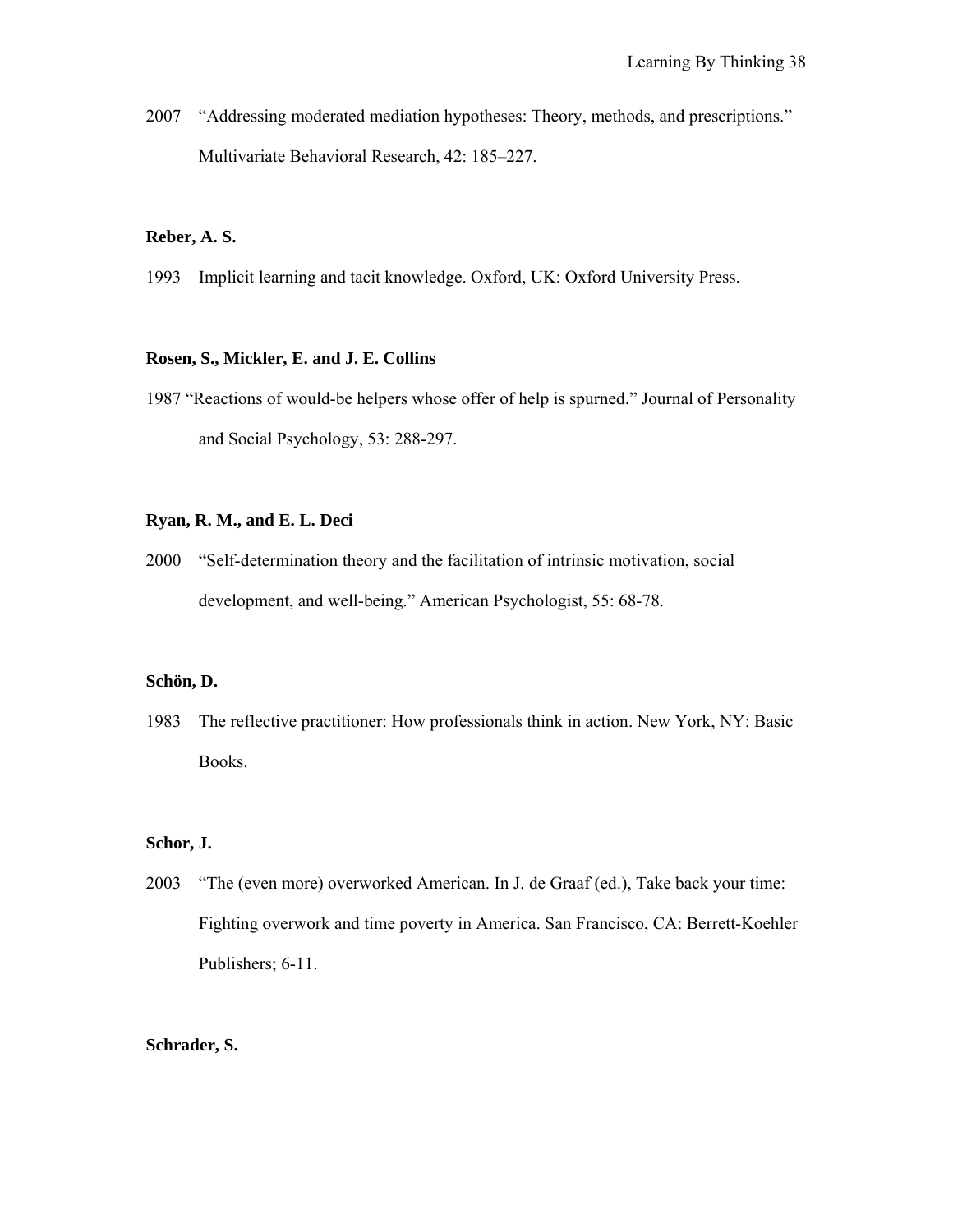1991 "Informal technology transfer between firms: Cooperation through information trading." Research Policy, 20: 153-170.

#### **Schunk, D. H., and A. R. Hanson**

1985 "Peer models: Influence on children's self-efficacy and achievement behaviors." Journal of Educational Psychology, 77: 313–322.

#### **Schunk, D. H., Hanson, A. R., and P. D. Cox**

1987 "Peer model attributes and children's achievement behaviors." Journal of Educational Psychology, 79, 54–61.

### **Schwarzer, R., & M. Jerusalem**

1995 "Generalized self-efficacy scale". In J. Weinman, S. Wright, and M. Johnston (eds.), Measures in health psychology: A user's portfolio. Causal and control beliefs. Windsor, UK: NFER-NELSON; 35–37.

## **Staats, B. R., Brunner, D. J. and D. M. Upton**

2011 "Lean principles, learning, and knowledge work: Evidence from a software services provider." Journal of Operations Management, 29(5): 376-390.

#### **Sun, R., Slusarz, P., and C. Terry**

2005 "The interaction of the explicit and the implicit in skill learning: A dual-process approach." Psychological Review, 112: 159–192.

#### **Taylor, S.E.**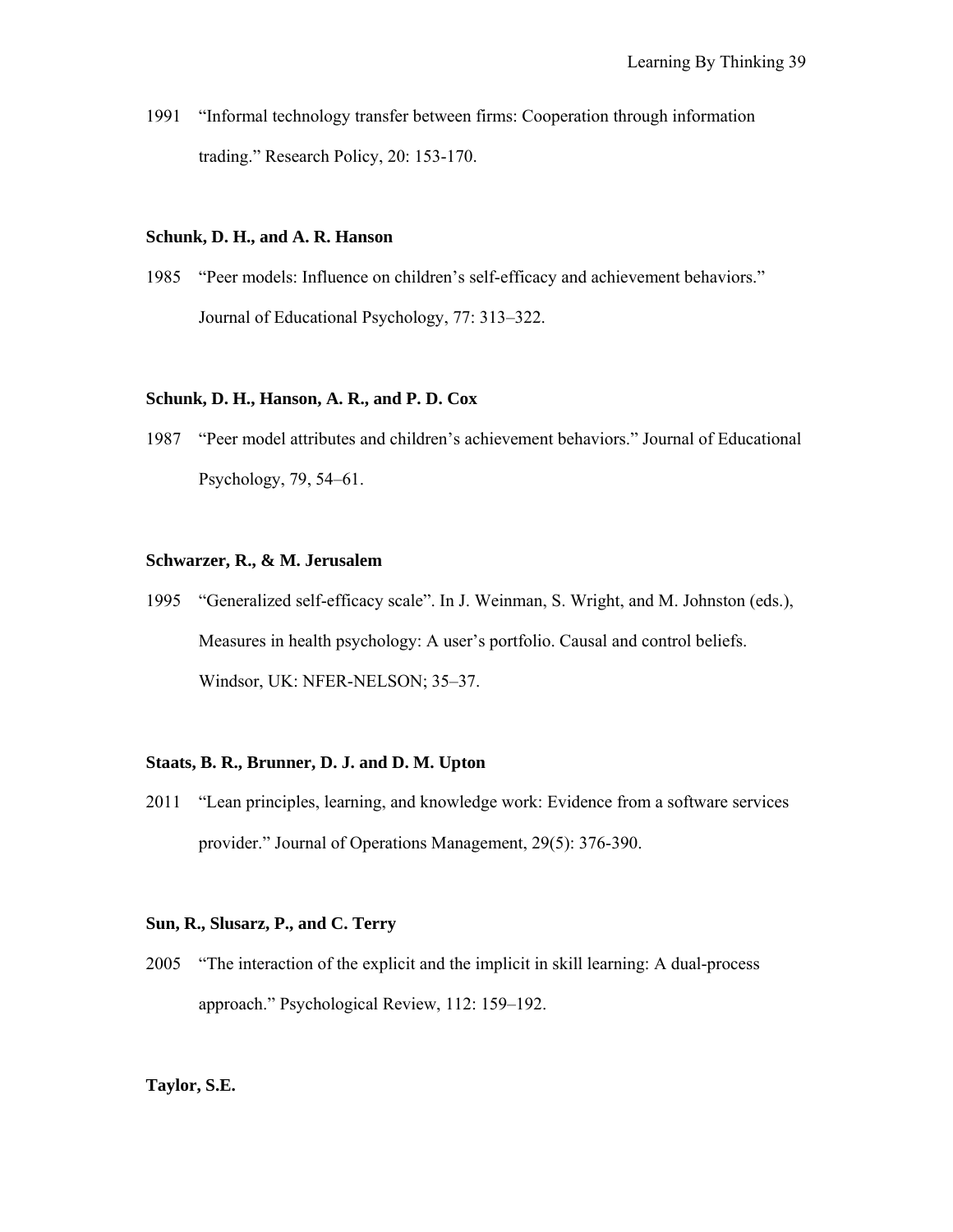1991 "Asymmetrical effects of positive and negative events: The mobilizationminimization hypothesis." Psychological Bulletin, 110: 67-85.

## **Van Wijk, R. A. J. L., Van Den Bosch, F. A. J., Volberda, H. W., and S. M. Heinhuis.**

2005 "Knowledge reciprocity as a managerial competence: The determinants of reciprocity of knowledge flows in internal network forms of organizing". In R. Sanchez and A. Heene (eds.), Research in competence based management. A focused issue on managing knowledge assets and organizational learning. Amsterdam, NL: Elsevier; 117-140.

#### **Wasko, M. M. and S. Faraj**

2005 "Why should I share? Examining social capital and knowledge contribution in electronic networks of practice." MIS Quarterly, 29(1): 35-57.

#### **White, R.**

1959 Motivation reconsidered: The concept of competence. Psychological review, 66: 297– 333.

#### **Zauberman, G. and J. G. Lynch**

2005 "Resource slack and discounting of future time versus money." Journal of Experimental Psychology: General, 134(1): 23–37.

## **Zimmerman, B. J.**

2000 "Self-efficacy: An essential motive to learn." Contemporary Educational Psychology 25: 82–91.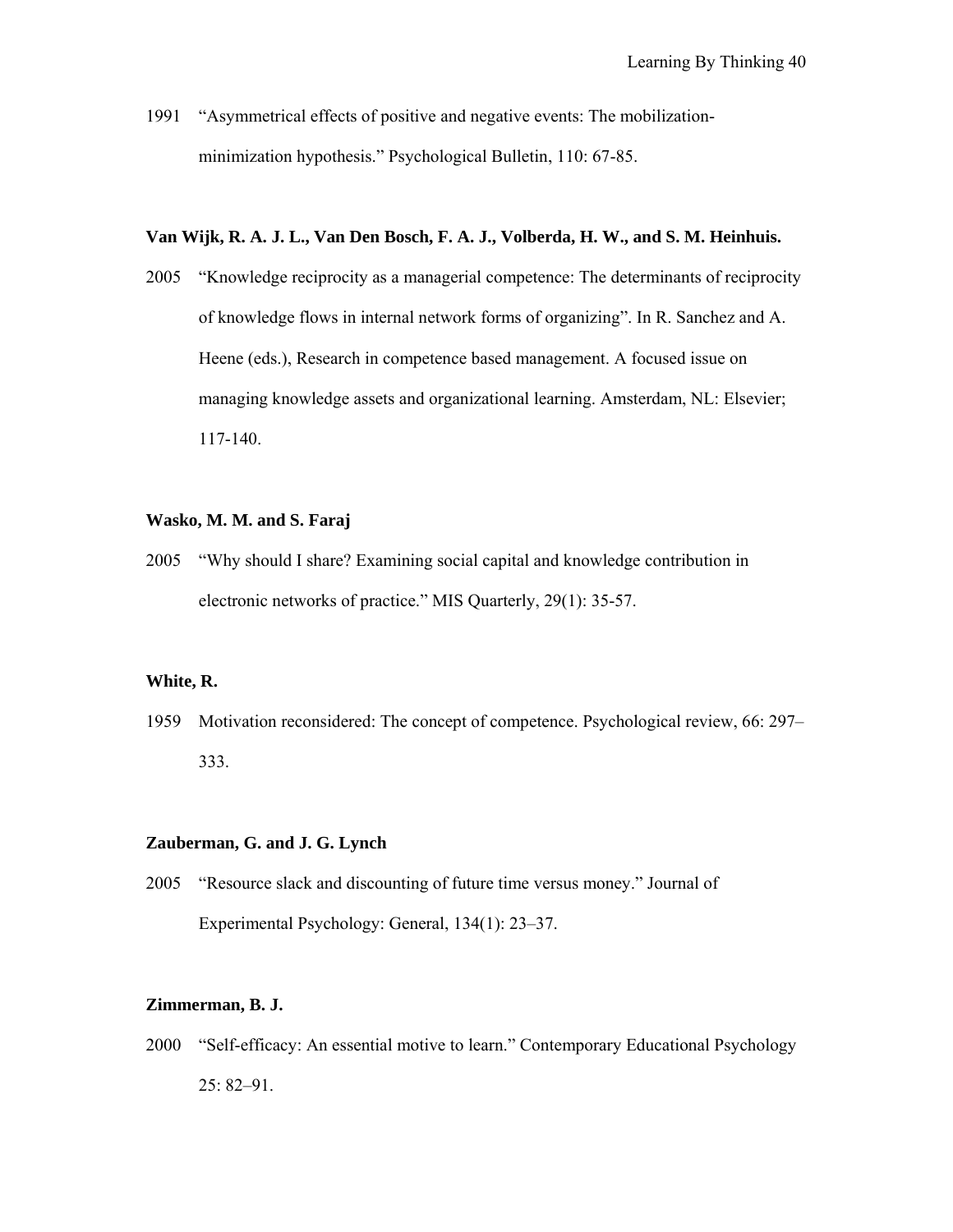# **Zollo, M. and S. G. Winter**

2002 "Deliberate learning and the evolution of dynamic capabilities." Organization Science 13(3): 339–351.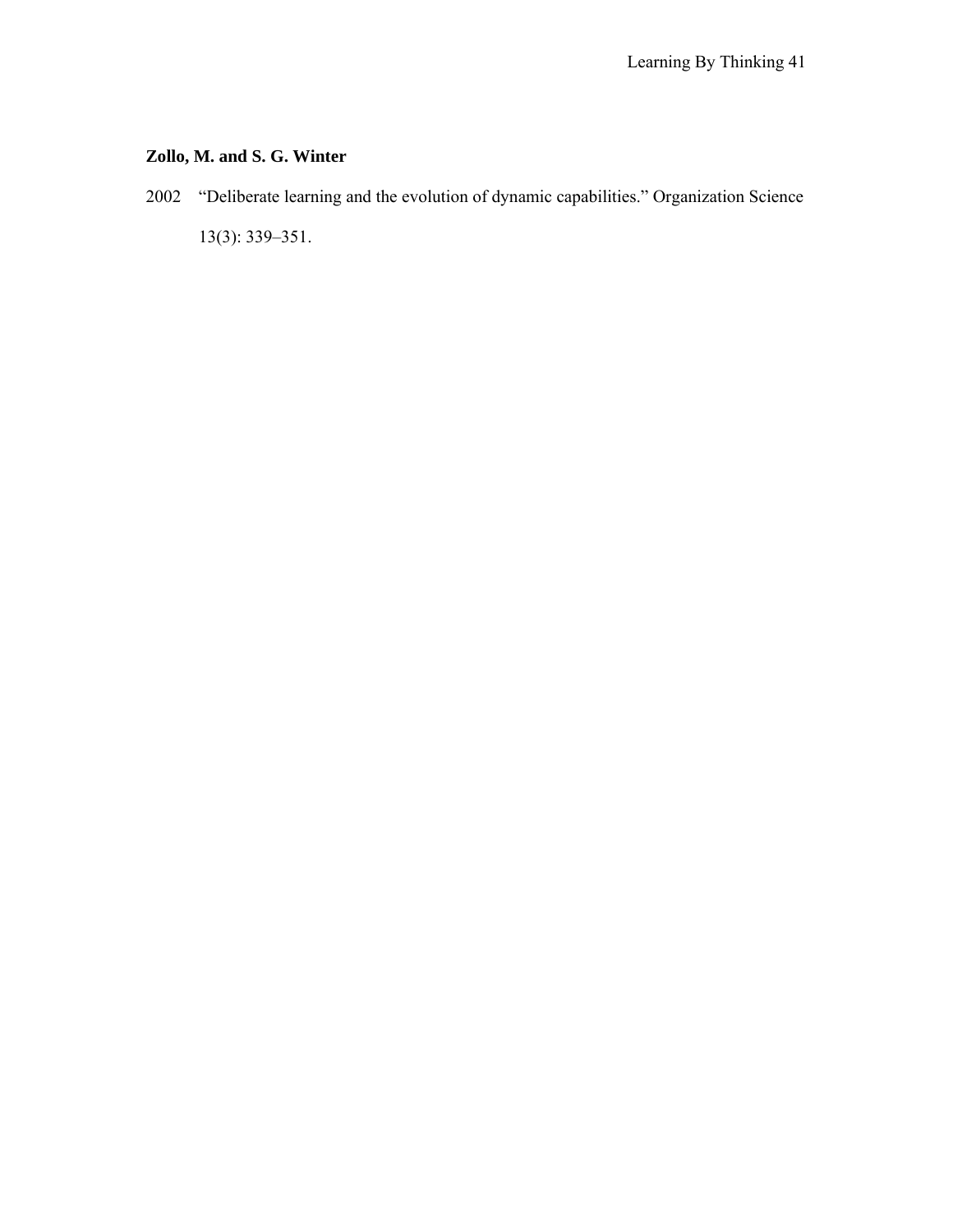|                | Performance in<br>Round 1 | Performance in<br>Round 2 | Performance in<br>Round 3 |
|----------------|---------------------------|---------------------------|---------------------------|
| Control        | 2.22                      | 2.29                      | 2.25                      |
|                | (1.26)                    | (1.13)                    | (1.40)                    |
| Reflection     | 2.16                      | 2.71                      | 2.74                      |
|                | (1.18)                    | (1.26)                    | (1.32)                    |
| <b>Sharing</b> | 2.03                      | 2.90                      | 2.96                      |
|                | 1.03                      | (1.40)                    | (1.29)                    |

**Table 1.** Means (and standard deviations) of main variables assessed in the study by condition, Study 1.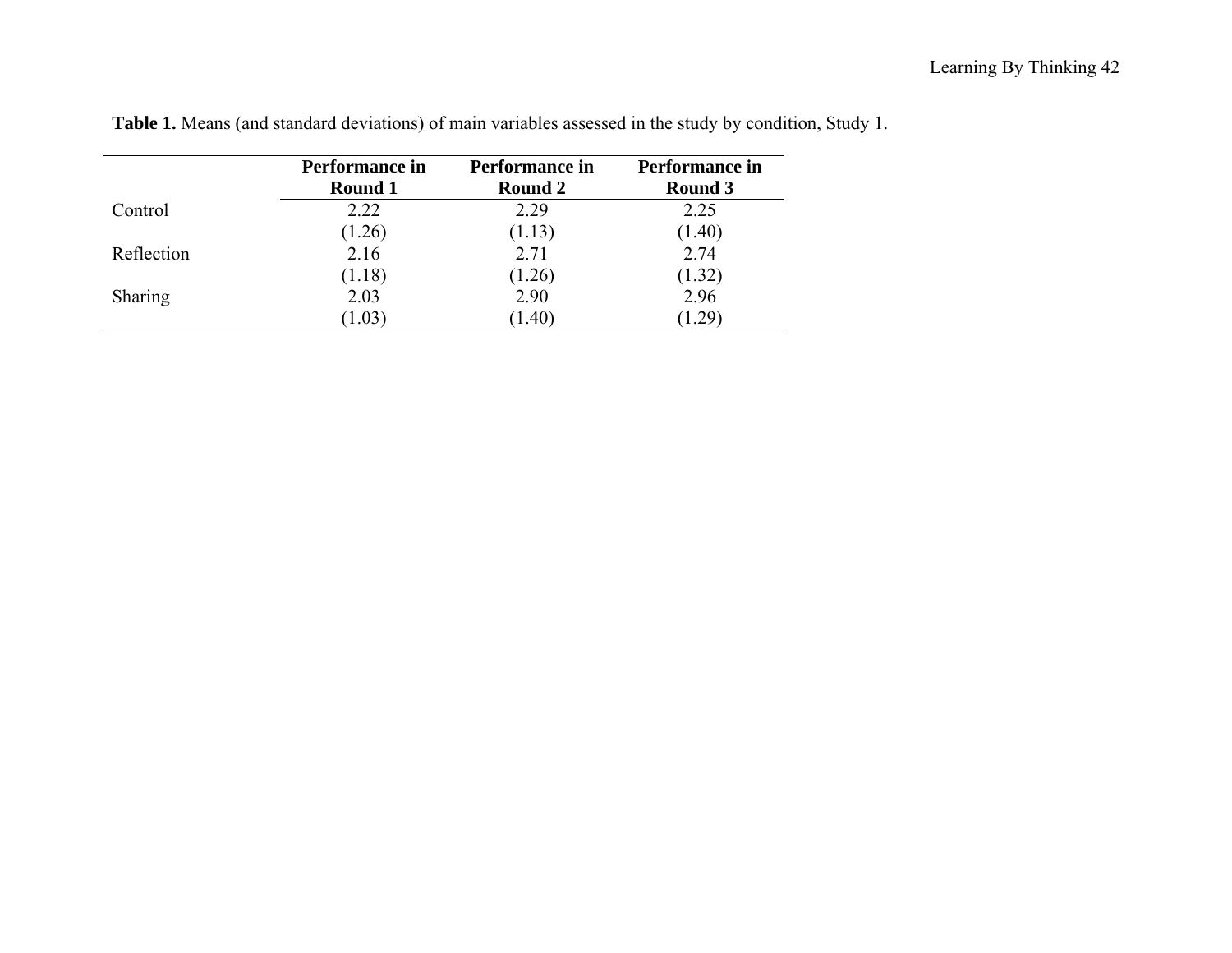**Table 2.** Variables and measures, Study 3.

| <b>Variable</b> | <b>Measure</b>                                                                                                                                                                                                                                                                                                                                                                                                                                                                                                         | Operationalization                                                                                                                                          |
|-----------------|------------------------------------------------------------------------------------------------------------------------------------------------------------------------------------------------------------------------------------------------------------------------------------------------------------------------------------------------------------------------------------------------------------------------------------------------------------------------------------------------------------------------|-------------------------------------------------------------------------------------------------------------------------------------------------------------|
|                 | <b>Dependent Variable</b>                                                                                                                                                                                                                                                                                                                                                                                                                                                                                              |                                                                                                                                                             |
| Performance     | Score on the final assessment test administered by Wipro at the end of the<br>process training                                                                                                                                                                                                                                                                                                                                                                                                                         | Assessed by Wipro<br>Integer from 0 to 100                                                                                                                  |
|                 | <b>Mediating Variable</b>                                                                                                                                                                                                                                                                                                                                                                                                                                                                                              |                                                                                                                                                             |
| Self Efficacy   | Question on the survey administered at the end of process training, asking<br>participants to indicate the extent to which they felt: (1) able to solve difficult<br>problems if they tried hard enough; (2) capable of sticking to their aims and<br>accomplishing their goals; (3) confident that they could deal efficiently with<br>unexpected events; (4) able to find several solutions when confronted with a<br>problem; and (5) able to handle whatever would have come their way.                            | 7-point scale, where 1 is strongly<br>disagree and 7 is strongly agree<br>Five-item scale adapted from<br>Schwarzer and Jerusalem (1995)<br>$(\alpha = 78)$ |
|                 | <b>Independent Variables</b>                                                                                                                                                                                                                                                                                                                                                                                                                                                                                           |                                                                                                                                                             |
| Reflection      | Intervention at the end of each day of process training (starting from day 6):<br>"Please take the next 15 minutes to reflect on the training day you just<br>completed. Please write about the main key lessons you learned as you were<br>completing your training. Please reflect on and write about at least two key<br>lessons. Please be as specific as possible."                                                                                                                                               | Manipulated<br>Dummy variable: 1 if reflection, 0<br>otherwise                                                                                              |
| Sharing         | Intervention at the end of each day of process training (starting from day 6):<br>"Please take the next 10 minutes to reflect on the training day you just<br>completed. Please write about the main key lessons you learned as you were<br>completing your training. Please reflect on and write about at least two key<br>lessons. Please be as specific as possible. When done, you will be given another<br>5 minutes to explain these to another participant who is completing the training<br>process with you." | Manipulated<br>Dummy variable: 1 if sharing, 0<br>otherwise                                                                                                 |
| Control         | No intervention at the end of each day of process training                                                                                                                                                                                                                                                                                                                                                                                                                                                             | Manipulated<br>Dummy variable: 1 if control, 0<br>otherwise                                                                                                 |
|                 | <b>Control Variables</b>                                                                                                                                                                                                                                                                                                                                                                                                                                                                                               |                                                                                                                                                             |
| Age             | Age of trainee in years                                                                                                                                                                                                                                                                                                                                                                                                                                                                                                | Integer count in years                                                                                                                                      |
| Gender          | Gender of trainee                                                                                                                                                                                                                                                                                                                                                                                                                                                                                                      | Male = 1, Female = $0$                                                                                                                                      |
| Experience      | Previous work experience (outside Wipro) of trainee in months                                                                                                                                                                                                                                                                                                                                                                                                                                                          | Integer count in months                                                                                                                                     |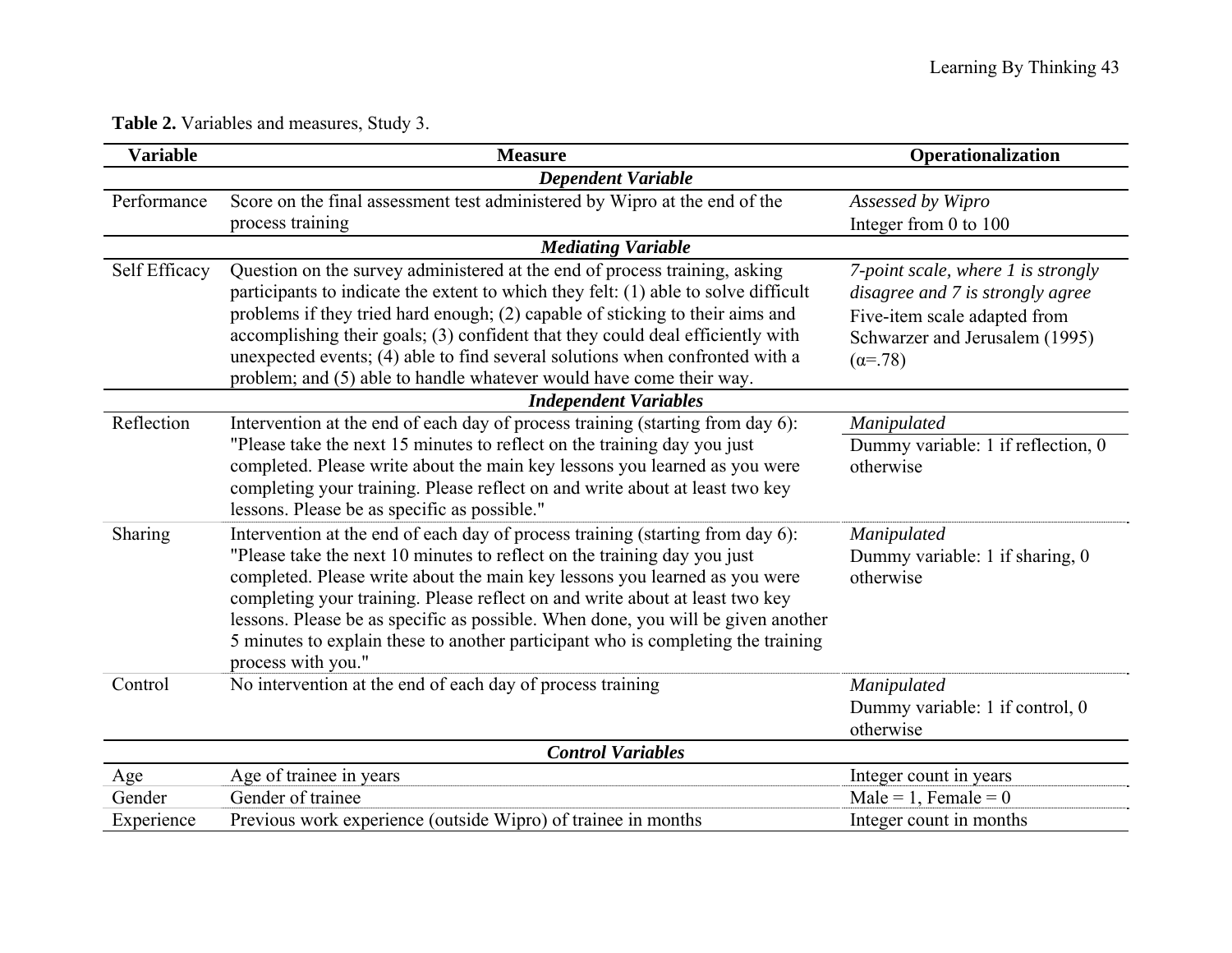|                  | Variable      | Mean   | Std. Dev. |          | 2.       | 3.       | 4.       |          | $\mathfrak{b}$ . |       | 8.        |
|------------------|---------------|--------|-----------|----------|----------|----------|----------|----------|------------------|-------|-----------|
|                  | Performance   | 66.097 | 16.193    | 000.1    |          |          |          |          |                  |       |           |
|                  | Reflection    | 0.389  | 0.489     | 0.269    | 1.000    |          |          |          |                  |       |           |
|                  | Sharing       | 0.299  | 0.459     | 0.208    | $-0.521$ | 1.000    |          |          |                  |       |           |
| 4.               | Control       | 0.313  | 0.465     | $-0.488$ | $-0.538$ | $-0.440$ | 1.000    |          |                  |       |           |
|                  | Age           | 25.201 | 3.613     | $-0.131$ | $-0.096$ | $-0.003$ | 0.104    | 1.000    |                  |       |           |
| $\mathfrak{b}$ . | Gender        | 0.833  | 0.374     | $-0.101$ | $-0.217$ | 0.170    | 0.060    | 0.030    | 1.000            |       |           |
|                  | Experience    | 28.824 | 28.658    | 0.107    | 0.068    | $-0.042$ | $-0.030$ | 0.605    | 0.063            | 1.000 |           |
| 8.               | Self Efficacy | 6.242  | 0.481     | 0.272    | 0.151    | $-0.050$ | $-0.109$ | $-0.017$ | 0.093            | 0.118 | $1.000\,$ |

**Table 3.** Descriptive statistics and correlations, Study 3.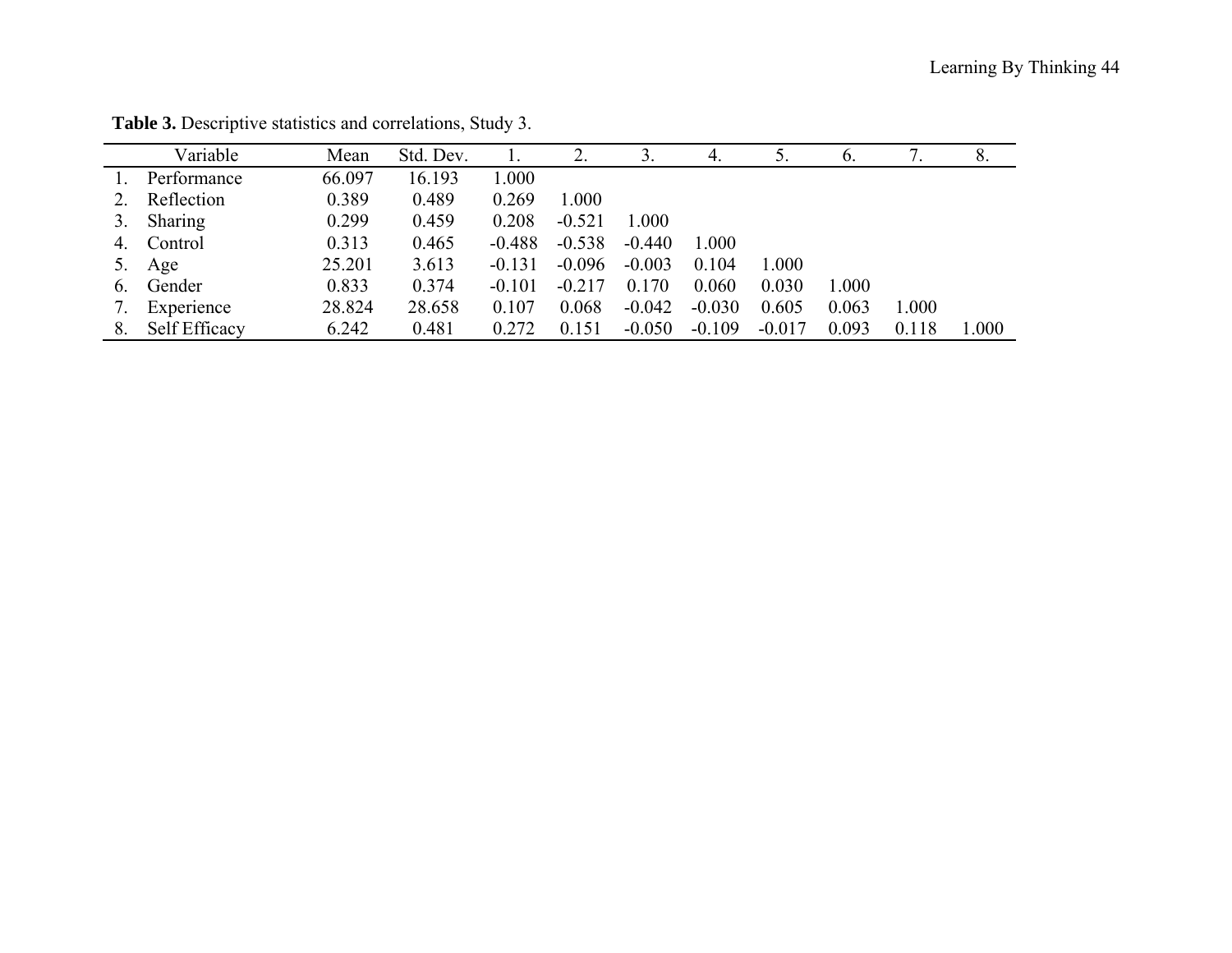|                          | Reflection |          | Control                   |          |          |        |  |
|--------------------------|------------|----------|---------------------------|----------|----------|--------|--|
|                          |            | $(n=56)$ |                           | $(n=45)$ |          | T-test |  |
|                          | Mean       | S.D.     | Mean                      | S.D.     |          | Sig    |  |
| <b>Control Variables</b> |            |          |                           |          |          |        |  |
| Age                      | 24.768     | 0.483    | 25.787                    | 0.560    | 1.385    | 0.169  |  |
| Gender                   | 0.752      | 0.060    | 0.872                     | 0.049    | 1.769    | 0.080  |  |
| Experience               | 31.245     | 4.483    | 26.930                    | 4.053    | $-0.702$ | 0.484  |  |
|                          |            |          | <b>Mediating Variable</b> |          |          |        |  |
| Self Efficacy            | 6.332      | 0.048    | 6.166                     | 0.082    | $-1.811$ | 0.073  |  |
| Dependent Variable       |            |          |                           |          |          |        |  |
| Performance              | 71.536     | 1.308    | 54.422                    | 3.088    | $-5.474$ | 0.000  |  |

**Table 4.** Univariate Tests across Conditions: Reflection vs. Control, Study 3.

**Table 5.** Univariate Tests across Conditions: Sharing vs. Control, Study 3.

|                          | Sharing                   |       | Control |          | T-test   |       |  |
|--------------------------|---------------------------|-------|---------|----------|----------|-------|--|
|                          | $(n=44)$                  |       |         | $(n=45)$ |          |       |  |
|                          | Mean                      | S.D.  | Mean    | S.D.     |          | Sig   |  |
| <b>Control Variables</b> |                           |       |         |          |          |       |  |
| Age                      | 25.341                    | 0.512 | 25.787  | 0.560    | 0.586    | 0.559 |  |
| Gender                   | 0.932                     | 0.038 | 0.872   | 0.049    | $-0.944$ | 0.348 |  |
| Experience               | 29.118                    | 3.887 | 26.930  | 4.053    | $-0.389$ | 0.698 |  |
|                          | <b>Mediating Variable</b> |       |         |          |          |       |  |
| Self Efficacy            | 6.205                     | 0.075 | 6.166   | 0.082    | $-0.346$ | 0.730 |  |
| Dependent Variable       |                           |       |         |          |          |       |  |
| Performance              | 71 233                    | 1.565 | 54.422  | 3.088    | -4 789   | 0.000 |  |

**Table 6.** Univariate Tests across Conditions: Reflection vs. Sharing, Study 3.

|               |          | Reflection<br>Sharing |                           |       |          |       |
|---------------|----------|-----------------------|---------------------------|-------|----------|-------|
|               | $(n=56)$ |                       | $(n=44)$                  |       | T-test   |       |
|               | Mean     | S.D.                  | Mean<br>S.D.              |       |          | Sig   |
|               |          |                       | <b>Control Variables</b>  |       |          |       |
| Age           | 24.768   | 0.483                 | 25.341                    | 0.512 | 0.808    | 0.421 |
| Gender        | 0.752    | 0.060                 | 0.932                     | 0.038 | 2.643    | 0.010 |
| Experience    | 31.245   | 4.483                 | 29.118                    | 3.887 | $-0.347$ | 0.729 |
|               |          |                       | <b>Mediating Variable</b> |       |          |       |
| Self Efficacy | 6.332    | 0.048                 | 6.205                     | 0.075 | $-1.482$ | 0.142 |
|               |          |                       | Dependent Variable        |       |          |       |
| Performance   | 71.536   | 1.308                 | 71 233                    | 1.565 | -0.150   | 0.881 |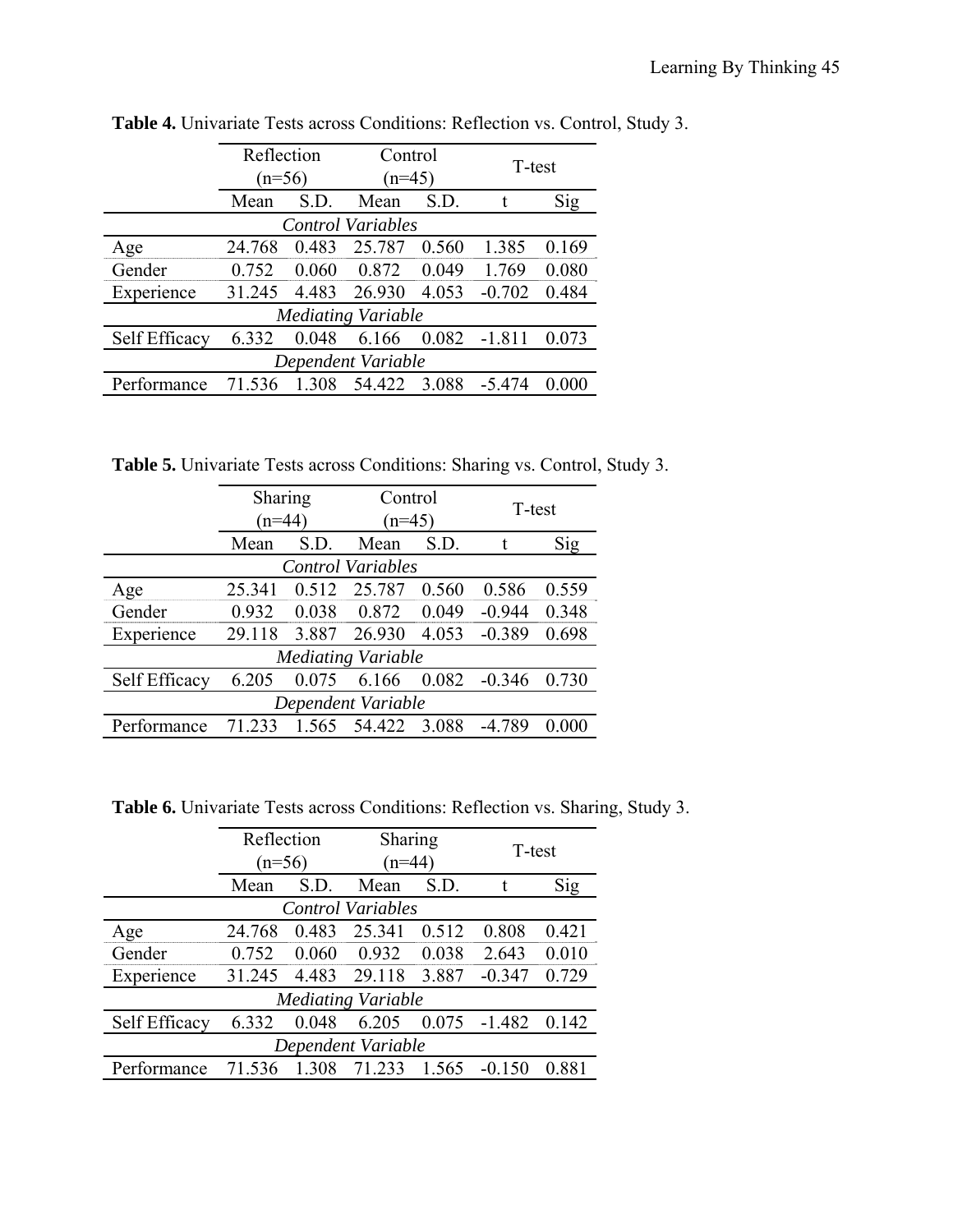|                | <b>Model 1</b> |               | <b>Model 2</b> |               | <b>Model 3</b>     |        |  |
|----------------|----------------|---------------|----------------|---------------|--------------------|--------|--|
|                | coef           | <sub>se</sub> | coef           | <sub>se</sub> | coef               | se     |  |
| Age            | $-1.392**$     | 0.455         | $-1.024*$      | 0.413         | $-0.925*$          | 0.403  |  |
| Gender         | $-4.795$       | 3.509         | $-3.910$       | 3.214         | $-5.017$           | 3.147  |  |
| Experience     | $0.171**$      | 0.057         | $0.135**$      | 0.052         | $0.116*$           | 0.051  |  |
| Reflection     |                |               | $15.076***$    | 2.882         | 13.880***          | 2.831  |  |
| <b>Sharing</b> |                |               | 16.549***      | 2.987         | $16.373***$        | 2.905  |  |
| Self Efficacy  |                |               |                |               | $7.256**$          | 2.425  |  |
| cons           | 100.259***     | 11.033        | 80.459***      | 10.505        | $34.687^{\dagger}$ | 18.392 |  |
| N              | 144            |               | 144            |               | 144                |        |  |
| $\mathbf F$    | 4.296          |               | 10.985         |               | 11.175             |        |  |
| Adjusted R2    | 0.065          |               |                | 0.259         |                    | 0.299  |  |
|                |                |               |                |               |                    |        |  |

Table 7. Results from OLS Regressions, Study 3.<sup>a</sup>

<sup>a</sup> \*\*\* p<0.001, \*\* p<0.01, \* p<0.05,  $\uparrow$  <0.01